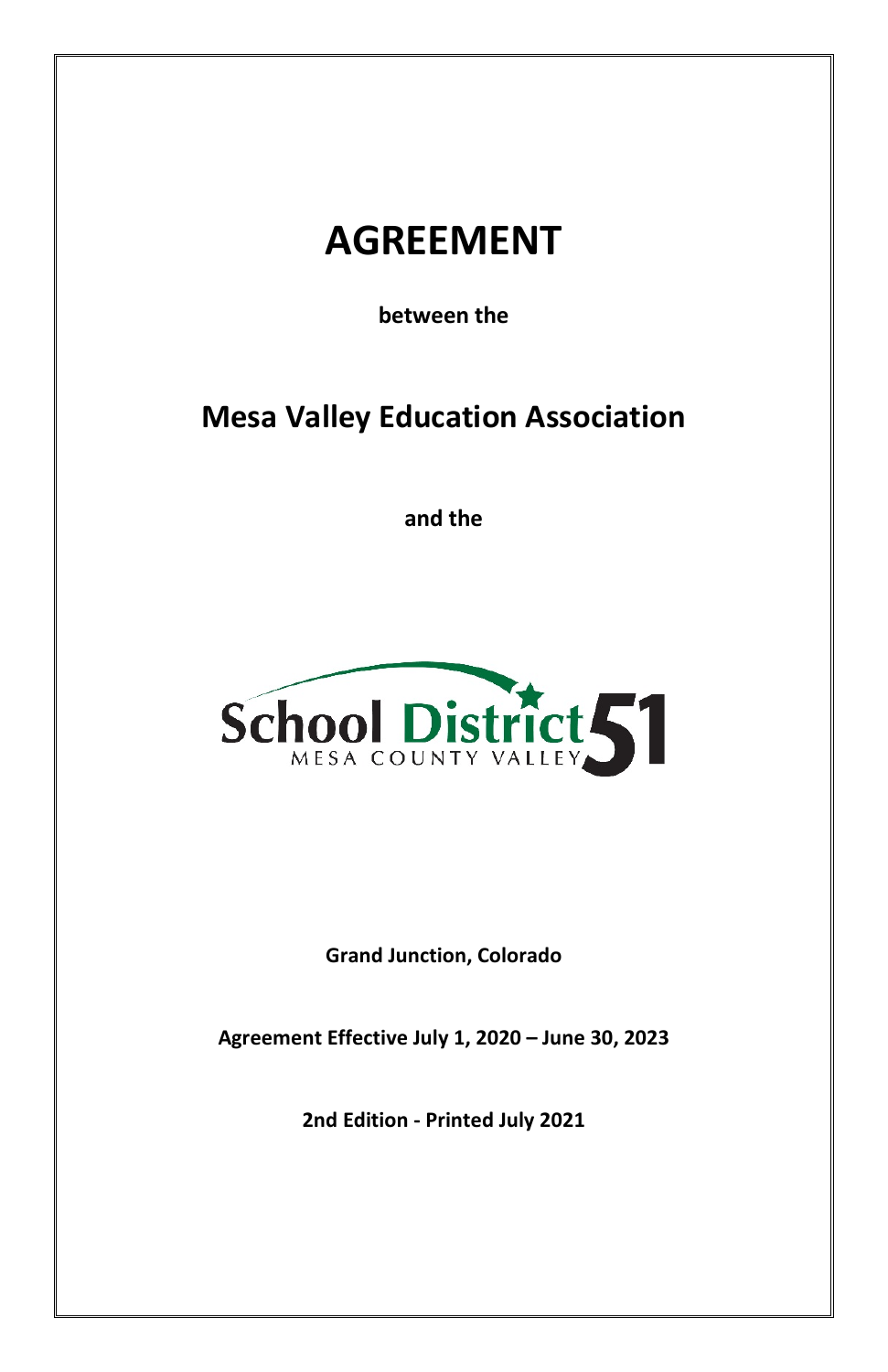# **Agreement between the Mesa Valley Education Association and the Mesa County Valley School District 51 Grand Junction, Colorado**

July 1, 2020 – June 30, 2023 2nd Edition - Printed July 1, 2021

## CONTENTS

| Section       | Page                                                        |  |
|---------------|-------------------------------------------------------------|--|
|               |                                                             |  |
|               |                                                             |  |
| $\mathbf{1}$  |                                                             |  |
| $\mathfrak z$ |                                                             |  |
| 3             |                                                             |  |
| 4             |                                                             |  |
| 5             |                                                             |  |
| 6             |                                                             |  |
| 7             |                                                             |  |
| 8             |                                                             |  |
| 9             |                                                             |  |
| 10            |                                                             |  |
| 11            | Transfer and Assignment<br>manufactured manufactured and 16 |  |
| 12            |                                                             |  |
| 13            |                                                             |  |
| 14            |                                                             |  |
| 15            |                                                             |  |
| 16            |                                                             |  |
| 17            |                                                             |  |
| 18            |                                                             |  |
| 19            |                                                             |  |
| 20            |                                                             |  |
| 21            |                                                             |  |
| 22            |                                                             |  |
| 23            |                                                             |  |
| 24            |                                                             |  |
| 25            |                                                             |  |
| 26            |                                                             |  |
| 27            |                                                             |  |
| 28            |                                                             |  |
| 29            |                                                             |  |

# EXHIBITS

| A | Work Year/Contracts/Salary Schedule 32 |  |
|---|----------------------------------------|--|
| B |                                        |  |
| C |                                        |  |
| C |                                        |  |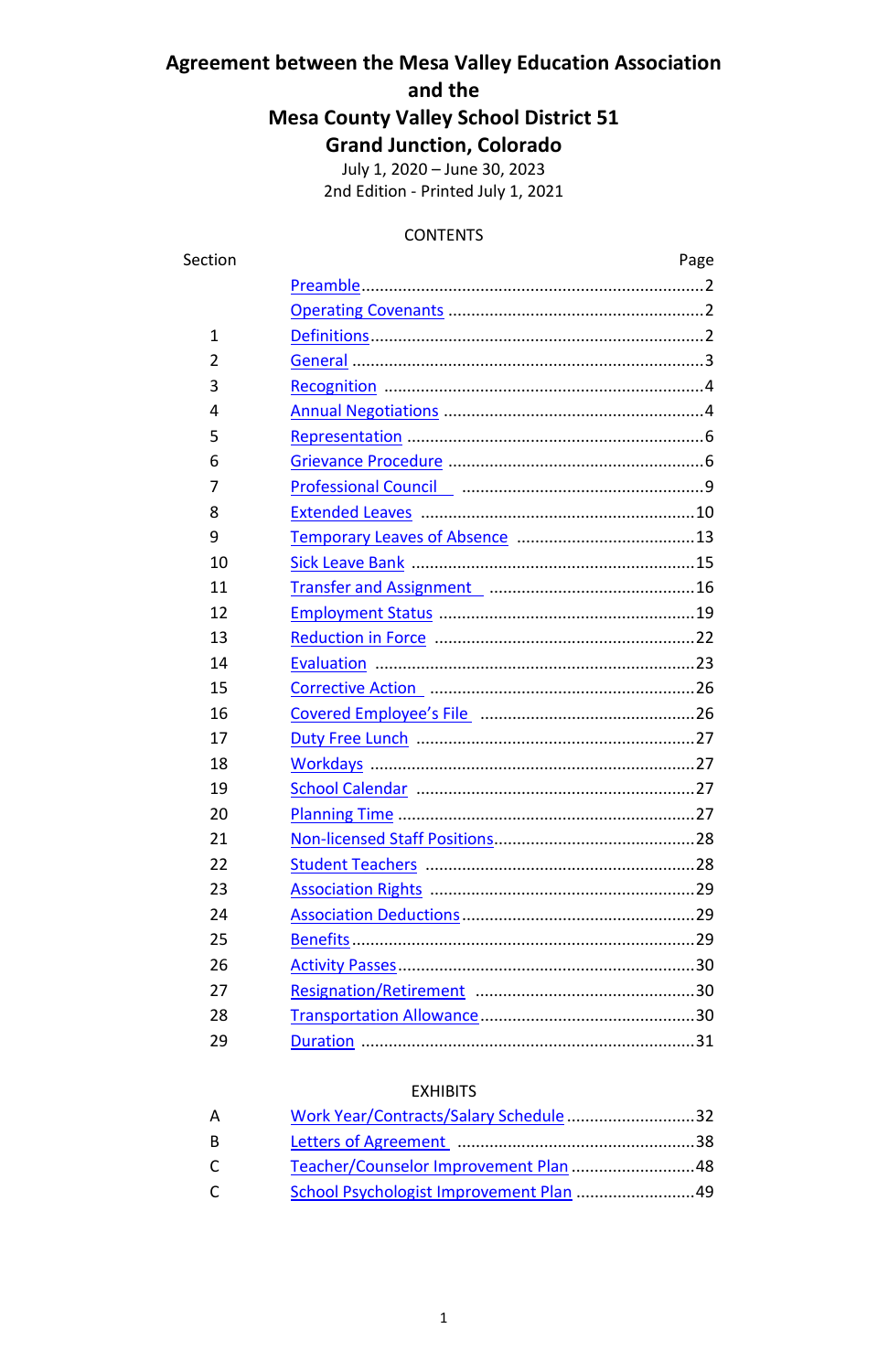# <span id="page-2-0"></span>**PREAMBLE**

- 1. The Board and the Association recognize and declare that providing an education of the highest feasible quality for the children within School District 51 is the objective of the School District and that high quality and morale of Covered Employees is necessary to accomplish this objective.
- 2. The Board and the Association further recognize:
	- (a) That the Board is the duly elected governing body of the District and that it has the powers, duties, and responsibilities conferred upon it by the constitution and laws of the State of Colorado.
	- (b) The Superintendent is the chief executive officer of the Board and is responsible to the Board for planning, implementing, and maintaining such programs and policies as it may authorize.
	- (c) Attainment of the objectives of the educational program conducted in the District requires mutual understanding and cooperation between the Board, the administrative staff, and the Covered Employees. To this end, good faith negotiations between the Board and the Association, with a free and open exchange of views, are desirable.
	- (d) Covered Employees have the right to join, or refrain from joining, any lawful organization for their professional or economic improvement, and for the advancement of public education, but membership of a Covered Employee in any organization shall not be required as a condition of employment by the District.
	- (e) By reason of their training and interest, Covered Employees should be encouraged to make recommendations to the administration with respect to the formulation of policies and programs designed to improve professional standards within their profession.
- 3. NOW, THEREFORE, the Board and the Association agree as follows:

# <span id="page-2-1"></span>**OPERATING COVENANTS**

Recognizing that it is in the best interest of the District and the community for Mesa Valley Education Association, the District 51 administration and the Board of Education to achieve a more effective working relationship, we will continually strive to:

- 1. Focus on our common goal of learning;
- 2. Increase trust in public education;
- 3. Listen and communicate openly;
- 4. Be unconditionally constructive;
- 5. Be trustworthy do what we say we will do;
- 6. Enhance our mutual respect;
- 7. Model behaviors we want to see in others;
- 8. Focus on issues and interests, not on positions and people;
- 9. Focus on the future, not on the past;
- 10. Treat all employees fairly and equitably.

<span id="page-2-2"></span>**SECTION 1 - DEFINITIONS -** As used in this Agreement, the terms listed below shall be defined as follows:

- 1.1. "Board" shall mean the Board of Education of Mesa County Valley School District 51, State of Colorado.
- 1.2. "District" shall mean Mesa County Valley School District 51.
- 1.3. "Superintendent" shall mean the Superintendent of Schools of Mesa County Valley School District 51, or designee.
- 1.4. "Association" shall mean the Mesa Valley Education Association.
- 1.5. "Covered Employee" shall mean the following regularly assigned District personnel, and no others: each Teacher, School Counselor, and School Psychologist employed by the District pursuant to a written employment contract in full force and effect.
	- 1.5.1. "Covered Employee" shall not include principals, assistant principals or other administrators, substitute teachers, classified employees or support staff. Except for School Counselors and School Psychologists, the term "Covered Employee" shall not include employees in positions requiring a special service provider's license pursuant to the provisions of article 60.5 of Title 22, Colorado Revised Statutes, including, but not limited to, audiologists, occupational therapists, physical therapists, nurses, behavior therapist, social worker and speech-language pathologists.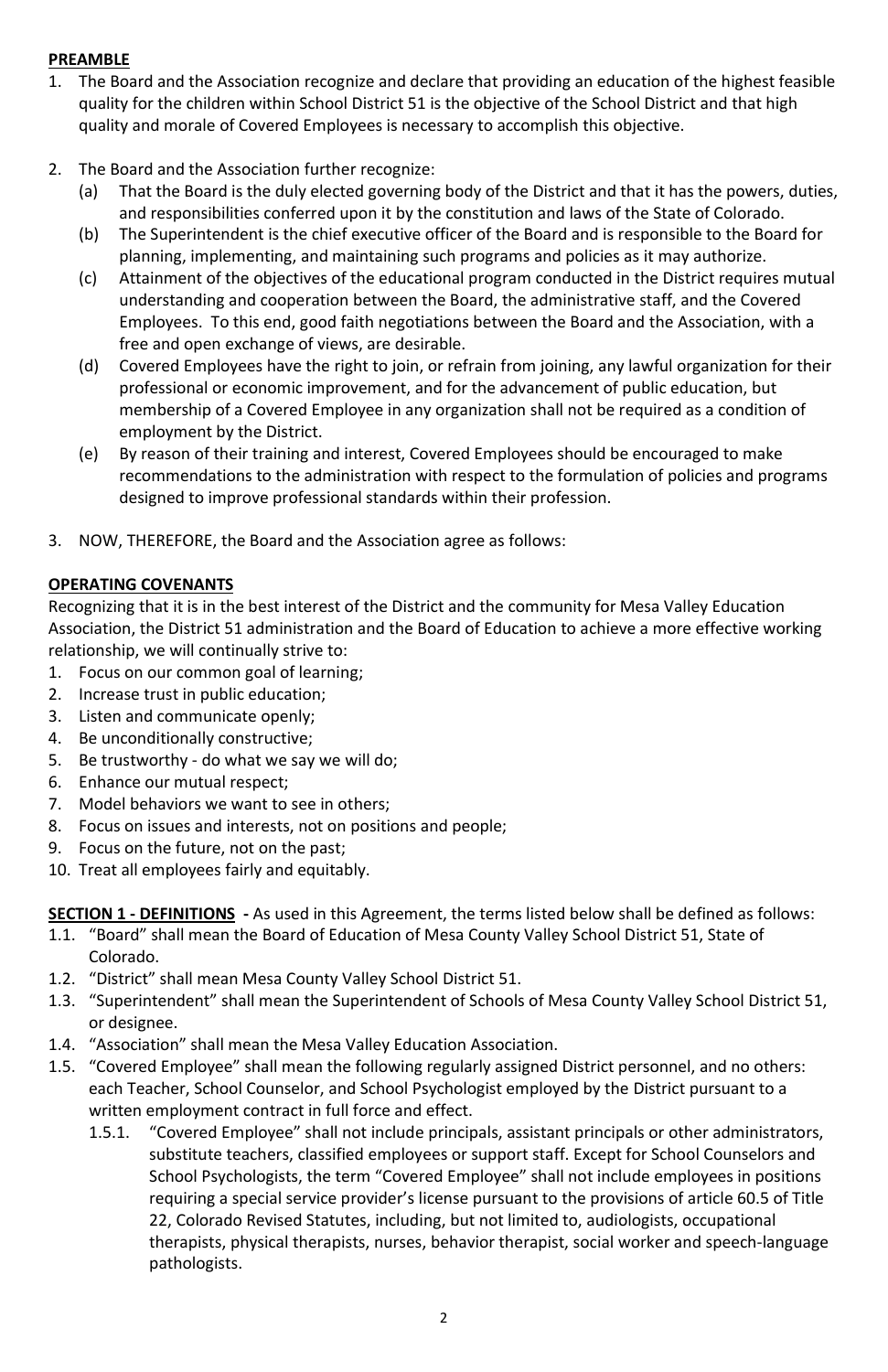- 1.6. "Party" or "Parties" shall mean the Board of Education of School District 51, County of Mesa, State of Colorado, or its representatives acting in its behalf, and the Mesa Valley Education Association, or its representatives acting in its behalf.
- 1.7. "Days" shall mean contractual workdays unless otherwise identified.
- 1.8. "School" shall include any work location or functional division to which a Covered Employee is assigned.
- 1.9. "Work Year" shall refer to the number of days cited in Exhibit A: Section A Base Pay Compensation: 1: a, and defined by the school calendar adopted by the Board of Education.
- 1.10. "Letter of Agreement" shall refer to a written agreement between the District and the Association containing additional terms of this Agreement that shall remain in force as part of this Agreement only for the time period stated in the Letter of Agreement.
- 1.11. Whenever the terms "certificate" or "licensure" are used in this agreement, they shall be considered as interchangeable.
- 1.12. "Act" shall mean and refer to the Teacher Employment, Compensation and Dismissal Act, §22-63-101, et seq., C.R.S., as amended from time to time.
- 1.13. "Teacher" shall mean a Teacher as defined in the Act.
- 1.14. Non-probationary Status and Probationary Status
	- 1.14.1. "Non-probationary Status" shall refer to Teachers who have attained non-probationary status pursuant to the Act, and to School Counselors who have attained non-probationary status pursuant to the terms and conditions of their employment contracts with the District and subsection 12.2 of this Agreement.
	- 1.14.2. "Probationary" or "Probationary Status" shall refer to Teachers who are "probationary Teachers" as defined in the Act, as well as School Counselors who have not yet attained or who have lost Non-probationary Status pursuant to the terms and conditions of their employment contracts with the District and subsection 12.2 of this Agreement.
- 1.15. "Seniority" shall refer to the employee's most recent period of continuous employment with the District in a contracted Covered Employee position. Continuous years encapsulates when a covered employee transfers from one position to another position without a break in service or on an approved leave of absence. This does not include substitute service.
- 1.16. "School Counselor" shall mean a person who is employed by the District as a School Counselor pursuant to a written employment contract in full force and effect, and who holds a special service provider's license with a School Counselor endorsement issued pursuant to the provisions of article 60.5 of Title 22, Colorado Revised Statutes.
- 1.17. "School Psychologist" shall mean a person who is employed by the District as a School Psychologist pursuant to a written employment contract in full force and effect, and who holds a special service provider's license with a School Psychologist endorsement issued pursuant to the provisions of article 60.5 of Title 22, Colorado Revised Statutes.

# <span id="page-3-0"></span>**SECTION 2 - GENERAL**

- 2.1. The Board shall not illegally discriminate against any Covered Employee on the basis of age, race, creed, religion, color, national origin, ancestry, sex, sexual orientation, marital status, disability, or membership or non-membership in any teacher organization, or the exercise of rights granted under this Agreement.
- 2.2. The Association shall continue to admit persons to membership without discrimination on the basis of age, race, creed, religion, color, national origin, ancestry, sex, sexual orientation, marital status, or disability and to represent equally all Covered Employees without regard to membership or nonmembership in any teacher organization.
- 2.3. The Board shall notify the Association of regular Board meetings by providing it with a copy of an agenda twenty four (24) hours in advance of such meetings. In case of special meetings, notification to the Association shall be as soon as practicable. The Association shall be provided with three (3) copies of the official minutes of all meetings. At least one (1) copy of the Table of Contents of the agenda shall be provided to the Covered Employees in each building. One (1) copy of the Board minutes shall be available to the Covered Employees in each building.
- 2.4. No change, rescission, alteration, or modification of this Agreement, in whole or in part, shall be valid unless the same is ratified in writing by both the Board and the Association.
- 2.5. This Agreement shall be governed and construed according to the constitution and laws of the State of Colorado.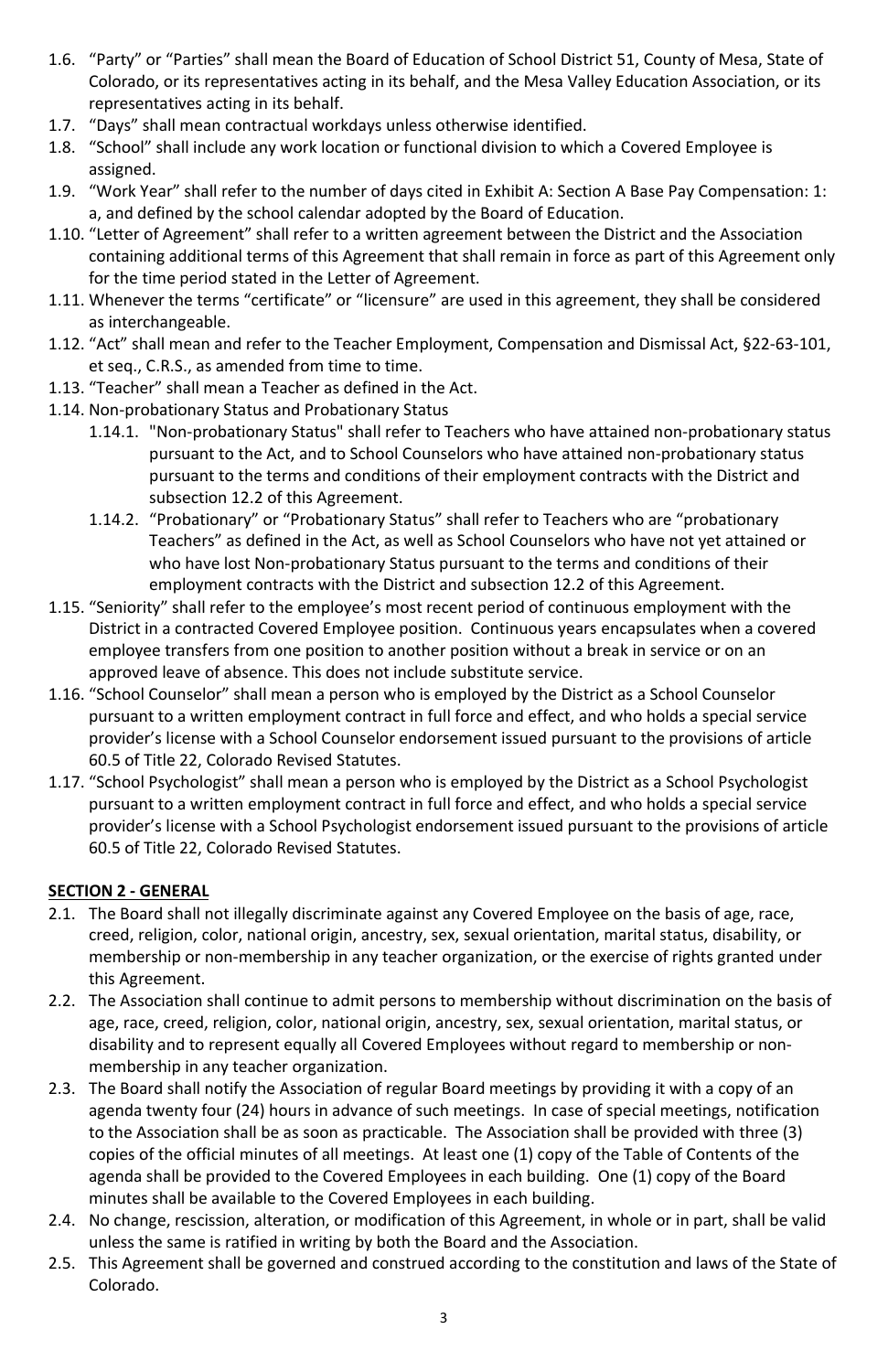- 2.6. The Board and the Association recognize that the Board has certain powers, duties, responsibilities, and discretions that under the constitution and laws of the State of Colorado, may not be delegated, limited, or abrogated by agreement with any party. Accordingly, if any provision of this Agreement, or any application of this Agreement to any Covered Employee covered hereby, shall be found contrary to law, such provision or application shall have effect only to the extent permitted by law, but all other provisions or applications of this Agreement shall continue in full force and effect.
- 2.7. In case of any direct conflict between the express provisions of this Agreement and any Board, Association, Administrative, Building or District policy, practice, procedure, custom or writing not incorporated in this Agreement, or any contract between the Board and any individual Covered Employee, or decision, procedure, or practice resulting from the site-based shared decision making process, the provisions of this Agreement shall control.
- 2.8. Copies of this Agreement shall be duplicated at the expense of the Board and presented to all Covered Employees now employed, or hereafter employed, by the Board at the time of employment.
- 2.9. Should the District adopt flexible scheduling or modifications in the Work Year for all or some of its schools, or engage in a pilot program designed to evaluate the advantages and disadvantages of such scheduling or modifications, the parties will discuss any issues of concern and amend all inconsistent provisions of the Agreement so as to permit such scheduling or modifications.
- 2.10. Autonomy is that state in which a Teacher or administrator has the professional freedom to fulfill their roles and responsibilities. District 51 holds all Teachers and administrators highly accountable for student learning. We recognize that Teachers and administrators must work together to use professional judgment and discretion in regards to pacing, materials, and the use of non-instructional time in order to maximize student learning.
- 2.11. MVEA Representation on Committees Understanding that the best possible decisions are made with input from stakeholders, it shall be the practice of our District to invite representatives from the Association to join committees that pertain directly to the working conditions of Covered Employees. Determination of appropriate committees that would benefit from Covered Employee representation, as well as selection of appropriate representatives from MVEA and our District, will be made through Professional Council. Membership of committees created by the Board is not subject to this provision.

# <span id="page-4-0"></span>**SECTION 3 - RECOGNITION**

- 3.1. The Board has recognized the Association as the exclusive negotiating representative for the Covered Employees for the life of this Agreement.
- 3.2. The exclusive recognition of the Association shall continue throughout the term of this Agreement provided, however, that any Covered Employee or group of Covered Employees may not more than one hundred eighty (180) days, nor fewer than ninety (90) days before the expiration date of this Agreement, submit a petition to the Board signed by thirty percent (30%) of the Covered Employees in the negotiating unit requesting that an election be held to determine the organization, if any, that represents such Covered Employees. In such an event, a fair and impartial election shall be held to determine if a majority of the Covered Employees wish to be represented by the Association, another organization, or no organization. The groups seeking the election will pay the cost of the election. Such election shall be conducted within sixty (60) days after the filing of the petition with the Board by the American Arbitration Association, unless mutually agreed to otherwise by the Board and the Association. A majority of Covered Employees voting in said election shall constitute a majority for the purpose of determining recognition. If recognition is lost pursuant to the procedure described above before the expiration date of this Agreement, this Agreement shall expire on the date recognition is lost.

# <span id="page-4-1"></span>**SECTION 4 - ANNUAL NEGOTIATIONS**

- 4.1. Subject to the provisions of Subsection 4.4 hereinafter set forth, during the term of this Agreement, either party may request annual negotiations to be held in accordance with the provisions of Section 4.4.
- 4.2. A written request by a party desiring annual negotiations must be made to the other party no later than March 15.
- 4.3. If, in any year, neither party requests annual negotiations in accordance with Paragraph 4.2, this Agreement shall continue in effect without change until: (a) a subsequent year in which a party requests negotiations as provided in Paragraph 4.2, or; (b) the Association ceases to be recognized as the representative of the Covered Employee, whichever occurs first.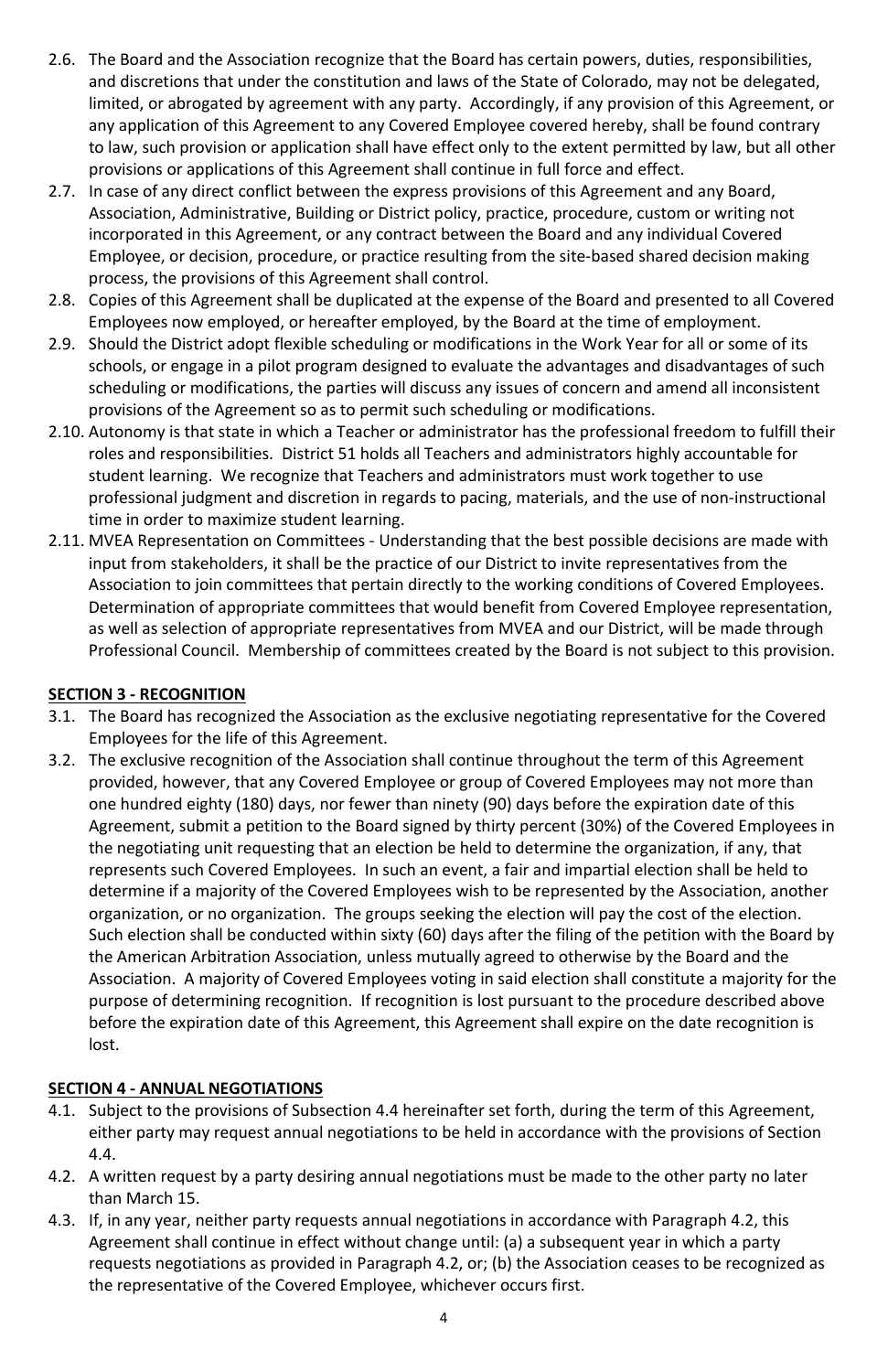- 4.4. The provisions of this Agreement, insofar as they pertain to annual negotiations to be conducted during the life of this Agreement, may be modified as follows:
	- 4.4.1. Either party may request negotiations during the life of this Agreement as provided in Paragraph 4.2.
	- 4.4.2. Negotiations will be limited to salary, insurance and a maximum of two other items submitted by each party. This is not to preclude including some items which are mutually agreeable to both parties.
- 4.5. Negotiations will be conducted at times and places mutually agreeable to the parties.

# 4.6. Conducting Negotiations

- 4.6.1. During negotiations, the Board and the Association will agree on protocols, present relevant data, exchange points of view, and may make proposals and counter proposals. Upon request of either party, the other will, except as it may be limited by law, make available for inspection, available records and data pertinent to the subject of negotiations.
- 4.6.2. As of the time they are made available to the Board, the Board will provide the Association with the Superintendent's proposed budget for the next fiscal year, as well as available preliminary budgetary information and proposals affecting Covered Employees' salaries, wages, hours, and conditions of employment.
- 4.6.3. Either party may, if it so desires, utilize the services of outside consultants and may call upon professional and lay representatives to assist in the negotiations.
- 4.6.4. It is anticipated that negotiations normally will be conducted outside regular school hours. If, however, it is mutually agreed that any such negotiating meeting will be held during regular school hours, negotiating representatives of the Association shall be released for such purpose from their regular duties without loss of pay.
- 4.7. Joint Study Committees
	- 4.7.1. The negotiators may mutually agree to create Joint Study Committees.
	- 4.7.2. The recommendations and reports of Joint Study Committees are advisory in nature.
	- 4.7.3. When a Joint Study Committee has completed its study and submitted a written report on the subject assigned to it, it shall be considered dissolved and once dissolved, no such committee shall be reactivated except by mutual consent of the negotiators for both parties.
	- 4.7.4. Joint Study Committee Reports shall remain as confidential reports to the Board and the Association and shall not be released unless mutually agreed upon or discussed in open session.
- 4.8. Adopting Agreements
	- 4.8.1. Agreements reached as a result of the negotiations described herein will be reduced to writing and will be submitted to the Board and the Association for ratification.
- 4.9. Impasse An impasse may be declared by one or both parties if the following conditions are met:
	- 4.9.1. One or both parties have declared that an impasse is imminent.
		- 4.9.2. That after five (5) days, but no longer than ten (10) days, have elapsed after such a declaration, a subsequent meeting of both parties has been held.
		- 4.9.3. That such declaration of the imminence of impasse shall not occur before at least three (3) meetings have been held for the purpose of negotiations as provided under Paragraph 4.6.
- 4.10. Mediation
	- 4.10.1. If the negotiations described above have reached an impasse, the issues in dispute shall be submitted to mediation for the purpose of assisting the Board and the Association in reaching a voluntary agreement. The parties shall first attempt to agree upon a mediator who shall preferably, but not necessarily, be a resident of the State of Colorado. If the parties are unable to agree upon a mediator, they shall request a mediator of the Federal Mediation and Conciliation Service be assigned to mediate the issues in dispute. If both parties agree that the service of the Federal Mediation and Conciliation Service is unacceptable, then the mediator will be selected in the following manner:
		- 4.10.1.1. The American Arbitration Association shall be requested to submit simultaneously to each party an identical list of the names of five (5) persons skilled in the mediation of educational matters. The American Arbitration Association shall be requested to include in such a list the names of as many residents of Colorado skilled in mediation of educational matters as possible.
		- 4.10.1.2. Within seven (7) days from its receipt of the list of mediators from the American Arbitration Association, each party shall cross off the names of any mediators to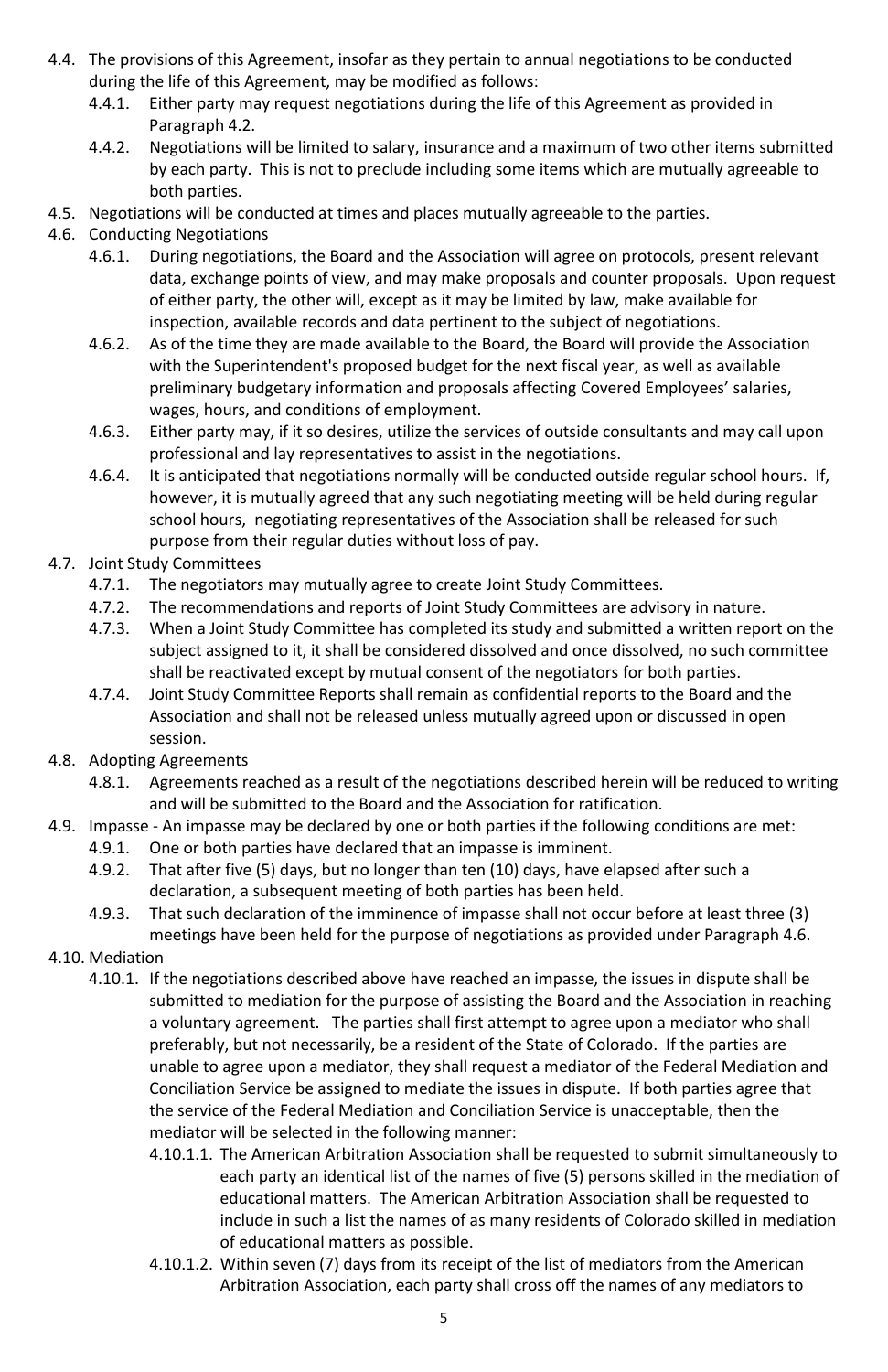whom it objects, number the remaining names in order of preference, and return the list to the American Arbitration Association. If a party does not return the list within the time specified, all persons named thereupon shall be deemed acceptable to it.

- 4.10.1.3. From among the persons who have been approved on both lists, and in accordance with the designated order of mutual preference, the American Arbitration Association shall designate the mediator and invite him/her to act in the matters at issue between the parties.
- 4.10.1.4. If the parties fail to agree upon any of the persons listed by the American Arbitration Association, of if those named decline or are unable to act, or if for any other reason the appointment of a mediator cannot be made from such list of names, the American Arbitration Association shall appoint a mediator from its other members without submitting additional lists to the parties.

# 4.11. Conducting Mediation

- 4.11.1. The dates, times, and procedures to be followed in mediation meetings will be arranged by the mediator and such meetings will be conducted in closed sessions.
- 4.11.2. To the extent that tentative agreements are reached as a result of such mediation, the procedures provided in Section 4.8 shall apply. If mediation fails in whole or in part, the mediator shall report the issues which remain in dispute to the respective parties.
- 4.11.3. The costs for the services of the mediator, including travel and other expenses, shall be shared equally by the Board and the Association.
- 4.11.4. During mediation, either party may, if it so desires, utilize the services of outside consultants and may call upon professional and lay representatives to assist in mediation.

# 4.12. Fact-Finding

4.12.1. In the event the parties are unable to reach agreement in mediation, the unresolved items will be submitted to a local fact-finding panel, composed of three (3) persons. The Board shall select one (1) member of said panel, the Association will select one (1) member of said panel, and the two persons will mutually select the third member. The fact-finding panel will submit a written report of its findings and determination of fact within thirty (30) days to both the Board and the Association. Within five (5) days, the Board and the Association will meet to review the report. The report is advisory in nature and under no circumstances shall it become public until both parties have met to review and discuss the findings.

# <span id="page-6-0"></span>**SECTION 5 – REPRESENTATION**

- 5.1. Any Covered Employee who is asked by an administrator to attend a meeting may have an Association representative in attendance. The District shall direct principals to annually give or conduct, at a school staff meeting or staff orientation program, a joint briefing with a representative of the Association that informs Covered Employees under such principal's supervision of their right under this Section.
- 5.2. Transitional Covered Employees
	- 5.2.1. In order to allow additional time for the parties to study, consider and negotiate what changes to this Agreement are needed to address the inclusion of Transitional Covered Employees as Covered Employees under this Agreement, the parties agree that Transitional Covered Employees shall not be entitled to exercise any rights or receive any benefits under this Agreement except the right to participate in annual negotiations pursuant to Section 4 as members of the Association, and the right to representation as provided in Section 5. With regard to all other matters, the terms and conditions of Transitional Covered Employees' employment shall be governed by their employment contracts and applicable District policies and regulations, and not by this Agreement. This Section 5.2 shall expire and have no further force or effect on June 30, 2019, or upon such earlier date as the parties may subsequently agree in writing.

# <span id="page-6-1"></span>**SECTION 6 - GRIEVANCE PROCEDURE**

# 6.1. Definitions

6.1.1. The term "Grievance" shall mean a written claim by one or more Covered Employees or the Association, that there has been a violation, a misrepresentation, or inequitable application of any of the provisions of this Agreement, Board Policy, practice or custom. The term "Grievance" shall not apply to any matter as to which: (1) the method of review is prescribed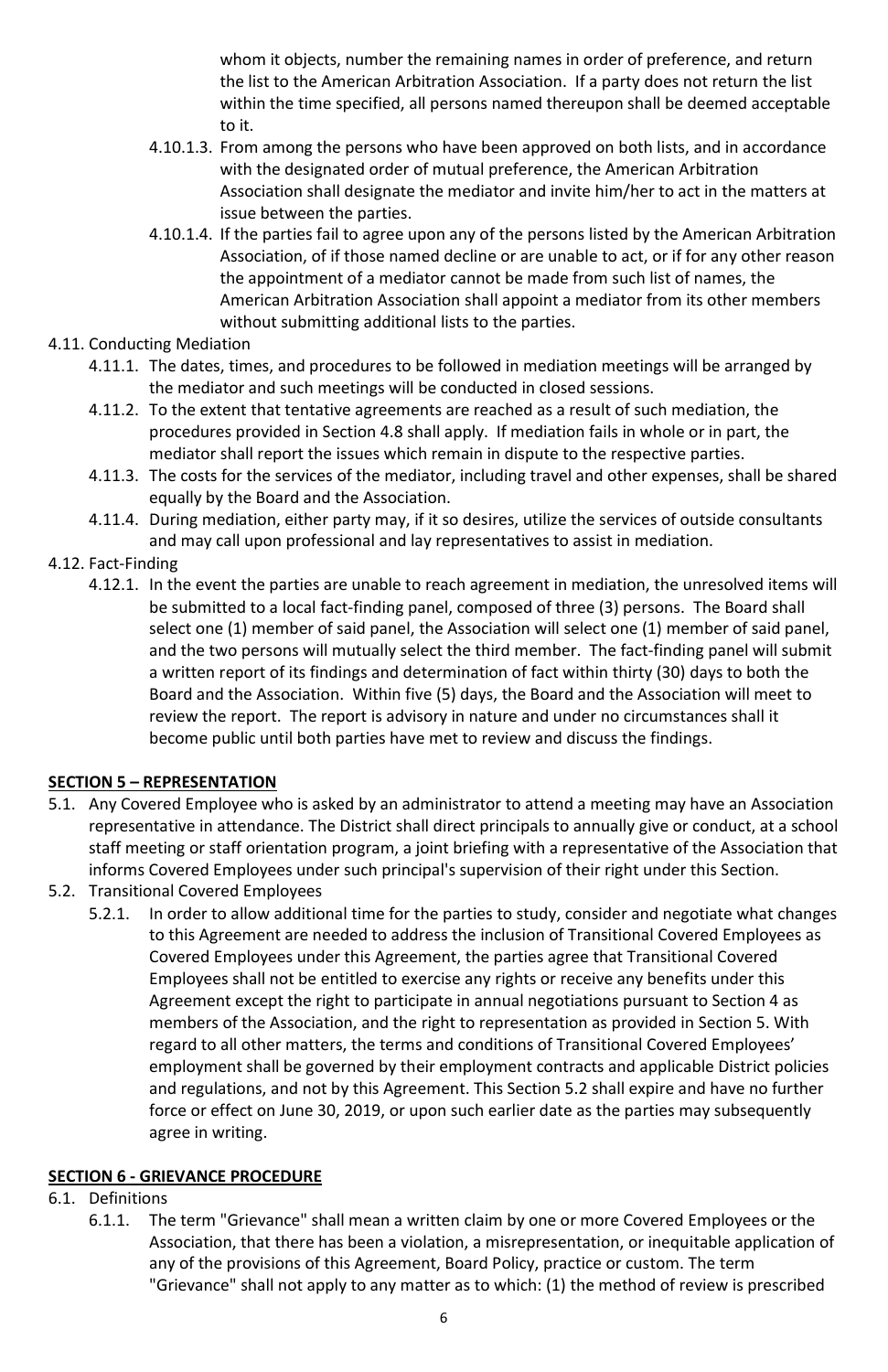by law, or; (2) the Board is without authority to act. The procedure described in this section shall be the exclusive procedure available for the resolution of grievances, and neither party shall be required to recognize another or different procedure, process or forum.

- 6.1.2. The term "aggrieved person" and "grievant" shall, for purposes of this section, mean the Covered Employee(s) or the Association asserting a grievance.
- 6.1.3. The term "days" shall, for purposes of this section, mean days as defined in Section 1.7.
- 6.2. Purpose
	- 6.2.1. The purpose of the grievance procedure is to secure, at the lowest possible administrative level, equitable solutions to problems which may arise from time to time. Both parties agree that these proceedings will be kept as informal and confidential as may be appropriate at any level of the grievance procedure.
		- 6.2.1.1. Any individual who is identified as a stakeholder in a grievance will be presented with this section of the Negotiated Agreement explaining the process as well as their roles and responsibilities. The Executive Director of Human Resources and the President of MVEA's contact information will be included in the event there are questions. Each member will sign a form that states they understand and will abide by the process.
		- 6.2.1.2. Any member of a grievance committee that breaks confidentiality in accordance with section 6.2.1 shall be removed from the committee immediately.
		- 6.2.1.3. Additional individuals who have not been identified as grievance stakeholders may be consulted with approval from both MVEA (or grievant) and the District representative.
	- 6.2.2. Nothing herein contained will be construed as limiting the right of any Covered Employee having a grievance to discuss the matter informally with any appropriate member of the administration and having the grievance adjusted, providing the adjustment is consistent with the terms of this Agreement. The Association shall have the opportunity to have its representative present and to state its views at any level of the grievance procedure.
- 6.3. Procedure
	- 6.3.1. Since it is important that grievances be processed as rapidly as possible, the number of days indicated at each level should be considered as a maximum, and every effort should be made to expedite the grievance process. Every attempt will be made to resolve the grievance prior to the end of the grievant's contract year. The time limits specified may, however, be extended or reduced by mutual agreement.
	- 6.3.2. If a grievance directly affects a group of Covered Employees at more than one (1) work site, the Association may submit such grievance in writing directly to the Superintendent, or the Superintendent's designee, and the proceeding of such grievance may commence at LEVEL TWO. If the grievance commences at LEVEL TWO it must be filed within twenty (20) days after the aggrieved person knew, or should have known, of the act or condition on which the grievance is based. If an attempt to resolve the issue has been continuously made as per section 6.5 the twenty (20) day time limit will be extended to sixty (60) days.
	- 6.3.3. When it is necessary for a representative designated by the Association to attend a meeting or hearing called by the Superintendent, his/her designee, the President of the Board, or arbitrator, during the school day, the representative shall be released from his/her regular duties without loss of pay for such time as attendance is required at such meeting or hearing.
	- 6.3.4. All written and printed matter developed for the processing of a grievance will be filed separately from the central personnel files of the participants.
	- 6.3.5. The Board agrees to make available to the aggrieved person, and the aggrieved person's representative, all information not privileged under law in its possession or control which is relevant to the issues raised by the grievance.
- 6.4. Representation throughout LEVEL ONE and LEVEL TWO of the grievance procedures listed below, the grievant may at any time:
	- 6.4.1. Represent him/herself to discuss the grievance personally; or
	- 6.4.2. May request that a representative of the Association accompany him/her; or
	- 6.4.3. May request that a representative of the Association act on his/her behalf.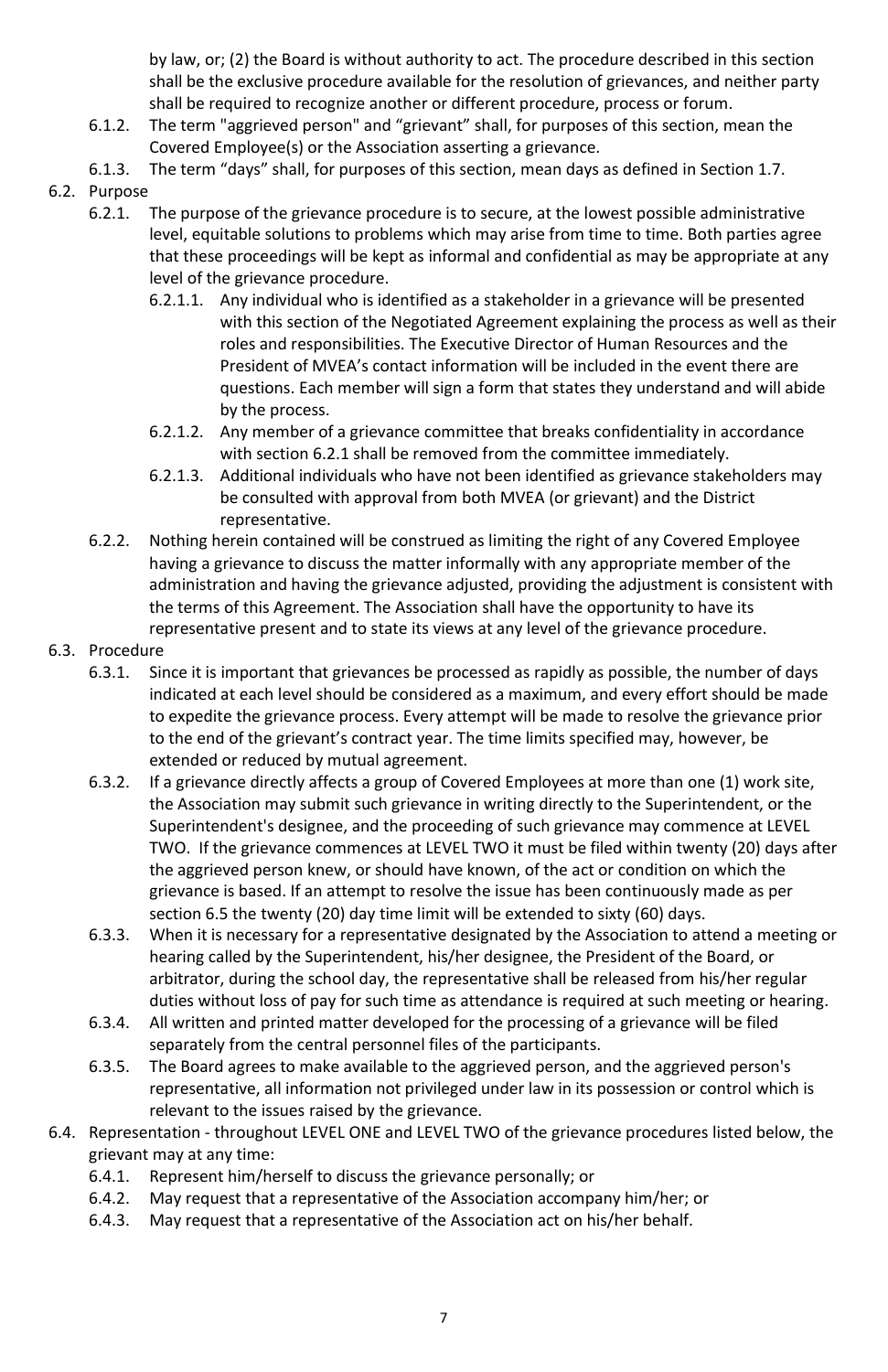# 6.5. Informal Level

- 6.5.1. Before filing a formal written grievance, the grievant shall attempt to resolve it by an informal conference with the immediate supervisor with the objective of resolving the matter informally.
- 6.6. LEVEL ONE
	- 6.6.1. Within twenty (20) days after the aggrieved person knew, or should have known, of the act or condition on which the grievance is based, the grievant must present the grievance in writing to the immediate supervisor. If an attempt to resolve the issue has been continuously made as per section 6.5 the twenty (20) day time limit will be extended to sixty (60) days.
		- 6.6.1.1. Upon receipt of the written grievance, the immediate supervisor has ten (10) days to process the grievance at LEVEL ONE to include conducting a meeting, at a mutually agreed upon time, with the aggrieved person and providing the grievant, the Association and the Superintendent a written response.
		- 6.6.1.2. If the grievance alleges an incident which will occur or continue to occur during the aforementioned times for scheduling of a hearing and issuance of a response, every effort should be made to schedule the hearing and issue a response in a more timely fashion.

# 6.7. LEVEL TWO

- 6.7.1. If the aggrieved person is not satisfied with the disposition of the grievance at LEVEL ONE, or a written response has not been received within the time limit specified herein, the grievant may file a LEVEL TWO grievance in writing with the Association within five (5) days after the decision has been rendered at LEVEL ONE or within fifteen (15) days after the grievance was presented at LEVEL ONE, whichever is sooner. Such grievance shall then be filed by the Association with the Superintendent's Office within two (2) days after receiving such written grievance. The written grievance will state the nature of the grievance, the provision(s) of the agreement or any policy concerning the terms and conditions of employment allegedly violated and the relief requested.
- 6.7.2. The Superintendent, or the Superintendent's designee, will represent the District at LEVEL TWO of the grievance procedure.
	- 6.7.2.1. The LEVEL TWO hearing will take place at a mutually agreed upon time within seven (7) days after the receipt of the written grievance or at a later mutually agreed upon time.
	- 6.7.2.2. The Superintendent or designee will hold a hearing at which both the grievant, with or without a representative(s) chosen by the grievant, and the appropriate administrator(s), if necessary, are present.
	- 6.7.2.3. After the LEVEL TWO hearing, the Superintendent or designee may investigate and consult with the grievant and/or the appropriate administrator(s) in an effort to resolve the grievance.
	- 6.7.2.4. Within ten (10) days after the hearing, the Superintendent or designee will provide a written document on the proposed resolution of the grievance to all parties of interest, including the MVEA President and the President of the Board, setting forth the decision and its rationale.

# 6.8. LEVEL THREE

- 6.8.1. If the grievant does not accept the Superintendent or designee's resolution at LEVEL TWO, or a written response has not been received within the time limit specified herein, the Association may submit the grievance directly to the President of the Board for a hearing on the grievance.
	- 6.8.1.1. To initiate LEVEL THREE proceedings, the Association will notify the President of the Board and the Superintendent in writing within ten (10) days of receiving the response from the LEVEL TWO hearing.
	- 6.8.1.2. All hearings shall be before two Board members appointed by the President of the Board and be closed to persons not specifically involved in the grievance.
	- 6.8.1.3. Hearings shall be conducted within ten (10) days of receipt of the grievance, at a mutually agreed upon time and based on availability of the two appointed Board members.
	- 6.8.1.4. The two appointed Board members will have the authority to hold hearings, collect written and verbal testimony, and make procedural rules.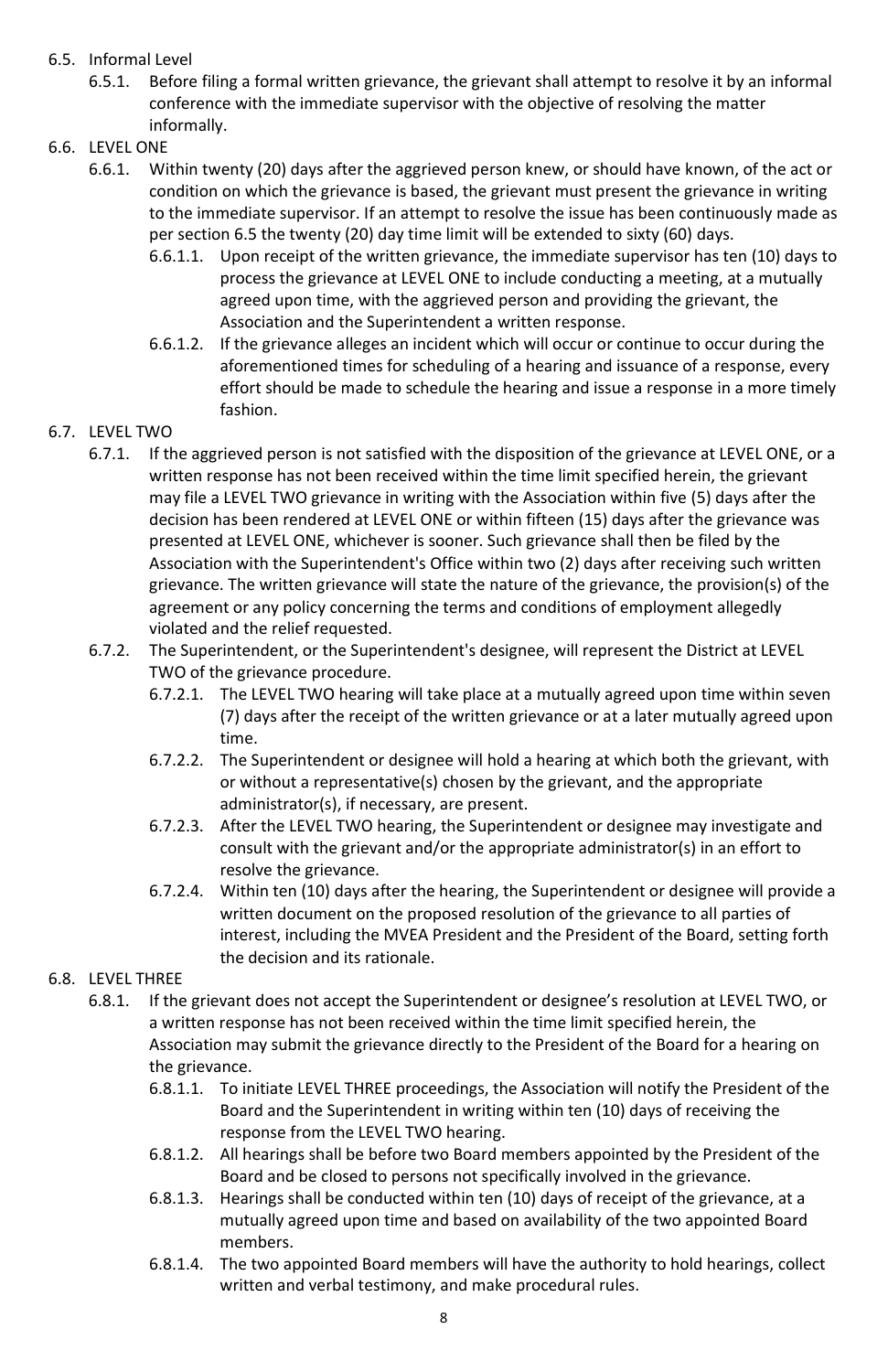- 6.8.1.5. Within ten (10) days after the hearing, the two appointed Board members will provide a written document on the proposed resolution of the grievance to the President of MVEA and the Superintendent, setting forth the decision and their rationale.
- 6.8.2. The timeline in this section will be reviewed by the Board of Education, President of MVEA and Superintendent on an annual basis.
- 6.9. LEVEL FOUR
	- 6.9.1. If the grievant does not accept the resolution at LEVEL THREE, or a written response has not been received within the time limit specified herein, the grievant may request in writing to the Association that the Association submit the grievance to arbitration. After receipt of the request, if the Association determines that the grievance involves the interpretation, meaning or application of any of the provisions of this Agreement it may formally submit the grievance to arbitration in accordance with section 6.9.1.1 below. The decision to submit the grievance to arbitration is to be made by the Association in its sole discretion. The costs for the services of the arbitrator, including expenses, shall be shared equally by the Board and the Association.
		- 6.9.1.1. To initiate LEVEL FOUR proceedings, the Association will notify the President of the Board of Education and the Superintendent in writing within fifteen (15) days of receiving the response from the LEVEL THREE hearing.
		- 6.9.1.2. In the event the parties are unable to agree upon an arbitrator within ten (10) days following the Association's request to the District for arbitration, an arbitrator shall be selected in the manner provided in Section 4.10 for selecting a mediator.
		- 6.9.1.3. The arbitrator will have authority to hold hearings and make procedural rules for conducting the arbitration. He/she will issue a report within a reasonable time after the close of the hearings.
		- 6.9.1.4. All hearings held by the arbitrator shall be in closed sessions.
		- 6.9.1.5. The arbitrator's report shall be submitted in writing to the Board and the Association only, and set forth his/her findings of fact, reasoning, conclusions and recommendations on the issues submitted. The arbitrator's recommendations shall be consistent with the law and the terms of this Agreement. The report shall be advisory only and shall not be binding on either the Board or the Association.
		- 6.9.1.6. Within five (5) days after receiving the report of the arbitrator, the Board-the Association and a District representative, or their duly designated representatives, will meet to discuss the report. This meeting shall be held in an executive session. No public release concerning the arbitrator's report may be made until after such meeting.
		- 6.9.1.7. Following this meeting the Board will take action on the resolution of the grievance at the next regularly-scheduled Board meeting.

# <span id="page-9-0"></span>**SECTION 7 - PROFESSIONAL COUNCIL**

- 7.1. The parties will establish and maintain during the term of this Agreement, a Professional Council. The regular members of the Professional Council shall be the Association President and a maximum of three other Association members and the Superintendent, the Human Resources Director, an instructional director and a maximum of one (1) other District representative. The designation of regular members shall not preclude either party from inviting others to participate in, or consult with, the Professional Council if it is believed that such other persons can be of assistance with respect to the subject or subjects under consideration by the Professional Council.
- 7.2. The Association agrees that it will attempt to designate, as its representatives on the Professional Council, persons who will fairly represent the various geographic areas and school levels contained within the District.
- 7.3. It is recognized that there are many subjects relating to the educational process within the District as to which Covered Employees wish to make known to the administration their views and recommendations. It is also recognized that such views and recommendations are of value to the administration and should be solicited and considered. While the comments and assistance of Covered Employees have been sought and obtained by the administration on a wide variety of matters for many years, there has been no single forum for continuing communication between Covered Employees and the administration. The Professional Council is intended to be the principle vehicle through which there will be continuing communication.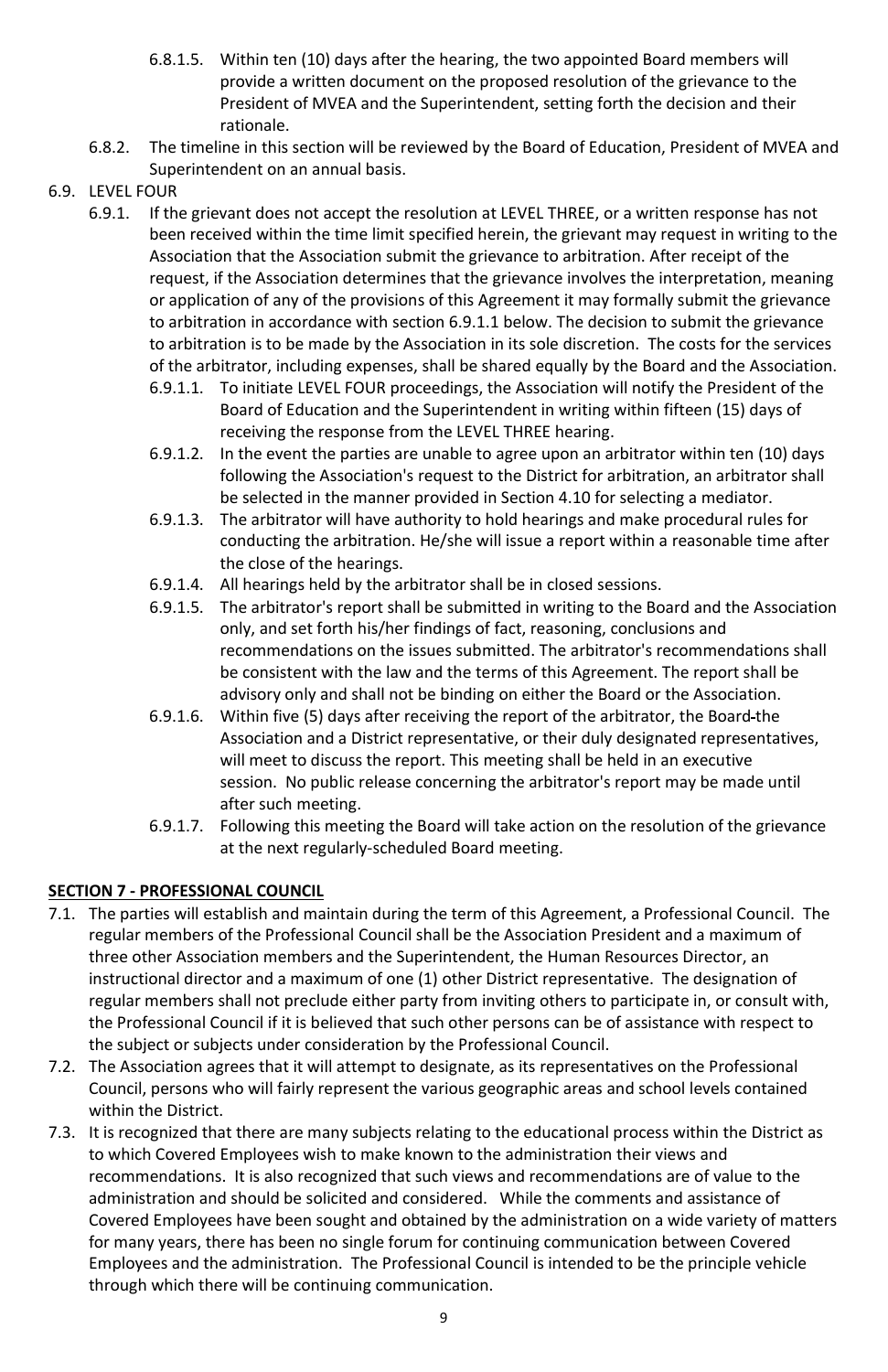- 7.4. The Professional Council shall meet monthly during the school year, unless the parties agree to a different meeting schedule, to discuss and study subjects mutually agreed upon relating to the school system. It is recognized, however, that the Professional Council cannot expect to have the time to deal individually, or in depth, with each of the subjects as to which it is desirable that there be open and free discussion between the Covered Employees and the administration. It is intended, therefore, to act primarily as a liaison group, to initiate study groups, evaluation committees and the like, to encourage the performance of their work by such study groups and committees, and to receive and consider the reports or recommendations of various committees or other study groups.
- 7.5. For the reasons stated above, the Professional Council is encouraged to be flexible and innovative in its approach to the various matters that are submitted to it, to avoid a rigid or stereotyped concept in the manner in which it conducts its function, and to constantly keep in mind its primary function of promoting reasoned and meaningful communication on matters of mutual concern.
- 7.6. The Professional Council is empowered to appoint representatives to joint study committees. The recommendation and reports of joint study committees are advisory in nature. On completion of its study and report on the subject assigned to it, each such joint study committee shall be considered dissolved and once dissolved, no committee shall be reactivated except by mutual consent of the members of the Professional Council.
- 7.7. It is anticipated that meetings of the Professional Council normally will be held outside regular school hours provided, however, that Association representatives on the Professional Council shall be released from school duties for meetings of the Council whenever it is mutually agreed upon that such meeting will be held during regular school hours.
- 7.8. The Professional Council is encouraged to establish its own operating procedures in order to promote the accomplishment of its function.

# <span id="page-10-0"></span>**SECTION 8 - EXTENDED LEAVES**

- 8.1. Other than as specifically provided to the contrary hereinafter in this section, approved extended leaves of absence shall be subject to the following conditions:
	- 8.1.1. While on leave, the Covered Employee shall maintain his or her employment status, accrued annual leave, sabbatical eligibility and, at the Covered Employee's expense, all insurance benefits for which the Covered Employee is eligible. Unless noted, extended leaves are unpaid.
	- 8.1.2. Upon return from a leave, a covered employee shall be reinstated to his/her previous pay rate plus any increase negotiated during the last year he/she worked within the District.
	- 8.1.3. Upon conclusion of an extended leave, the Covered Employee may return to the employment of the District, and shall be assigned to a position consistent with the education, training, and licensure of the Covered Employee. The Covered Employee will, at the Covered Employee's request, be granted the position formerly held, whenever possible.
	- 8.1.4. A Covered Employee on an extended leave of absence shall not accumulate time credits during such leave toward the granting of Non-probationary Status.
	- 8.1.5. Employees should communicate as soon as practicable with their building/ Human Resources Department regarding the timing of the proposed leave, and arrangements for the leave are to be coordinated within the building/ Human Resources Department.
	- 8.1.6. Leaves shall not be granted or used for the purpose of accepting or engaging in employment. Exceptions may be granted in the case of military families and those seeking health leave to care for an immediate family member by applying to Human Resources.
	- 8.1.7. The District will comply with the Family and Medical Leave Act (FMLA) and will designate leave as protected leave under FMLA when it has sufficient information to determine that leave qualifies as protected leave under the FMLA.
	- 8.1.8. The District's granting of leave for probationary Covered Employees under this section shall not deprive the District of any nonrenewal rights. Provided the Covered Employee returns with adequate time for observation, support and evaluation, the Covered Employee shall have opportunities to be assessed and demonstrate improvement utilizing the current evaluation model as outlined in Section 14.
- 8.2. Educational Leave
	- 8.2.1. Educational leaves of absence to the teaching staff of the District may be granted by the Board under the following conditions: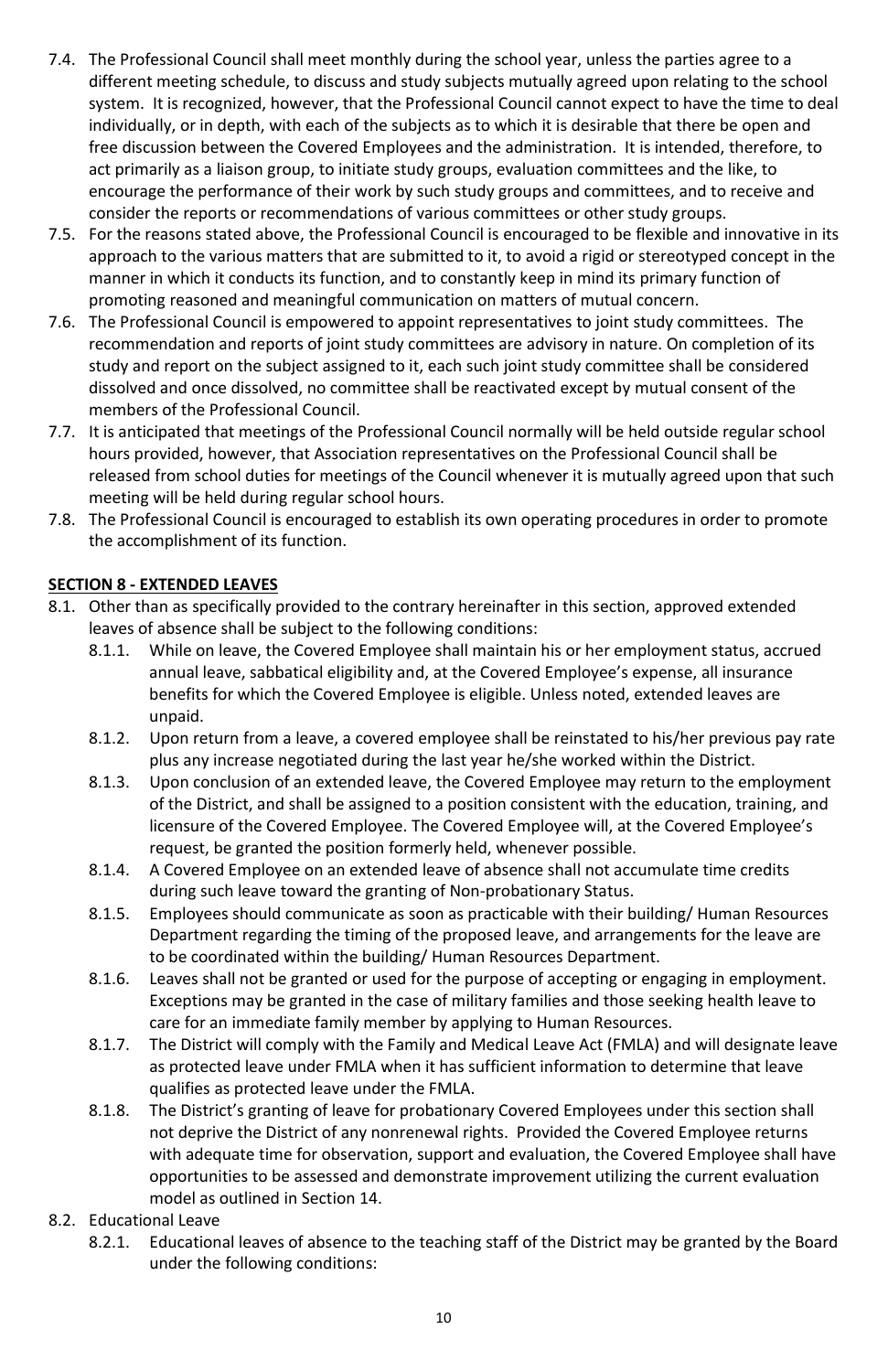- 8.2.1.1. Upon completion of four (4) consecutive years as a Covered Employee in the District, any Covered Employee may make application for a leave of absence without compensation for the purpose of travel, study, or other activities.
- 8.2.1.2. Such leaves shall be granted in one (1) year increments up to two (2) years.
- 8.2.1.3. Leaves of absence may be granted by the Board for the purpose of an out of country Teaching/School Counselor position. Leaves must correspond to the beginning and end of the district school year calendar. No educational leave will be granted that starts mid-academic year.

# 8.3. Health Leave

- 8.3.1. The Board of Education may grant a leave for any Covered Employee making application.
- 8.3.2. Such leaves may be granted for one (1) year or less. Upon request, such leave may be renewed.
- 8.3.3. Leave may be granted for illness to the Covered Employee, or for illness to a member of the Covered Employee's immediate family requiring the Covered Employee's attention.
- 8.3.4. A Covered Employee making application for health leave shall submit a form of necessity from a licensed health care provider. In addition, the District may require any Covered Employee requesting such leave to undergo an examination by a physician selected by the District, the cost of such examination to be paid by the District.
- 8.3.5. Certification of physical ability and ability to perform all duties without limitation must be submitted by the Covered Employee's licensed health care provider to the District's Human Resources Department prior to return to work. In addition, the District shall have the right to require the Covered Employee at any time to undergo an examination by a licensed healthcare provider selected by the District, the cost of any such examination to be paid by the District.
- 8.3.6. The District will require frequent progress reports from the Covered Employee's health care provider regarding the Covered Employee's condition, prognosis and continuing need for leave.
- 8.4. Sabbatical Leaves of Absence This section is suspended and subject to annual review.
	- 8.4.1. Sabbatical leaves for professional improvement may be granted by the Board, upon the recommendation of the Superintendent, for the purpose of participating in an accredited college or university study program or other activities (8.3.9) deemed by the Superintendent, or his designee, to be educational and appropriate for professional improvement.
	- 8.4.2. Sabbatical leave may be granted for either one (1) or two (2) semesters.
	- 8.4.3. Written requests for sabbatical leave shall be made in such form as the Superintendent may prescribe, and shall be submitted not later than March 1 or October 1, preceding the semester when it is desired that the leave become effective. The Covered Employee shall also meet with the Executive Director of Human Resources to review the conditions of the contract entered into by the Covered Employee and District prior to the leave request being submitted to the Board.
	- 8.4.4. A Covered Employee must have completed six (6) consecutive full school years as a regularly appointed Covered Employee in the District before the Covered Employee is eligible to request sabbatical leave.
	- 8.4.5. If a program of study, the applicant shall furnish evidence that their program of study has been accepted by an accredited graduate school before consideration shall be given to the request for sabbatical leave.
	- 8.4.6. Upon return from sabbatical leave, the Covered Employee shall submit to the Superintendent a report containing transcripts of all college and university study undertaken while on leave, or other items of information pertinent to an evaluation of the program while on sabbatical leave.
	- 8.4.7. The Covered Employee shall agree to return to employment with the District for one (1) full year in the event of a one half (½) year sabbatical leave of absence, or two (2) full years in the event of a one (1) year sabbatical leave of absence. The Covered Employee shall also obtain approval from the Superintendent of any proposed changes in the plan for professional improvement while on sabbatical leave.
	- 8.4.8. Covered Employees on sabbatical leave will be paid at fifty percent (50%) of their annual salary rate, with one half (½) insurance and retirement benefits. Upon return, the Covered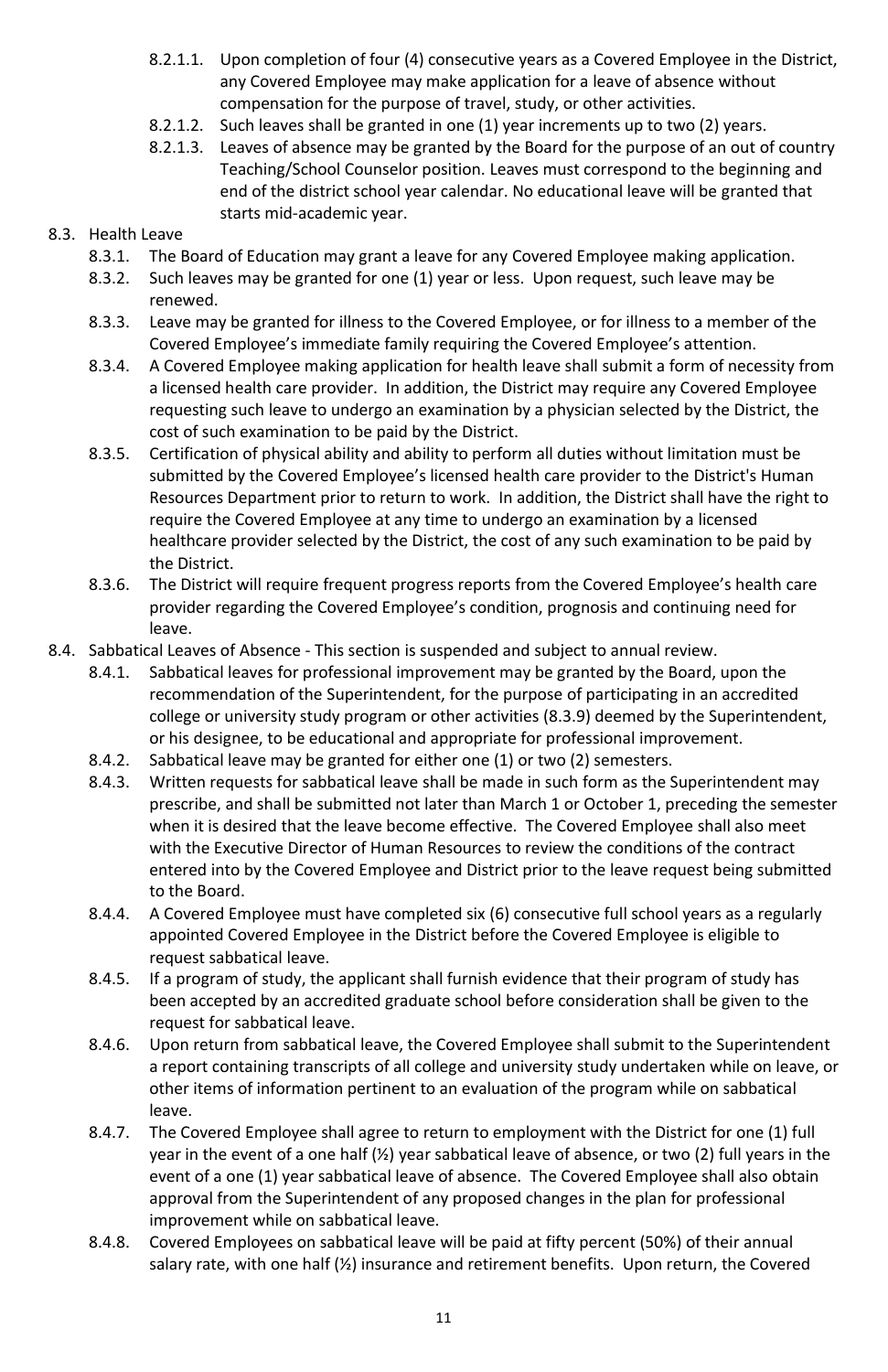Employee shall be placed on the appropriate step on the salary schedule as though such Covered Employee had not been on sabbatical leave.

- 8.4.9. Not more than one percent (1 %) of the certified/licensed teaching personnel of the District shall receive sabbatical leave in any one (1) year.
- 8.4.10. Preference in the granting of sabbatical leaves of absence is as follows:
	- 8.4.10.1. Graduate Degree Study Program
	- 8.4.10.2. Undergraduate Degree Study Program
	- 8.4.10.3. Non-Degree Study Program
	- 8.4.10.4. Educational Research Program
	- 8.4.10.5. Educational Travel Program
- 8.4.11. Sabbatical leaves shall not be granted or used for the purpose of other employment.
- 8.5. Military Leave/Military Caregiver Leave
	- 8.5.1. In regards to caregiver leave for ill or injured service members or a qualifying exigency the provision of FMLA will be followed.
	- 8.5.2. An employee who serves on active duty with Armed Forces of the United States shall be accorded such reemployment and other rights as are provided by applicable law.
- 8.6. Legislative Leave
	- 8.6.1. The Board of Education may grant a leave of absence without pay to a Covered Employee who is elected or appointed to a federal, state, or local office.
- 8.7. Association Leave
	- 8.7.1. The Board of Education may grant a leave of absence without pay to a Covered Employee for the purpose of serving as an officer in the local, state, or national organization.
	- 8.7.2. Upon request of the Association, the local Association President may be granted one half (1/2) or full-time release from duties. The President shall receive salary, insurance and retirement benefits as if a full-time employee of the District. If half-time (1/2) release, the Association will reimburse the District for the cost, equal to one half (1/2) the President's salary and benefits, including the District's P.E.R.A. contribution for one half (1/2) of salary. If full-time release, the Association will reimburse the District commensurate with a new Teacher with four (4) years' experience, including benefits and the District's P.E.R.A. contributions.
- 8.8. Other extended leaves of absence may be granted by the Superintendent and such decision shall be final.
- 8.9. Parental Leave
	- 8.9.1. Parental Leave may be taken to care for a child within one (1) year of the birth of a child, placement of a foster child, or adoption. The Covered Employee will notify the Executive Director of Human Resources as to when it is anticipated the leave will both begin and end. This leave is not to exceed two (2) consecutive semesters with the Covered Employee taking into consideration student needs when planning the end of the leave. This leave will be counted as part of the twelve (12) week leave entitlement under the Family and Medical Leave Act (FMLA). Accumulated leave is required to be used for the FMLA portion or thirty (30) contractual days whichever is greater. Whenever possible, upon return from this leave, a Covered Employee shall resume the position held at the time such leave commenced.
	- 8.9.2. Certification of physical ability and ability to perform all duties without limitation must be submitted by the Covered Employee's licensed health care provider to the District's Human Resources Department prior to return to work. In addition, the District shall have the right to require the Covered Employee at any time to undergo an examination by a licensed healthcare provider selected by the District, the cost of any such examination to be paid by the District.
- 8.10. Short Term Disability In the event an employee chooses to apply for P.E.R.A. short-term disability, the employee shall request an appropriate health leave:
	- 8.10.1. The employee will notify the Human Resources Department upon application.
	- 8.10.2. The employee will notify the Human Resources Department upon P.E.R.A.'s approval/denial of the application.
	- 8.10.3. The P.E.R.A. insurance provider will determine the duration of short-term disability.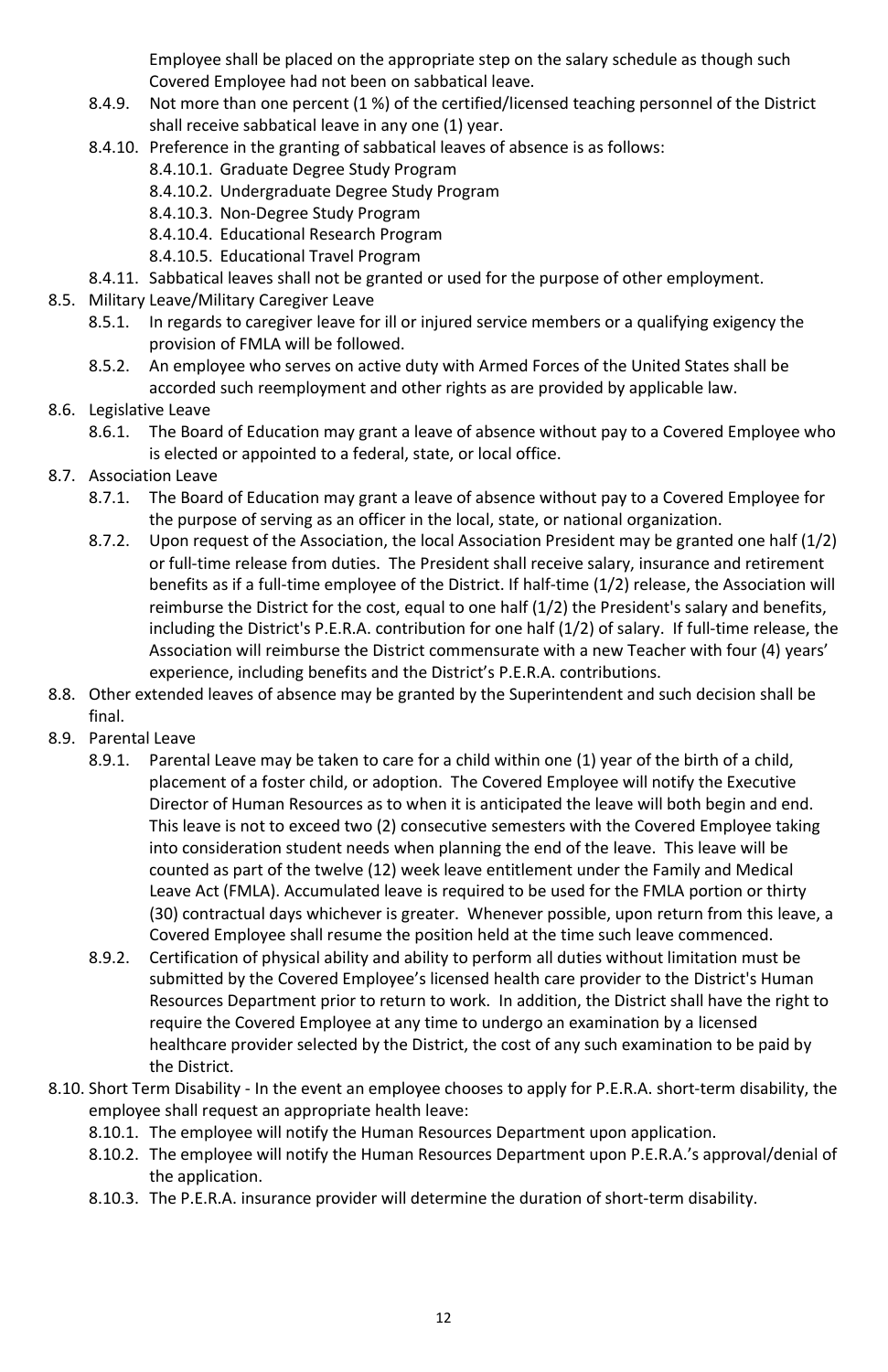# <span id="page-13-0"></span>**SECTION 9 - TEMPORARY LEAVES OF ABSENCE**

- 9.1. The District will comply with the Family and Medical Leave Act (FMLA) and will designate leave as protected leave under FMLA when it has sufficient information to determine that temporary leave qualifies as protected leave under the FMLA.
- 9.2. Day Leave
	- 9.2.1. Day leave is granted on the following bases:
		- 9.2.1.1. Full time Work Year 10 days
		- 9.2.1.2. For each additional 10 contract days the employee will receive one half (1/2) day of additional day leave.
	- 9.2.2. Day leave for regularly contracted Covered Employees who work less than full time shall accumulate at a lesser rate, prorated upon the amount of time the Covered Employee is scheduled to work. All day leave shall be available from the beginning of the school year. Unused day leave is carried forward from one fiscal year to the next and shall be added to the employee's accumulated sick leave balance.
	- 9.2.3. Day leave is intended for sick leave of the employee, to attend to the illness of immediate family, emergency, and personal business for the employee. It is acknowledged that each day of a Covered Employee's contract is invaluable, and the greatest impact on student and adult learning comes from educators being engaged with their students and in professional learning. With this in mind, Covered Employees are encouraged to be mindful and use professional judgement when choosing to use their day leave days. In the event an employee is requesting three (3) or more consecutive days of leave, he or she must submit an Employee Leave Request as soon as possible to his or her site administrator(s). The form will contain an affirmation that the leave will not be used for vacation or job interviews and will identify a reason for the leave. Human Resources will review such requests with the understanding that sometimes there are extenuating circumstances.
	- 9.2.4. Documentation from a licensed health care provider specifying the nature and extent of illness may be required of any Covered Employee using eleven (11) or more days of leave during any contract year. Additionally, where an employee has been out for eleven (11) or more work days, the District may provisionally designate day leave as Family Medical Leave to ensure that the employee receives the full benefit of FMLA. The Board shall have the right to require any Covered Employee at any time to undergo an examination by licensed healthcare provider, selected by the Board or designee; the cost of such examination to be paid by the District.
	- 9.2.5. Day leave will not be granted to Teachers if a substitute is not available, excepting for illness or an emergency. (An emergency must be explained to the satisfaction of the Superintendent or designee.)
	- 9.2.6. The day immediately preceding and/or following holiday/vacation periods/furlough days identified on the adopted district calendar and the first and last student contact days are not usable for day leave excepting in the case of illness or if there are extenuating circumstances. If an employee uses day leave on one the aforementioned days, the employee must submit an Employee Leave Request stating the reason for the absence no later than the last workday of the month in which the day was requested. Failure to submit an Employee Leave Request could result in a deduction of pay, upon review by Human Resources.
	- 9.2.7. In the event an Employee Leave Request is denied, the Covered Employee may file an appeal. The appeal must be submitted in writing to the Human Resources Department no later than 30 calendar days after the date of the leave and shall include a statement as to why the leave should be approved. The Employee Leave Request Appeals Panel shall consist of representation from MVEA, Human Resources and administration. The following criteria will be reviewed and taken into consideration by the Employee Leave Request Appeal Panel:
		- 9.2.7.1. Day Leave Usage History
		- 9.2.7.2. Reason for the Request
		- 9.2.7.3. Covered Employee Provided Statement
		- 9.2.7.4. Any additional information as requested by the panel
	- 9.2.8. The decision of the Employee Leave Request Appeal Panel shall be final.
	- 9.2.9. MVEA and the District will jointly develop incentives to encourage judicious use of day leave. This item will be reviewed annually.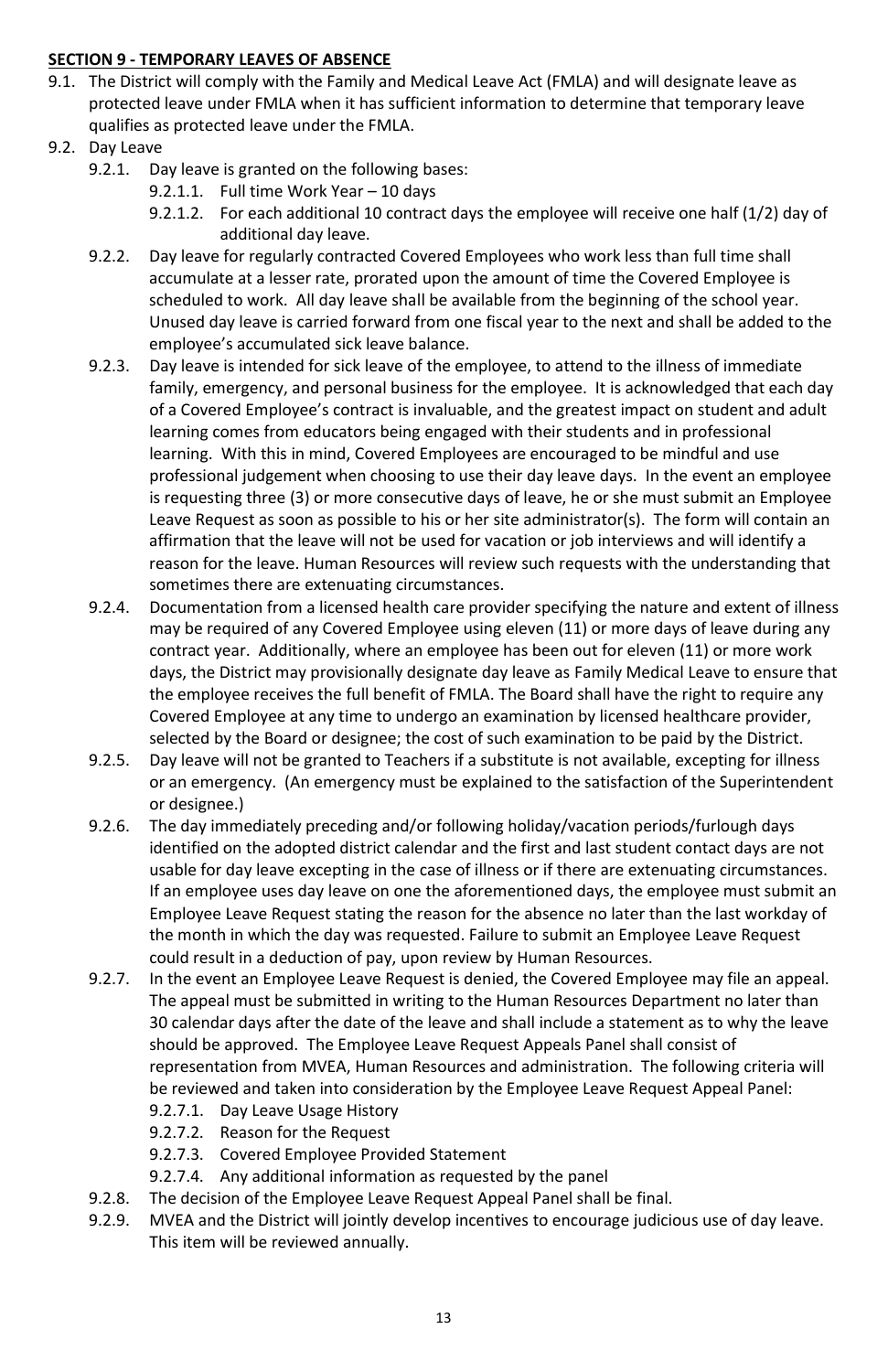# 9.3. Bereavement Leave

- 9.3.1. Five (5) days leave will be granted in case of death of an immediate family member, such leave to be completed no later than one (1) week following the funeral of the deceased family member; however, absence for this cause in excess of five (5) days shall be charged to the Covered Employee's day leave. The term "Immediate Family" is defined as including father, father-in-law, step-father, mother, mother-in-law, step-mother, grandparents, grandchild, sister, sister-in-law, step-sister, brother, brother-in-law, step-brother, son-in-law, daughter-inlaw, husband, wife, child, stepchild or individual living in household. Absence necessitated by death in the family other than in the "Immediate Family" shall be given the same consideration upon recommendation by the Superintendent, or designee.
- 9.4. Professional Leave This section is suspended and subject to annual review.
	- 9.4.1. Guidelines for the approval and use of professional leave days for Covered Employees will be developed by a committee consisting of six (6) Covered Employees selected by the Association and one (1) administrator in an ex officio capacity. These guidelines will be presented to the Board of Education for adoption.
	- 9.4.2. Requests for professional leave initially will be submitted to the building principal. The principal shall approve or deny the request. If approved, the request shall then be presented to the above named Professional Leave Bank.
	- 9.4.3. The Professional Leave Bank (PLB) may approve or deny the request. Five hundred (500) days of substitute pay shall be available each school year for distribution by the PLB. If a request is denied, the PLB may allow the Covered Employee to use Day Leave without affecting the incentive in Section 9.2. In this case, the PLB shall notify the District. In the event that PLB denies the leave with the substitute provided, the PLB may approve the leave with the Covered Employee paying for the substitute. The District will also appropriate dollars each school year as negotiated to the PLB. Covered Employees granted professional leave may be granted funds from this appropriation for expenses incurred in the use of such leave. The decision of the PLB is final.
	- 9.4.4. Copies of requests will then be forwarded to the Superintendent or designee.
	- 9.4.5. It is understood that decisions regarding professional leave applications, at any level of the process, will be made within the established guidelines.
- 9.5. Community Service Leave
	- 9.5.1. Requests for Community Service Leave may be submitted to the Superintendent, or Superintendent's designee. Such requests shall be accompanied by documentation of the circumstances involved. The request will be reviewed by a representative from MVEA and a representative from Human Resources and forwarded to the Superintendent. The Superintendent, or designee, may grant community service leave to the Covered Employee for either one (1) eight (8) hour request or two (2) four (4) hour requests per Work Year. Day leave may be used for additional hours of community service. Service as an election judge in a municipal, school, county, state or federal election will be reviewed for community service leave. All decisions rendered by the Superintendent, or designee, shall be considered final and not subject to the grievance procedure contained herein.
- 9.6. Officiating and Judging Leave
	- 9.6.1. On the approval of the Superintendent, or Superintendent's designee, leaves may be granted for officiating and judging interscholastic activities following guidelines in Section 9.2. Documentation may be required.
	- 9.6.2. The time released from District duties to serve as paid officials and judges for out-of-district interscholastic activities shall be deducted from day leave.
	- 9.6.3. Covered Employees serving as non-paid officials and judges for interscholastic activities shall not be charged with deductions from pay or day leave.
- 9.7. Leave for Emergency
	- 9.7.1. Leaves for emergency are included in Day Leave provision (9.1). Covered Employees using eleven (11) or more days may submit a written request to the Superintendent for consideration. Covered Employees may use accumulated sick leave for approved emergencies, or if no accumulated sick leave is available, this leave will be unpaid.
- 9.8. Jury Duty
	- 9.8.1. A Covered Employee who is required to serve on a jury will be excused from duties and shall receive regular salary in addition to any jury service fees received from the court, while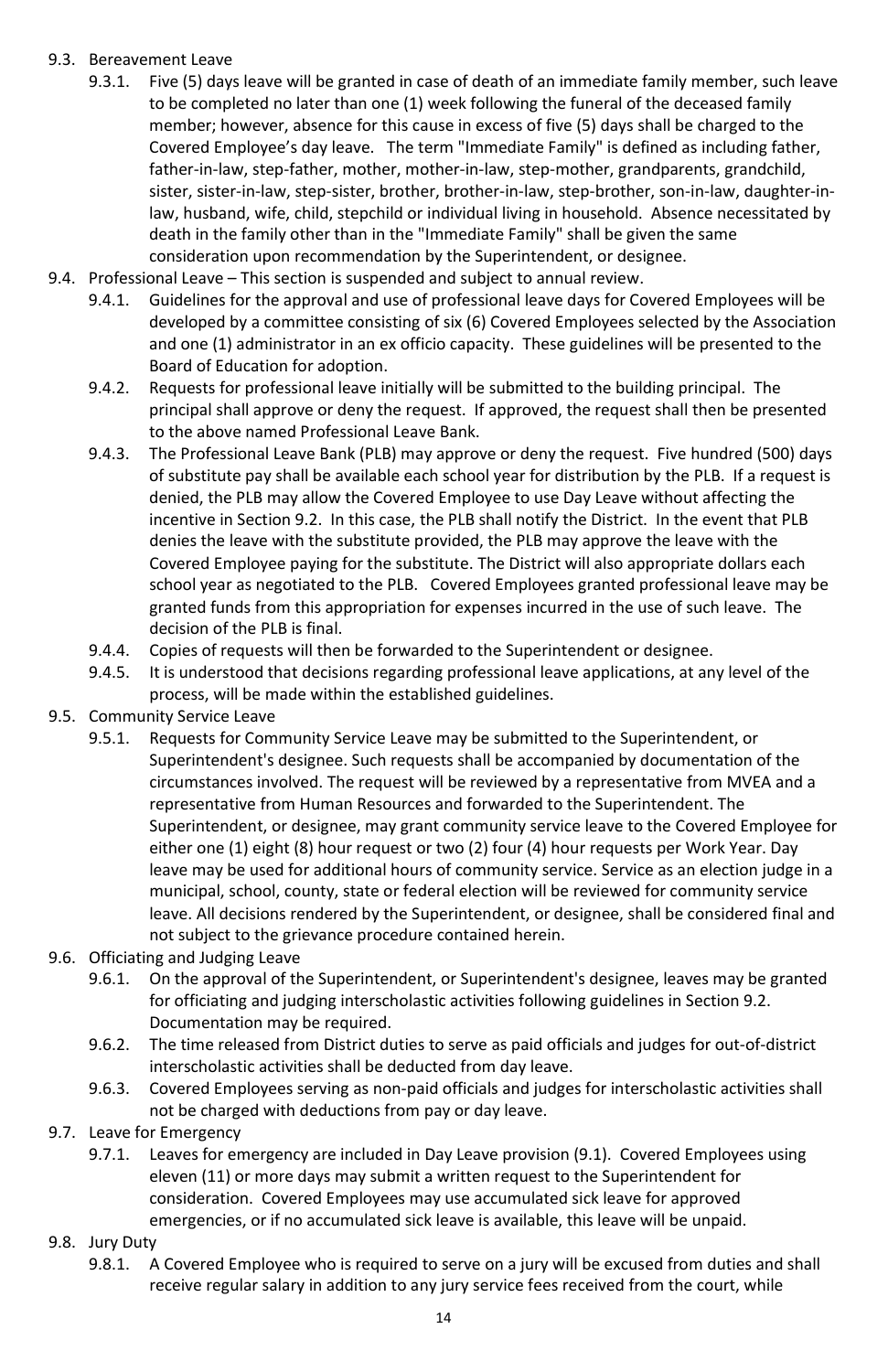actually performing jury service, during periods when the Covered Employee would otherwise be performing duties for the District. Juror certificate will be required.

- 9.8.2. To qualify for the benefits provided in this section, a Covered Employee shall promptly report for normal duties whenever released by the court, or a court official, for either all or part of any day, from being present in court.
- 9.9. Subpoenaed Witnesses
	- 9.9.1. Covered Employees subpoenaed as witnesses may be excused from their duties upon documentation of court notices for such witness service without any deduction in salary, unless the witness is being paid as an expert witness and is paid more than the statutory amount by the court.

<span id="page-15-0"></span>**SECTION 10 - SICK LEAVE BANK** - Sick Leave Bank, hereinafter referred to as Program, shall be established under the following provisions:

- 10.1. A Sick Leave Bank Program Board, hereinafter referred to as Program Board, shall be established and will be the governing body for the Program. The Program Board shall consist of five (5) voting members from the Association, selected by the Association, and one (1) non-voting ex officio member who shall be the District Executive Director of Human Resources or designee. It shall be the responsibility of the Program Board to judiciously administer the provisions of the Program and to safeguard against the capricious use of the Program.
- 10.2. Enrollment periods for the Sick Leave Bank shall be the month of September each year. During these periods, any Covered Employee may enroll by completing the required form and contributing two (2) days sick leave. Employees new to the District may enroll at the time of hire. The District will contribute two (2) days to the Sick Leave Bank on behalf of any new employee who attends the two (2) non-compensated training days before the beginning of the contract year.
- 10.3. A member of the Program may terminate membership by completing a required form provided by the Program Board during the enrollment period each year; however, the days contributed by the terminating employee may not be withdrawn.
- 10.4. A member shall use his/her accumulated leave days prior to utilizing days which may be provided by the Program.
- 10.5. The Program Board may grant one (1) to sixty (60) days each school year to an individual member requesting days from the Program. If the Program Board, following an examination of the individual situation, determines that the circumstances are unusual and merit an extension, an extension of one (1) to thirty (30) days may be granted. It is understood that the Program Board has the authority to deny any request. In such instance, the Program member may appeal in accordance with Section 10.11. Use of sick leave bank days is limited to ninety (90) days per specific illness per member.
- 10.6. Days used from the Program by members will not have to be replaced by the member.
- 10.7. Days provided by the Program can only be withdrawn from the Program for a member's illness or injury.
- 10.8. Request for use of Program days must be submitted in writing to the Program Board, accompanied by the following:
	- 10.8.1. Completed "Certification of Health Care Provider for Employee's Serious Health Condition (FMLA) form/ (WH-380-E). This must be completed by the employee's health care provider.
	- 10.8.2. The employee's expected date for return to work.
	- 10.8.3. Any other pertinent information requested by the Program Board.
- 10.9. If the days in the bank on October 1, of any year, are less than two (2) times the number of bank members, each member shall contribute no less than one (1) additional day to the bank.
- 10.10. The Program Board along with Human Resources may recommend such reasonable policies and procedures as it deems necessary to administer this plan for adoption by the Association. Copies of policies and will be provided to the District and available to Covered Employees.
- 10.11. Decisions of the Program Board may be appealed to the Executive Council of the Association. Decisions rendered by the Executive Council are not subject to the grievance or arbitration procedures identified in Section 6 of this Agreement and further, this appeal procedure is considered to be the exclusive remedy for a program member who has appealed the Program Board decision.
- 10.12. Copies of all correspondence, application, and other materials, submitted to the Program Board for consideration of an individual member's application, shall become a part of the individual member's medical file of the District.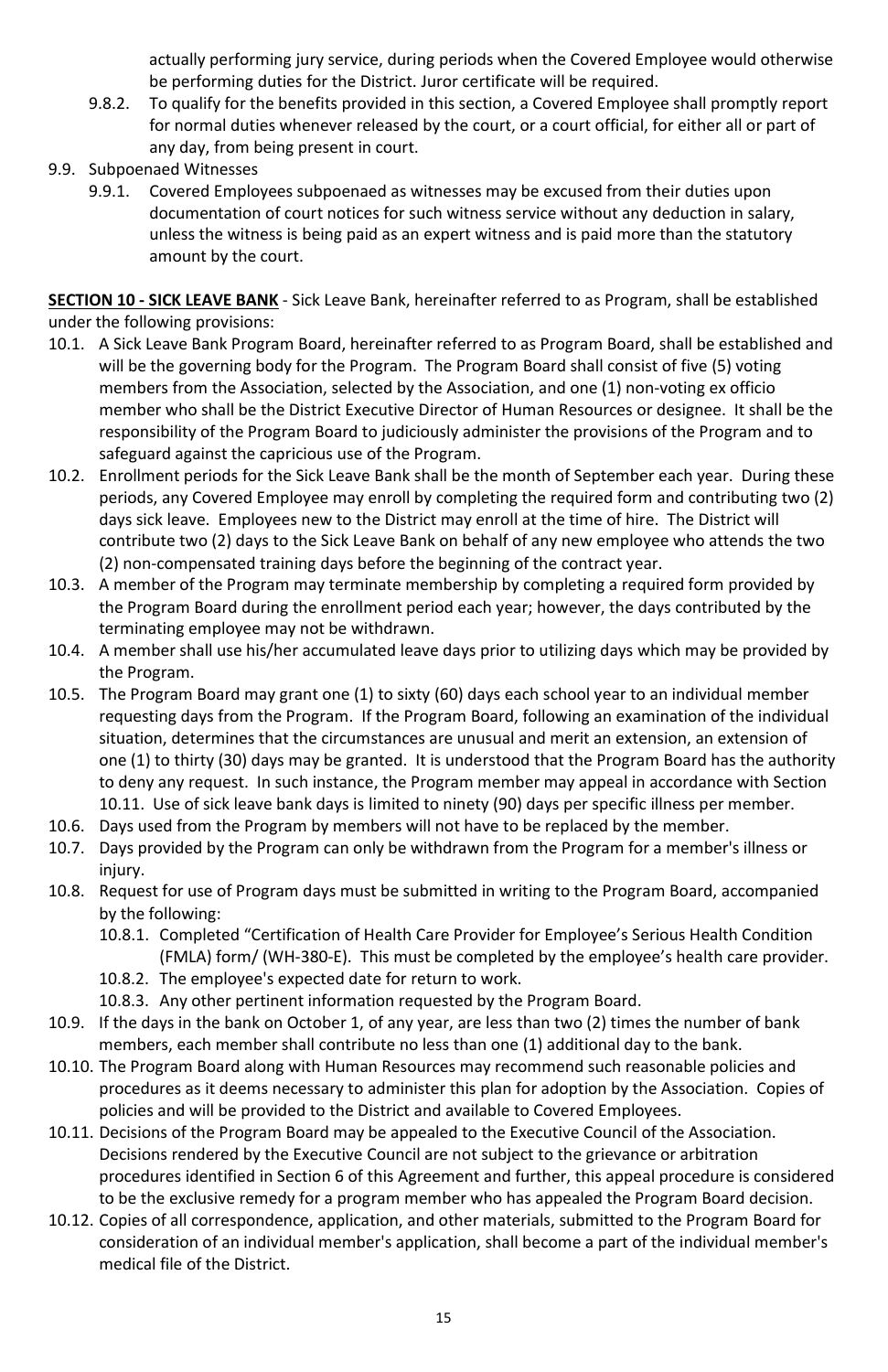# <span id="page-16-0"></span>**SECTION 11 - TRANSFER AND ASSIGNMENT**

- 11.1. Teachers, excluding those not evaluated by a building principal, shall be assigned to a particular school through a selection process involving a school administrator and at least two Teachers already assigned to the school. A Teacher may be assigned to a school only with the consent of the hiring principal (with input from at least two Teachers assigned to the school and chosen by the school faculty to represent them in the hiring process) and after a review of the Teacher's demonstrated effectiveness and qualifications indicates that the Teacher's qualifications and experience support the instructional practices at the school.
- 11.2. Assignment of a Covered Employee to a specific building or program does not require or imply permanent assignment to that building or program.
- 11.3. Voluntary Transfer and Job Postings
	- 11.3.1. When a vacant position is created, the principal, to the extent practicable, will inform the Teachers and School Counselors of the vacancy for possible reassignment (see section 11.5.1). Staff within a building where a vacancy exists should inform the principal that they are interested in the position and may be granted an interview without completing a transfer request.
	- 11.3.2. The principal of each school shall report all vacancies to the Executive Director of Human Resources or designee. All Teacher and School Counselor vacancies shall be posted and available for transfer applications as they occur for a minimum of seven (7) calendar days. This listing shall be accessible on the District website until the position is filled.
	- 11.3.3. When interviewing for a teaching or school counseling position, the hiring building will select a minimum of five (5) qualified transfer applicants to be interviewed if the transfers were received during the seven (7) calendar day posting window. If there are fewer than five (5) qualified transfer applicants, all will be granted an interview. There is no maximum to the number of transfers a principal can interview within or after the seven (7) calendar day posting window.
	- 11.3.4. Transfers will not be considered for vacancies posted on or after 28 calendar days prior to the beginning of the Work Year. If there are unusual circumstances and a teacher or school counselor wants to transfer after the deadline, both the gaining and losing administrators must agree to the transfer and the transfer date with Human Resources approval. If administrators cannot come to an agreement they will consult with Human Resources and the MVEA President to work in collaboration towards a resolution.
		- 11.3.4.1. Any vacancies occurring after the start of the school year will be posted as temporary assignments.
		- 11.3.4.2. Human Resources and the MVEA President will evaluate the transfer date annually to ensure that teachers, students and schools are not negatively impacted by last minute staffing changes.
	- 11.3.5. The District shall receive and consider requests from any Teacher or School Counselor regarding desires for transfer. Probationary Teachers and probationary School Counselors who are being recommended for non-renewal for performance reasons may apply to positions within the district as an external applicant, but are not eligible to use the transfer procedure.
	- 11.3.6. When filling a vacancy, preference shall be given to qualified personnel within District 51 if professional qualifications and ability of such personnel are essentially equal to those of other applicants. Evaluations, experience within and outside the system, training, ability, and certification/licensure shall be considered when making transfers. Stability within the staff is a consideration for the District. A Teacher or School Counselor who is denied a transfer may request a written explanation from the Executive Director of Human Resources or designee.
	- 11.3.7. Except in the event of a planned staff reduction or as the result of unusual circumstances which are accepted by the Superintendent as justification for transfer, the following guidelines will be followed:
		- 11.3.7.1. A non-probationary School Counselor or non-probationary Teacher who is on a T/CIP Verbal Notification, Written Concern, or Building Support Plan is eligible to apply and interview for a transfer.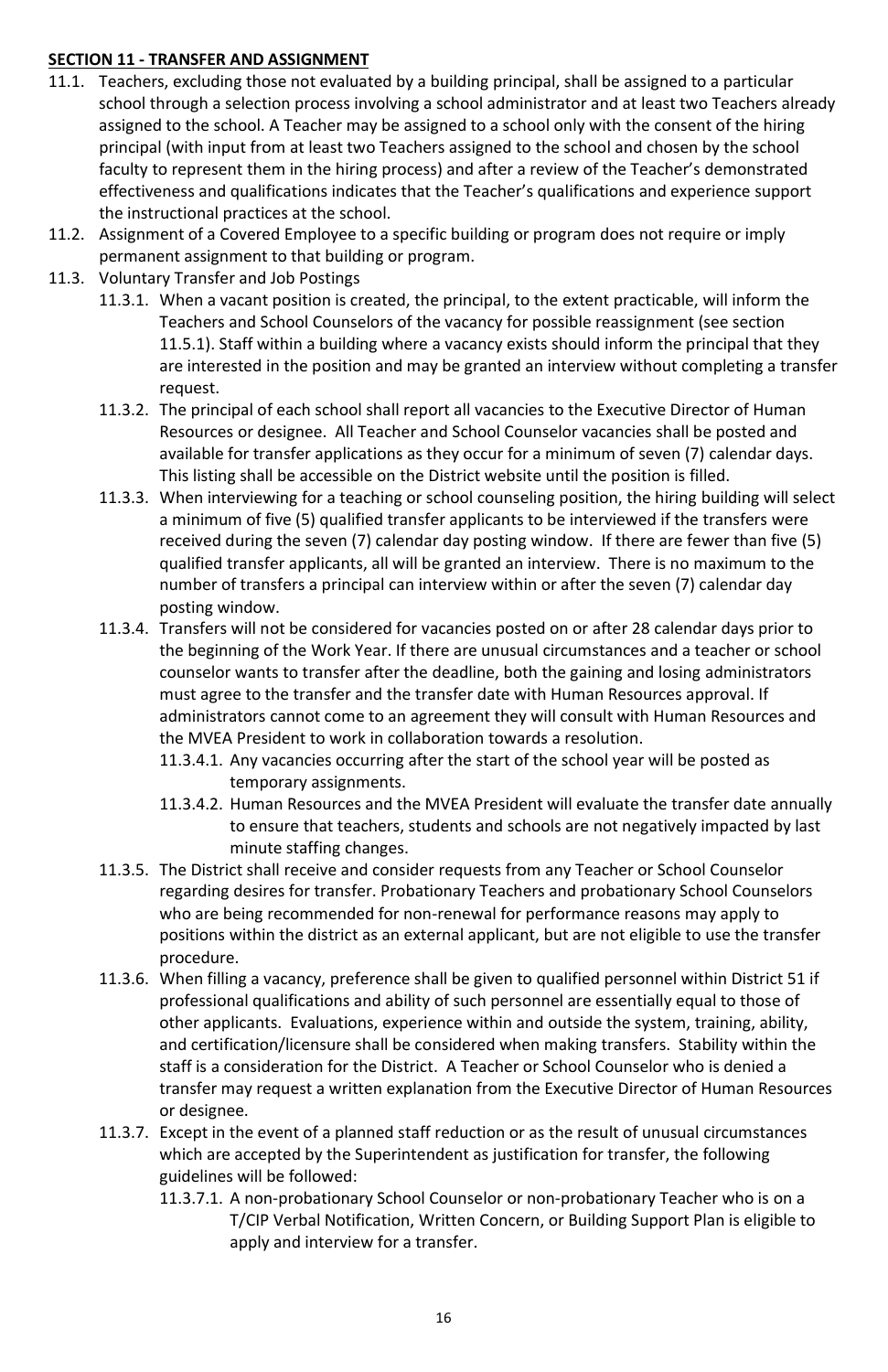- 11.3.7.2. A non-probationary School Counselor or non-probationary Teacher who is on a T/CIP District Support Plan or Disciplinary Phase of the evaluation system is neither eligible to apply nor interview for a transfer.
- 11.4. Involuntary Transfer
	- 11.4.1. Teachers and School Counselors may be involuntarily transferred under the following conditions:
		- 11.4.1.1. When a Teacher's or School Counselor's assignment to a specific school, grade or program is no longer necessary or appropriate due to a decline or reduction in student enrollment in identified schools, grade, class or program.
		- 11.4.1.2. When a Teacher's or School Counselor's assignment to a specific school, grade or program is no longer necessary or appropriate due to a reduction, elimination or other changes in the District's or school's programs or curriculum.
		- 11.4.1.3. When a transfer is necessary or appropriate to correct an imbalance or inequity in workload or class sizes for Teachers or School Counselors assigned to similar positions within the District, as determined by the District after consultation with MVEA.
		- 11.4.1.4. To accommodate leave returnees.
		- 11.4.1.5. Extenuating circumstances as determined by the District after consultation with the MVEA.
	- 11.4.2. Teachers and School Counselors identified as possible involuntary transfers shall be identified in the following manner and sequence:
		- 11.4.2.1. The school, department, grade level, or team with the surplus will be identified.
		- 11.4.2.2. Voluntary transfers will be solicited before identifying involuntary transfers.
		- 11.4.2.3. The program needs shall be considered in determining the Teacher(s) or School Counselor(s) to be transferred.
	- 11.4.3. Teacher or School Counselor involved and the administrator at the earliest possible date, at which time the Teacher or School Counselor will be notified in writing of the reasons for the transfer.
	- 11.4.4. A list of open positions shall be available on the District website to all Teachers and School Counselors being involuntarily transferred. A Teacher or School Counselor may pursue any and all positions for which they are qualified.
	- 11.4.5. A Teacher or School Counselor being involuntarily transferred shall have priority over voluntary transfers and new hires, whenever possible.
- 11.5. Covered Employee Assignment
	- 11.5.1. Any change in subject area, or grade level assignment, will be made after consultation with the Teacher(s) or School Counselor(s) involved. To the extent possible, building administration shall notify Teachers and School Counselors regarding their assignment for the following school year, including schools to which they will be assigned, the grade levels, and/or subject area, by the last day of the Work Year.
	- 11.5.2. When determining a Teacher or School Counselor's assignment as described in section 11.5.1, they shall not be moved into a position for which they are not qualified.
	- 11.5.3. For Covered Employees regularly assigned to more than one building, a meeting with the building principals and, if applicable, the appropriate coordinator will take place within the first 30 days of the Work Year, to clarify assignment, schedules, evaluations, meetings, parent conferences, PLCs and other expectations.
	- 11.5.4. School Psychologists will engage in a collaborative, transparent process each spring with Special Education Coordinators to determine placement for School Psychologists for the following school year. Consideration will be given to clustering assignments with regards to level, School Psychologist and building leader preference, building enrollment numbers, special education caseload, mileage, ancillary assignments and other extended contracts. To the extent possible, any change in assignment made after the collaborative process will include consultation with the School Psychologist(s) involved. A School Psychologist whose assignment is modified or assignment request is denied may request a written explanation from the Director of Special Education or designee.
	- 11.5.5. After the collaborative process has occurred in the spring, any unfilled school psychologist assignments opening during the summer must be filled and will be offered to all School Psychologists first (via email or meeting). School Psychologists taking additional assignments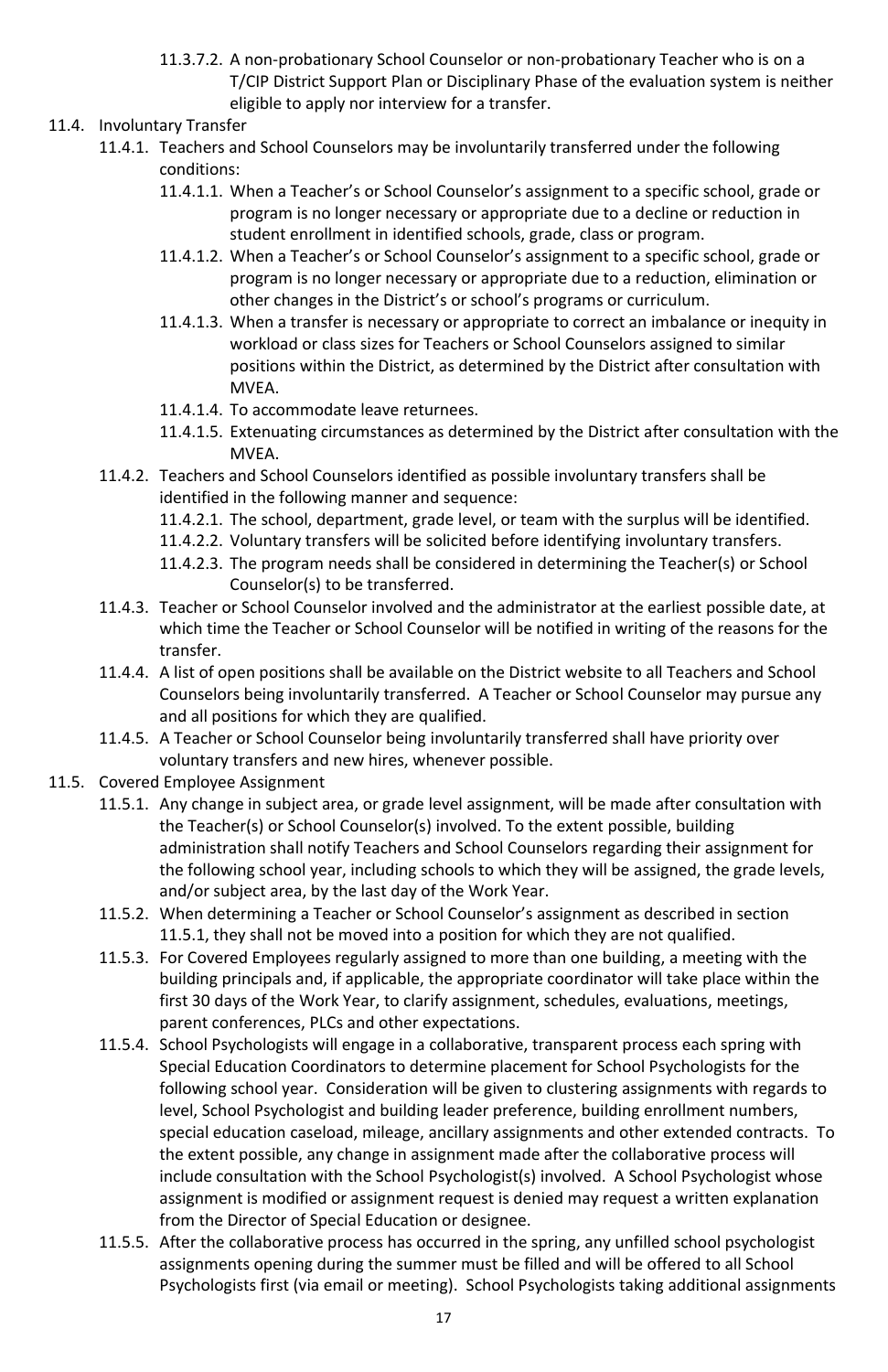will be given a Memo of Understanding defining additional compensation and responsibilities for such assignment. In the event there are no volunteers and third party contract services have been exhausted, positions will be assigned and a Memo of Understanding offered at their hourly rate.

# 11.6. Job Sharing

- 11.6.1. For the purpose of this Agreement, job sharing shall refer to the sharing of a single staff position by two (2) Teachers or School Counselors designated as primary job holder and job share partner.
- 11.6.2. Each job sharing arrangement shall be for one (1) school year. The Teachers or School Counselors may request renewal on a yearly basis. In order for a shared position to be approved, the two (2) Teachers or School Counselors must complete a District application form. All applications for job sharing and/or renewal must be submitted to the Human Resources Department no fewer than twenty (20) days prior to the last day of the Work Year. This application must be approved or denied by the last day of the Work Year. In determining the placement of a job sharing team, the Teachers or School Counselors involved will arrive at a mutually acceptable decision. Said determination must be approved by the principal and Human Resources Department.
- 11.6.3. Prior to approval, assignment and schedules will be arranged by the Teachers or School Counselors and the principal. Participants will agree to attend appropriate meetings, parent conferences, back-to-school nights, etc. Where possible, the participants will serve as substitutes for one another at the Teachers' or School Counselors' established per diem rates.
- 11.6.4. Teachers or School Counselors involved with job sharing will receive one half  $(Y_2)$  of all fringe benefits (P.E.R.A., insurance, day leave, etc.). They will also receive half (½) their annual salary, as determined by their position on the adopted salary schedule as a full-time Teachers or School Counselors at the same time they begin the job sharing assignment. For purposes of seniority accrual and salary advancement, each job sharing Teacher or School Counselor will be credited with one (1) year of service for each year spent in job sharing. A non-probationary Teacher or non-probationary School Counselors participating in the job sharing program will not lose non-probationary status by participating.
- 11.6.5. If one (1) member of the job sharing team leaves during the school year, the remaining member of the team will agree to complete the school year as a full-time employee if the District cannot find an acceptable candidate to finish the school year. If a Teacher or School Counselor elects to return to full-time duty, if the District wishes to make personnel changes in the job sharing program, or if the position is dissolved, the job share partner (and the primary job holder if necessary) will be considered a voluntary transfer (if having probationary status) and involuntary transfer (if having non-probationary status).
- 11.7. Displacement The reassignment of Teachers who are Displaced Teachers shall be accomplished in accordance with this subsection 11.7. Voluntary and involuntary transfers of Teachers that do not result from displacement shall be governed by subsections 11.3 and 11.4 above, respectively. 11.7.1. The following definitions shall apply to this Section 11.7.
	- 11.7.1.1. "Displaced Teacher" means any non-probationary Teacher whose services the District has determined are no longer required on account of a drop in enrollment; turnaround; phase-out; reduction in program; or reduction in building, including closure, consolidation or reconstitution, and who has been removed from the Teacher's assigned school in connection with such determination by written notice of displacement by the Superintendent to the Teacher pursuant to subsection 11.7.3.2.
	- 11.7.1.2. "Hiring cycle" means the period of time during which the Board reviews the staffing needs of the District and acts to fill vacant positions. The Board engages in two hiring cycles each calendar year: first, when the Board projects and fills staffing needs for the next school year (between approximately March and the day before the first student contact day of the next school year and second, as the Board review its current staffing and makes adjustments as necessary during the current school year (from the first student contact day through the last student contact day of the current school year).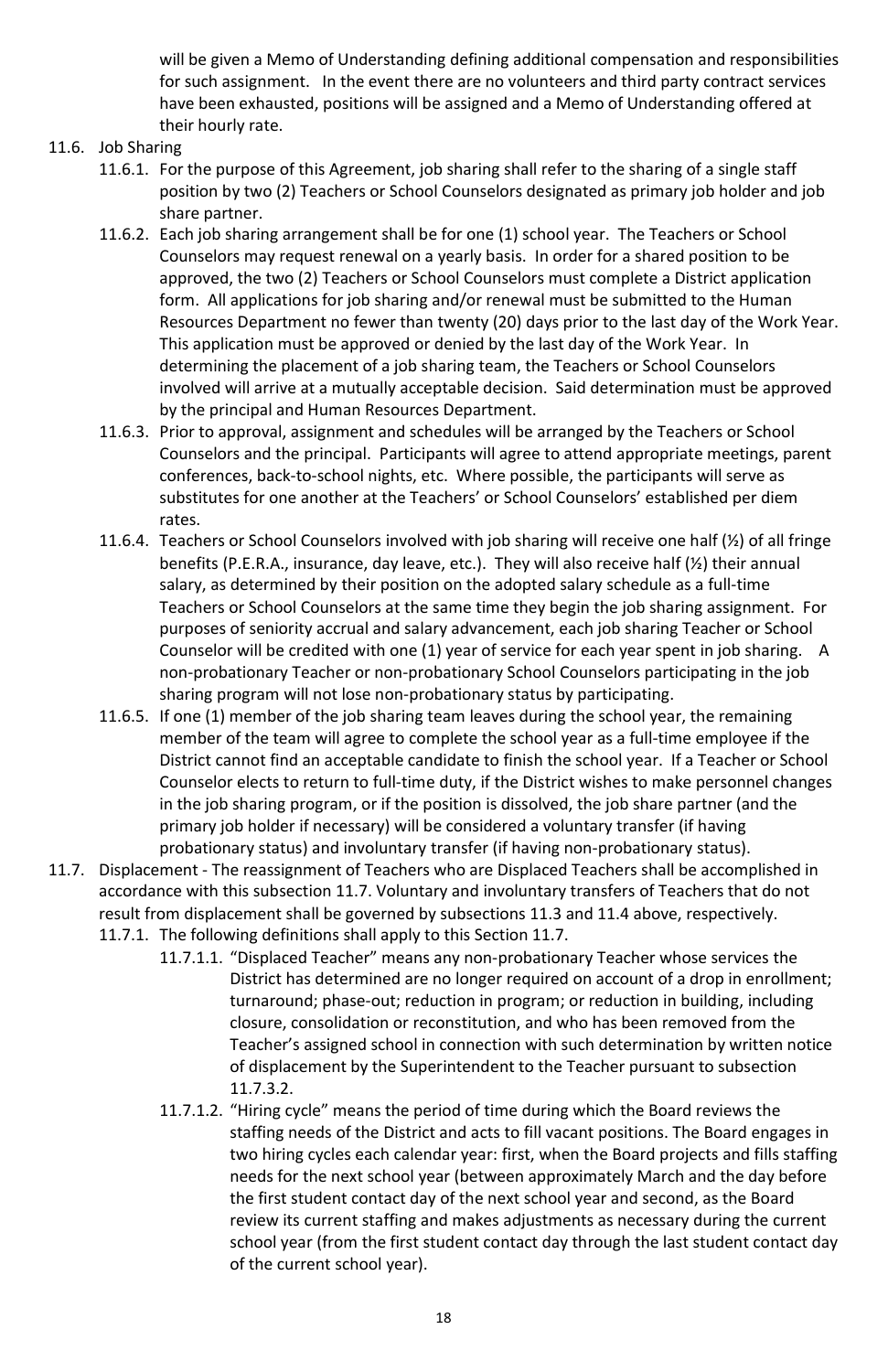- 11.7.1.3. "Priority hiring pool" means a subgroup of Displaced Teachers who were actively employed and deemed satisfactory or effective in their performance evaluation preceding their displacement and who have not secured a new assignment pursuant to Section 11.1 above.
- 11.7.1.4. "Mutual Consent Placement" means the selection of a Displaced Teacher for a teaching position pursuant to the requirements of subsection 11.1 above.
- 11.7.2. Board of Education's determination and resolution
	- 11.7.2.1. If the Board determines a drop in enrollment, turnaround, phase-out, reduction in program, or reduction in building necessitates action that may require the displacement of one or more Teachers, it shall adopt a resolution that identifies the action and the reasons for that action. This resolution shall be transmitted to the Superintendent and made available to District faculty.
	- 11.7.2.2. To the extent possible, the Board shall establish the actual number of Teacher positions to be displaced consistent with the Board's authority to establish educational programs within the District. If it is not possible at the time the Board issues its initial resolution for the Board to address personnel implications, the Board shall issue a revised resolution of action after receiving additional input from the Superintendent.
- 11.7.3. Superintendent's action
	- 11.7.3.1. After receiving the Board's resolution, the superintendent shall prepare recommendations for appropriate personnel action, which may include Teacher displacement under this subsection 11.7, consistent with Board policy and state and federal law. As necessary and appropriate, the Superintendent shall submit to the Board such recommendations and the Board may revise as necessary its resolution of action.
	- 11.7.3.2. The superintendent or designee shall cause written notice of displacement to be provided to all Displaced Teachers. Notice shall be in writing and delivered via certified mail to a Displaced Teacher's address of record. A list of open positions shall be available on the District website to all Displaced Teachers. A Displaced Teacher may pursue any and all positions for which they are qualified.
- 11.7.4. Mutual consent placement
	- 11.7.4.1. A Displaced Teacher shall have the right to pursue a mutual consent placement in the District and shall be responsible for pursuing any and all vacancies for which he/she is qualified. A Displaced Teacher in the priority hiring pool shall receive the first opportunity to interview for available positions for which he/she is qualified within the District. However, nothing in this subsection 11.7 shall be construed to require a principal to fill a vacancy with a Displaced Teacher.
	- 11.7.4.2. During the period in which a Displaced Teacher is attempting to secure a mutual consent placement, the District may place a Displaced Teacher on a twelve-month assignment or other limited-term assignments, including, but not limited to, a temporary teaching assignment, substitute assignment or instructional support role at the Teacher's current base salary. Such limited-term assignments shall not constitute a mutual consent placement.
	- 11.7.4.3. If a Displaced Teacher secures a mutual consent placement, the Board shall approve the transfer of the Teacher to such placement. If a Displaced Teacher is unable to secure a mutual consent placement in a District school after twelve months or two hiring cycles (whichever period is longer) the District shall place the displaced Teacher on unpaid leave until such time as the Displaced Teacher is able to secure an assignment. If the Displaced Teacher secures a mutual consent placement while placed on unpaid leave, upon Board approval of the transfer of such Teacher to such placement, the District shall reinstate the Displaced Teacher's salary and benefits at the level they would have been if the Displaced Teacher had not been placed on unpaid leave.

# <span id="page-19-0"></span>**SECTION 12 – EMPLOYMENT STATUS**

12.1. Any change made by the District in the employment status of a Teacher shall be consistent with the provisions of the Act.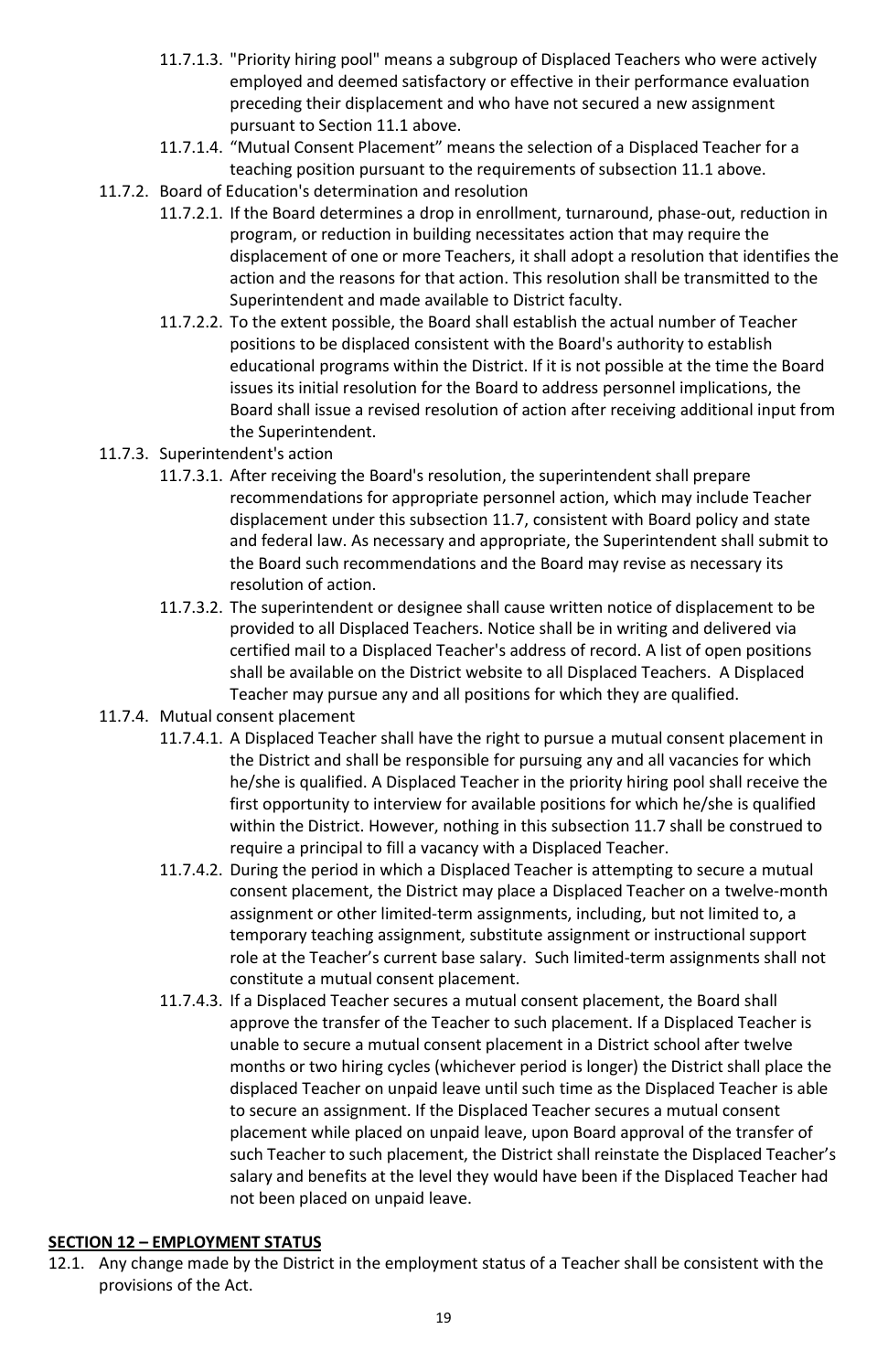- 12.2. Employment contracts with School Counselors shall contain provisions assuring that:
	- 12.2.1. School Counselors shall be deemed to have non-probationary status upon re-employment for the academic year succeeding three consecutive years of demonstrated effectiveness and continuous full time employment required for a probationary period. The District may include in such contracts provisions for revocation of such non-probationary status based on evaluations of employee performance and/or effectiveness, so long as such provisions are, to the extent practicable, consistent with the process and procedures established in accordance with applicable law for loss of non-probationary status of Teachers.
	- 12.2.2. Such contracts shall be subject to nonrenewal during the probationary period to the same extent and in accordance with the same procedures that are applicable to the contracts of probationary Teachers under the Act.
	- 12.2.3. School Counselors may not be dismissed except upon the grounds for dismissal of a Teacher as set forth in the Act, and in accordance with the following procedures:
		- 12.2.3.1. Prior to dismissal, the School Counselor shall be given an opportunity for an informal hearing with the Executive Director of Human Resources. Such hearing shall be conducted in accordance with the Board's Guidelines for Informal Hearings set forth in Board Policy GBKA. If said Director determines after such informal hearing that dismissal is appropriate, the School Counselor shall be given written notice of such dismissal stating the reasons for such action. Such dismissal shall be subject to appeal as set forth in subparagraphs 12.2.3.2 and 12.2.3.3 below.
		- 12.2.3.2. A School Counselor may appeal his or her dismissal by filing a written request for a post-dismissal hearing with the office of the Superintendent within five (5) working days after receiving a written notice of dismissal. The procedures for the postdismissal hearing shall be as follows:
			- 12.2.3.2.1. No later than five (5) working days following the receipt by the Superintendent of the School Counselor's hearing request, the School Counselor and Superintendent shall jointly select an impartial hearing officer ("IHO") to conduct the hearing. If the School Counselor and Superintendent fail to agree on the selection of an IHO within such five (5) day period, the Superintendent shall designate a person not employed by the District to serve as the IHO. The IHO shall be an impartial individual with experience in the conducting of hearings and with experience in labor or employment matters.
			- 12.2.3.2.2. The IHO shall be authorized to issue scheduling orders, hold prehearing conferences, grant extensions of time for good cause, and adopt such other procedures as may facilitate an orderly and efficient hearing process. The IHO shall conduct a setting to schedule the hearing date not less than five (5) working days nor more than fifteen (15) working days from the filing of the written hearing request, and the hearing shall be held within ninety (90) days following receipt by the Superintendent of such request. Written notice of the date, time and place of the hearing shall be given to the School Counselor requesting such hearing.
			- 12.2.3.2.3. At the hearing the School Counselor may be accompanied by an attorney or other representative of his or her choice. The technical rules of procedure and evidence shall not apply, but the hearing shall be conducted so that both contentions and responses are amply and fairly presented. To this end the IHO shall permit either party to call and examine witnesses, cross-examine witnesses and introduce exhibits. In ruling on the admissibility of evidence, the IHO shall require substantiation of statements or records tendered, the accuracy or truth of which is in reasonable doubt. The hearing shall be electronically recorded so that the testimony, arguments, objections and rulings may be preserved. A transcript of the proceedings shall not be required.
			- 12.2.3.2.4. Within five (5) working days after the hearing, the IHO shall make specific findings of fact and submit those findings to the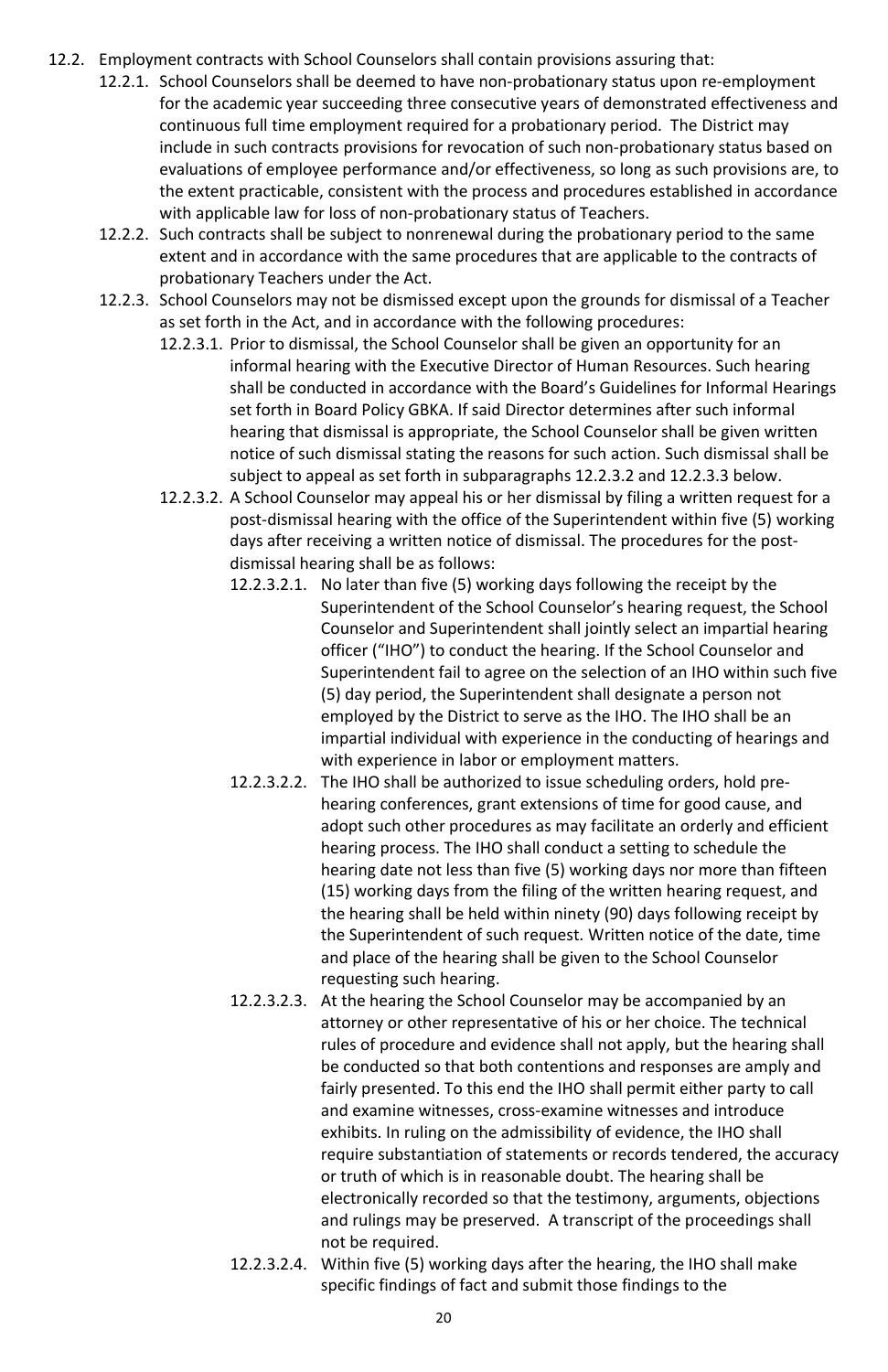Superintendent, along with a recommendation to affirm or reverse the decision of the Executive Director of Human Resources that grounds for dismissal exist.

- 12.2.3.2.5. The Superintendent shall promptly review the IHO's factual findings and recommendation, and issue a written decision. Such decision shall be final unless an appeal to the Board is timely commenced as provided in subparagraph 12.2.3.3 below. The Superintendent may, in his or her discretion, adopt or reject the IHO's recommendation, in whole or in part, and may also alter or revise the disciplinary action taken. If the decision that grounds for dismissal exist is reversed, the School Counselor will be returned to duty with full back pay and benefits. In such event the Superintendent shall make such additional orders relating to salary, schedules and seniority as may be appropriate.
- 12.2.3.3. The School Counselor may appeal the Superintendent's decision to the Board by filing a written notice of appeal with the secretary of the Board within five (5) working days after being advised of the Superintendent's decision. The notice shall state the basis for the appeal and identify those parts of the record, including those parts of the testimony and exhibits, which should be considered by the Board. The procedures for an appeal to the Board shall be as follows:
	- 12.2.3.3.1. If a notice of appeal is timely and properly filed, the Board will review the record of the proceedings concerning the dismissal. The record shall include the notices and other documents concerning the dismissal proceedings, including the hearing exhibits, if any, along with the transcript of the testimony, if any, the IHO's findings and recommendations, and the Superintendent's decision. The review shall not be de novo, but shall be limited to whether the Superintendent's decision was arbitrary or capricious, a denial of statutory or constitutional right, power, privilege or immunity, in excess of statutory jurisdiction, authority purposes, or limitations, not in accord with the procedures or procedural limitations of district policy or procedure, or based upon findings of fact that are clearly erroneous on the whole record, unsupported by substantial evidence when the record is considered as a whole, or otherwise contrary to law.
	- 12.2.3.3.2. The District and the School Counselor appealing the decision shall share equally in the cost incurred for preparation of a transcript of so much of the testimony as may be required to determine the issues raised in the appeal to the Board. The School Counselor shall lodge the record on appeal with the secretary of the Board within fifteen (15) calendar days after filing the notice of appeal together with written argument and authority in support of the appeal. Where the basis for appeal is that the Superintendent's decision rests upon findings of fact that are clearly erroneous or unsupported by substantial evidence when the record is considered as a whole, a transcript of the entire proceeding shall be provided. The Superintendent shall have ten (10) calendar days after the lodging of the record, argument and authority to file a response. The Board may, but need not, grant oral argument to the Superintendent or the School Counselor. If any oral argument is permitted, the Superintendent and the School Counselor or their respective representatives may make brief argument or statements to the Board, but no new evidence may be presented. Members of the Board may ask questions for purposes of clarification of the record.
	- 12.2.3.3.3. The Board shall render its decision within ten (10) calendar days after the date of the Superintendent's response or the date of oral argument, whichever is later. A decision of the Board shall be final, subject to judicial review.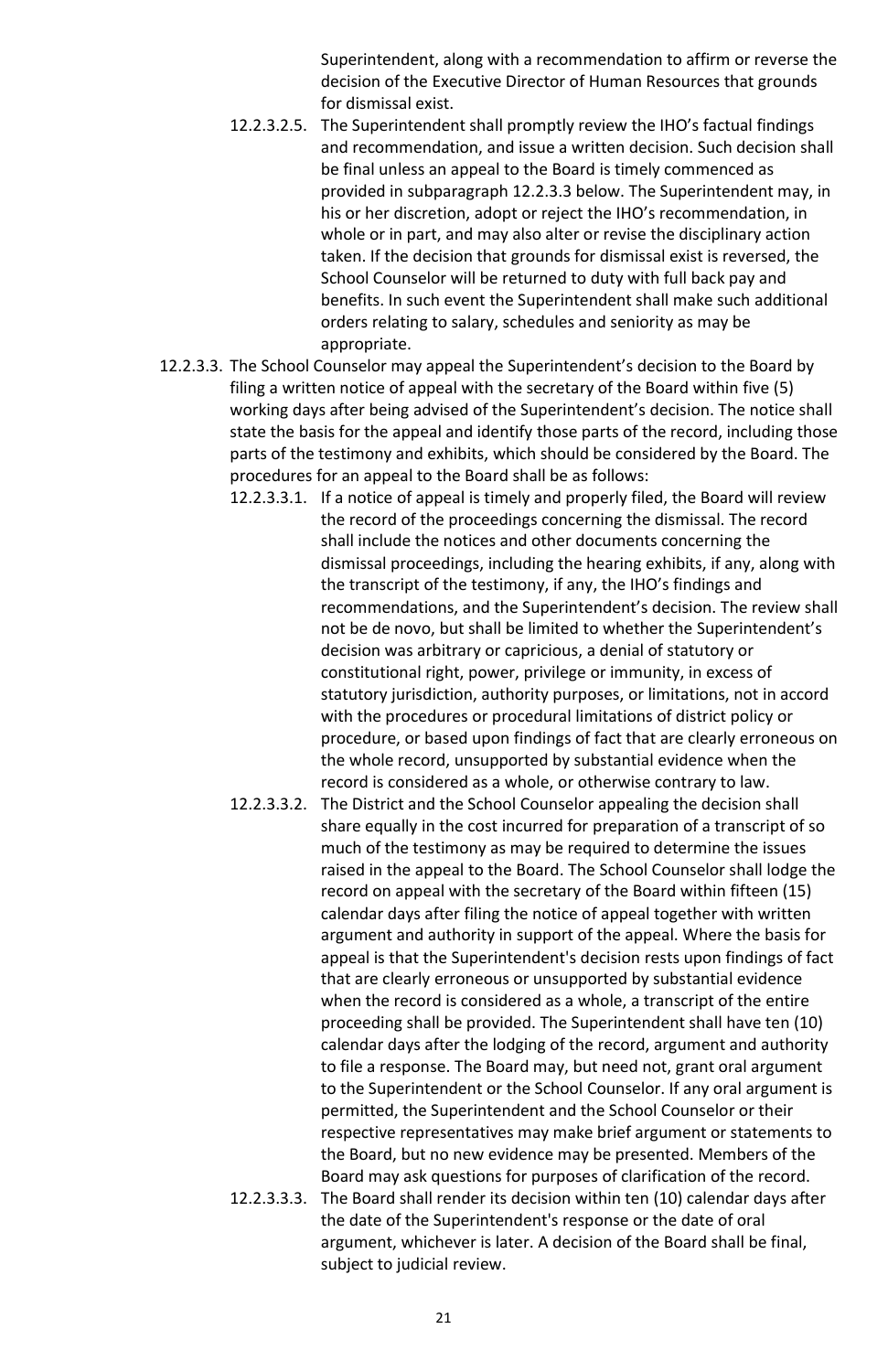12.2.3.3.4. The Board president may grant an extension of any time requirements set forth in this subparagraph upon a showing of good cause.

12.3. Any change made by the District in the employment status of a School Psychologist shall be consistent with the provisions of the School Psychologist's employment contract and applicable Board policies and regulations.

# <span id="page-22-0"></span>**SECTION 13 - REDUCTION IN FORCE (RIF)**

- 13.1. As provided in state law and Board policy, the Board may cancel the employment contracts of Covered Employees when there is a justifiable decrease in the number of covered employee positions as a result of a fiscal exigency or program change as determined by the Board. However, before any meeting of the Board at which the Board will consider a proposed resolution or decision that a fiscal exigency exists or a program change is to be made that may require the cancellation of the employment contract of one or more Covered Employees, the Superintendent shall convene a meeting of the Professional Council established pursuant to Section 7 above to consult regarding the nature and extent of the fiscal exigency or proposed program change, and regarding any plan then contemplated by the administration for reduction of covered employee positions.
- 13.2. If the Board decides that the number of covered employee positions is to be reduced, normal attrition, retirement, and resignations shall be considered prior to any cancellation of Covered Employee employment contracts. In the event that cancellation of Covered Employee employment contracts is necessary to achieve the reduction required by the Board, the following shall be considered as significant factors in determining which particular employment contracts will be recommended for cancellation:
	- 13.2.1. The needs of the district.
	- 13.2.2. The best interest of the students enrolled in the district.
	- 13.2.3. Education, licensing endorsements and other professional qualifications.
	- 13.2.4. Job performance over the previous three year period as measured using the criteria and standards set for evaluation of Covered Employees in accordance with applicable state law and state board of education rules governing evaluation of licensed personnel.
	- 13.2.5. The seniority of the Covered Employee.
		- 13.2.5.1. The probationary or non-probationary status of a Teacher or School Counselor, and the seniority of a Teacher or School Counselor, shall also be considered as additional factors in determining which employment contracts will be recommended for cancellation as a result of the decrease in Teacher or School Counselor positions, except that such additional factors may be considered only after the consideration of the factors set forth in the Paragraph 13.2 above, and only if consideration of such additional factors is in the best interest of the students enrolled in the district. The parties agree that such additional factors shall be applied as follows: (1) as between Teacher or School Counselor in the same endorsement area for whom the factors set forth subparagraph 13.2.1 to 13.2.4, above are not determinative as to whose employment contract should be cancelled, the Probationary I Teachers or School Counselors should be cancelled first, Probationary II Teachers or School Counselors second, and Probationary III Teachers or School Counselors third, before the employment contracts of nonprobationary status Teachers or non-probationary status School Counselors are cancelled; and (2) as between non-probationary status Teachers or nonprobationary status School Counselors in the same licensed and endorsement area for whom the factors set forth subparagraph 13.2.1 to 13.2.4, above are not determinative as to whose employment contract should be cancelled, the employment contracts of non-probationary status Teachers or non-probationary status School Counselors will be cancelled in the inverse order of seniority.
- 13.3. Covered Employees who have been subject to a RIF shall have the right to be recalled to a covered employee position, for which they are qualified, within the District for one (1) year from the date of RIF. Covered Employees shall be recalled in reverse order of RIF.
- 13.4. Probationary Teachers or School Counselors whose contracts will be canceled during, instead of at the end of, a school year; and non-probationary status Teachers or non-probationary status School Counselors whose contracts will be canceled either during, or at the end of, a school year, shall have a right to a hearing on the propriety of such cancellation in accordance with Board policy and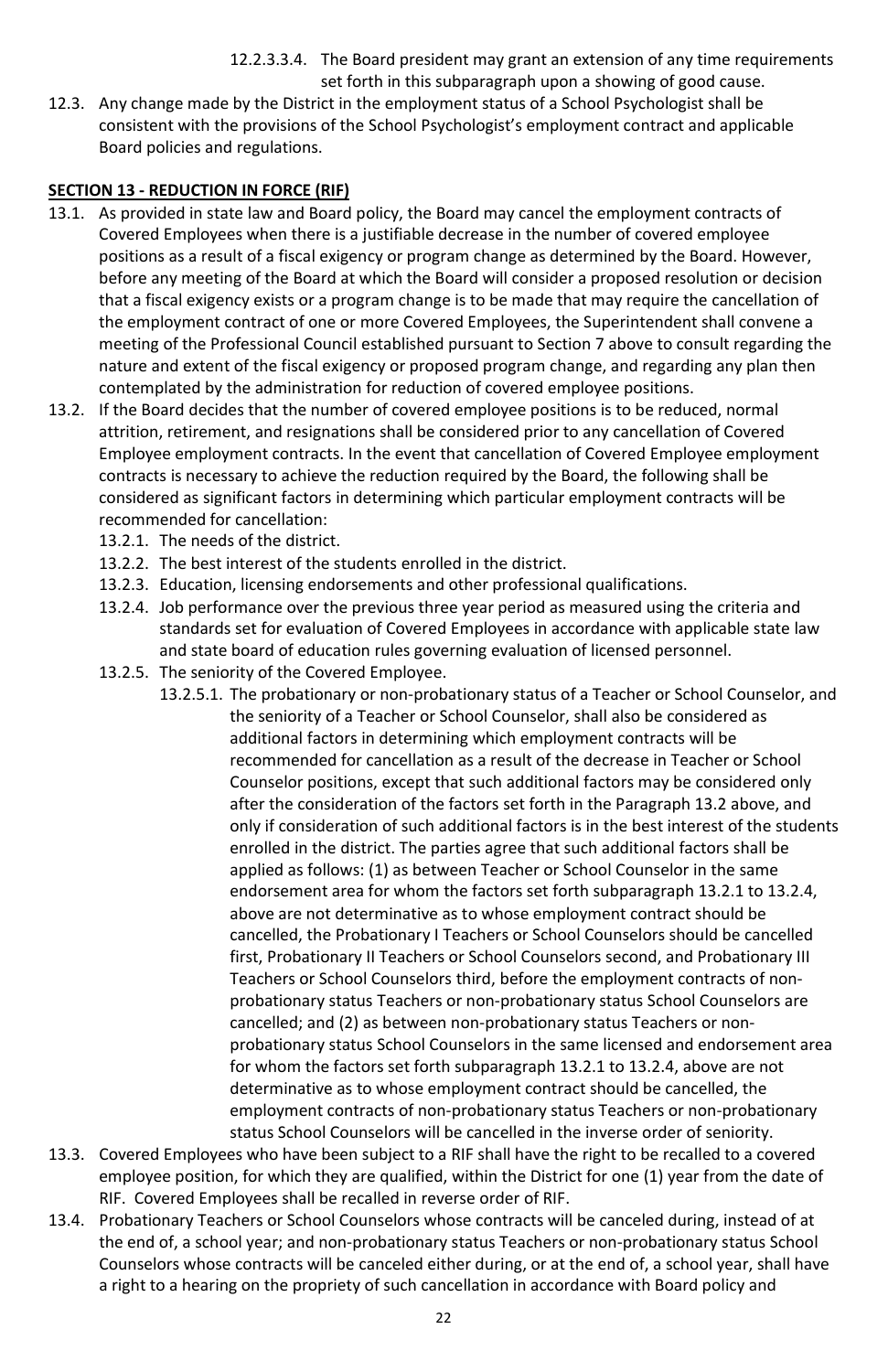regulations. If such a hearing is desired, the Teachers or School Counselors will request it in writing to the Board or Superintendent within ten (10) days after being notified of the proposed contract cancellation. If a hearing is requested, the Board will appoint an impartial hearing officer, who will specify the procedural rules to apply at such hearing. At the hearing, the Teachers or School Counselors may be represented by a person of the Teachers or School Counselors' choice.

# <span id="page-23-0"></span>**SECTION 14 - EVALUATION**

- 14.1. We believe in using a real time evaluation tool that is accessible by the covered employee and the evaluator in order to ensure that the evaluation is not a one-time event but rather a process that focuses on professional knowledge, skills, and aptitudes of the person being evaluated. This would require a body of evidence and a variety of methods for gathering data.
- 14.2. The evaluation system encourages continuous collaboration, balanced dialogue, shared responsibility, and transparency throughout the process. The goal of the evaluation system is to promote educator effectiveness by encouraging best practices through identification of areas for potential growth and providing aligned support to increase student learning outcomes. Each Covered Employee should be provided the opportunity to demonstrate exemplary practice.
- 14.3. Annual Evaluation Cycle
	- 14.3.1. Step 1: Training on the evaluation process for new staff will take place at the new staff orientation. Building orientation for all staff on changes to the evaluation process will take place within two weeks of the beginning of the Work Year.
	- 14.3.2. Step 2: Covered Employee and evaluator will begin their documented exchange of information using a variety of methods for gathering data. Itinerant employees, excluding those whose primary evaluator is a building administrator, will have building administrators listed as secondary evaluators.
	- 14.3.3. Step 3: Covered Employee completes self-assessment and Professional Growth Plan (PGP). PGP will be reviewed with evaluator within five weeks of the beginning of the Work Year; Covered Employee may choose to share self-assessment with evaluator.
	- 14.3.4. Step 4: Measures of Student Learning ("MSL") for Teachers and Measures of Student Outcome ("MSO") for School Counselors and School Psychologists will be designed and then reviewed with evaluator within eight weeks of the beginning of the Work Year.
	- 14.3.5. Step 5: Mid-year conference will include discussion of the PGP, Professional Practices Rubric, and any completed MSLs/MSOs by the end of the first semester. Covered Employee will have access to the working document for progress as completed thus far. Mid-year conference will include meaningful conversation between the evaluator and the Covered Employee which will make it clear where the Covered Employee stands so far in the evaluation. If the Covered Employee is a School Psychologist, a probationary Teacher or probationary School Counselor, the evaluator shall provide written notice to and confer with the Covered Employee during the mid-year conference regarding any concern that the evaluator knows may result in nonrenewal of the Covered Employee's employment contract. If the Covered Employee is a non-probationary Teacher or non-probationary School Counselor, then the evaluator shall provide written notice to and confer with the Covered Employee during the mid-year conference in the event the Covered Employee is not making adequate growth towards an effective rating.
	- 14.3.6. Step 6: Using a variety of methods for gathering data, the Covered Employee and evaluator will continue to engage in documented exchange of information. Supervisors who evaluate itinerant employees shall seek input from building administration throughout the evaluation process.
	- 14.3.7. Step 7a: End of year conference will be held at least two weeks before the last class day of the school year. Parties will discuss completed Professional Practices Rubric, complete the PGP (with the option of carrying over any incomplete goals to the next school year), and review MSLs/MSOs for final ratings.
	- 14.3.8. Step 7b: If parties agree on the final rating, the Covered Employee and the Evaluator shall finalize the evaluation at this time.
	- 14.3.9. Step 7c: If parties do not agree on the final rating, additional evidence may be presented by the Covered Employee to evaluator for review. The Covered Employee and the evaluator will meet to discuss any changes to the evaluation prior to the last day of the Work Year. The evaluation must be finalized by the last day of the Work Year.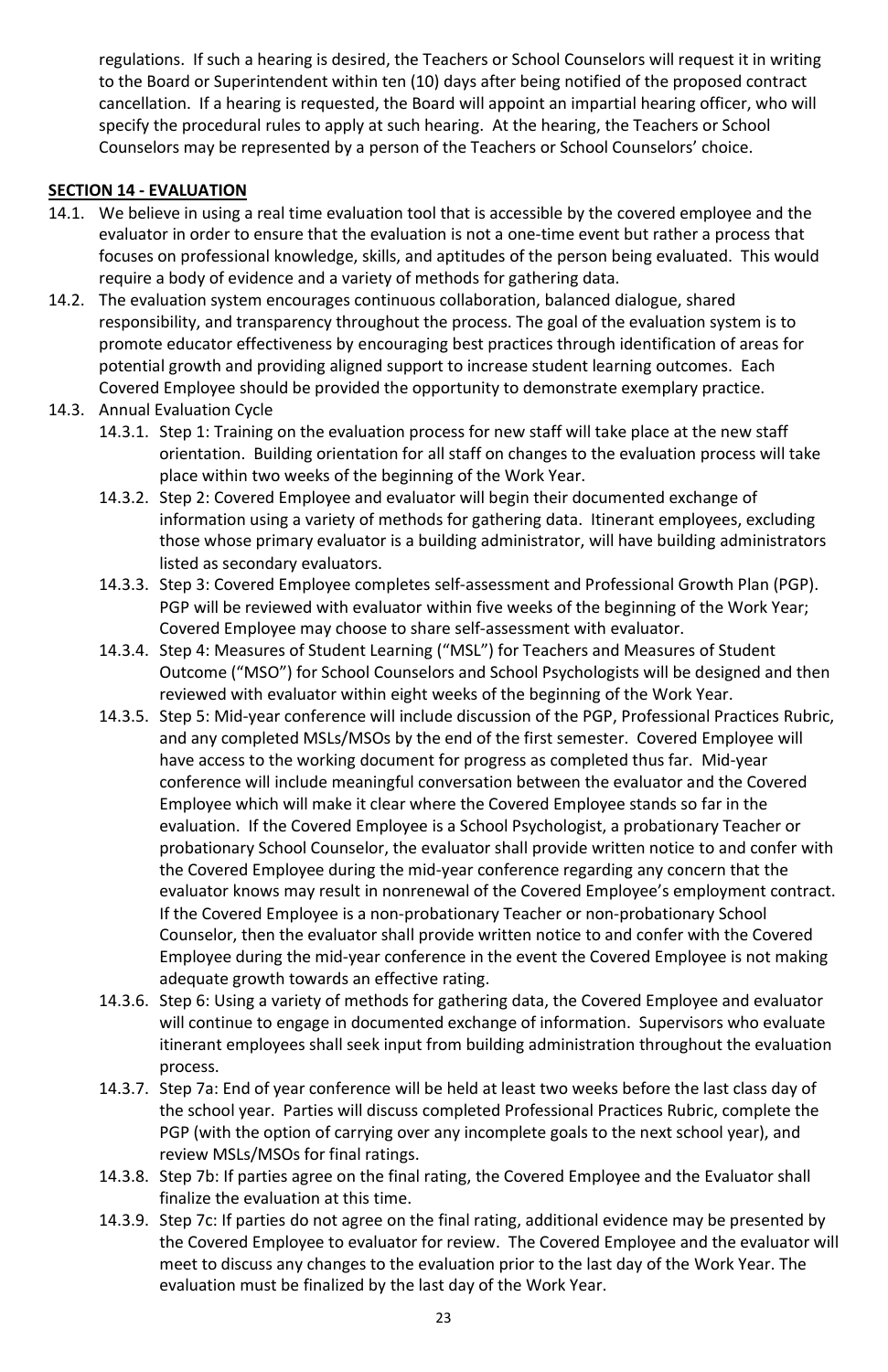- 14.3.10.Step 8: Non-probationary School Counselors and non-probationary Teachers rated partially effective or ineffective shall be given notice by the end of the Work Year of the required implementation of a Teacher/Counselor Improvement Plan. The T/CIP shall be collaboratively created at the beginning of the following Work Year.
- 14.3.11.Timelines for the above steps may be adjusted through documented mutual agreement between evaluator and Covered Employee. However, no applicable steps in the annual evaluation cycle may be eliminated or skipped.
- 14.4. Teacher/Counselor Improvement Plan (T/CIP)
	- 14.4.1. The T/CIP process described in this Paragraph 14.4 shall apply only to non-probationary Teachers or non-probationary School Counselors, but the District may, in its sole discretion, utilize all or part of such process for any other Covered Employee. This process, excluding the verbal notification, is to be completed in collaboration with the Teacher or School Counselor. It shall be the intent of the parties that any concern involving unsatisfactory performance, which is considered significant, regardless of educator effectiveness rating, be addressed as soon as identified to provide adequate time for the Teacher or School Counselor that is the subject of the concern to demonstrate improvement. If concerns are not resolved following the verbal notification, then the evaluator shall complete the T/CIP process in collaboration with the Teacher or School Counselor involved. At any point during the T/CIP process, if a Teacher or School Counselor disagrees with the concern, the Teacher or School Counselor may contact the Area Director, the MVEA President, or their respective designees.
	- 14.4.2. The preliminary step of the T/CIP consists of:
		- 14.4.2.1. Verbal Notification The evaluator brings the concern to the attention of the Teacher or School Counselor verbally, and then follows up with an email to confirm that the following expectations are clearly communicated:
			- 14.4.2.1.1. Description of the concern including specifics about the professional practices, incidents or problems that have occurred because of the skill deficiency or behavioral concern.
			- 14.4.2.1.2. Success indicators clearly identifying the expected correction or improvement.
			- 14.4.2.1.3. A reasonable timeline to review progress in resolving concerns of the Verbal Notification stage.
			- 14.4.2.1.4. If the concern is observable, the evaluator will directly observe the Teacher or School Counselor in the appropriate professional setting to verify and document progress. If concerns are not resolved within the timeline for Verbal Notification, then the T/CIP form is initiated upon implementation of the Written Concern phase, and the date of the Verbal Notification is documented.
	- 14.4.3. The formal T/CIP steps include:
		- 14.4.3.1. Written Concern If the identified concern persists with a Teacher or School Counselor, the evaluator may develop and implement a Written Concern on the T/CIP Form. The Written Concern will include:
			- 14.4.3.1.1. Description of the concern including specifics about the professional practices, incidents or problems that have occurred because of the skill deficiency or behavioral concern.
			- 14.4.3.1.2. If applicable, standard(s), elements, and professional practices relating to the described concern.
			- 14.4.3.1.3. Success indicators clearly identifying the expected correction or improvement. This section will list any additional data sources (multiple sources if possible) and how data will be collected which will be used to create a complete picture of the Teacher or School Counselor's progress regarding the concern.
			- 14.4.3.1.4. Date for plan review meeting(s) will be set to review the challenges and successes in the T/CIP.
			- 14.4.3.1.5. If the concern is observable, the evaluator will directly observe the Teacher or School Counselor in the appropriate professional setting to verify and document progress.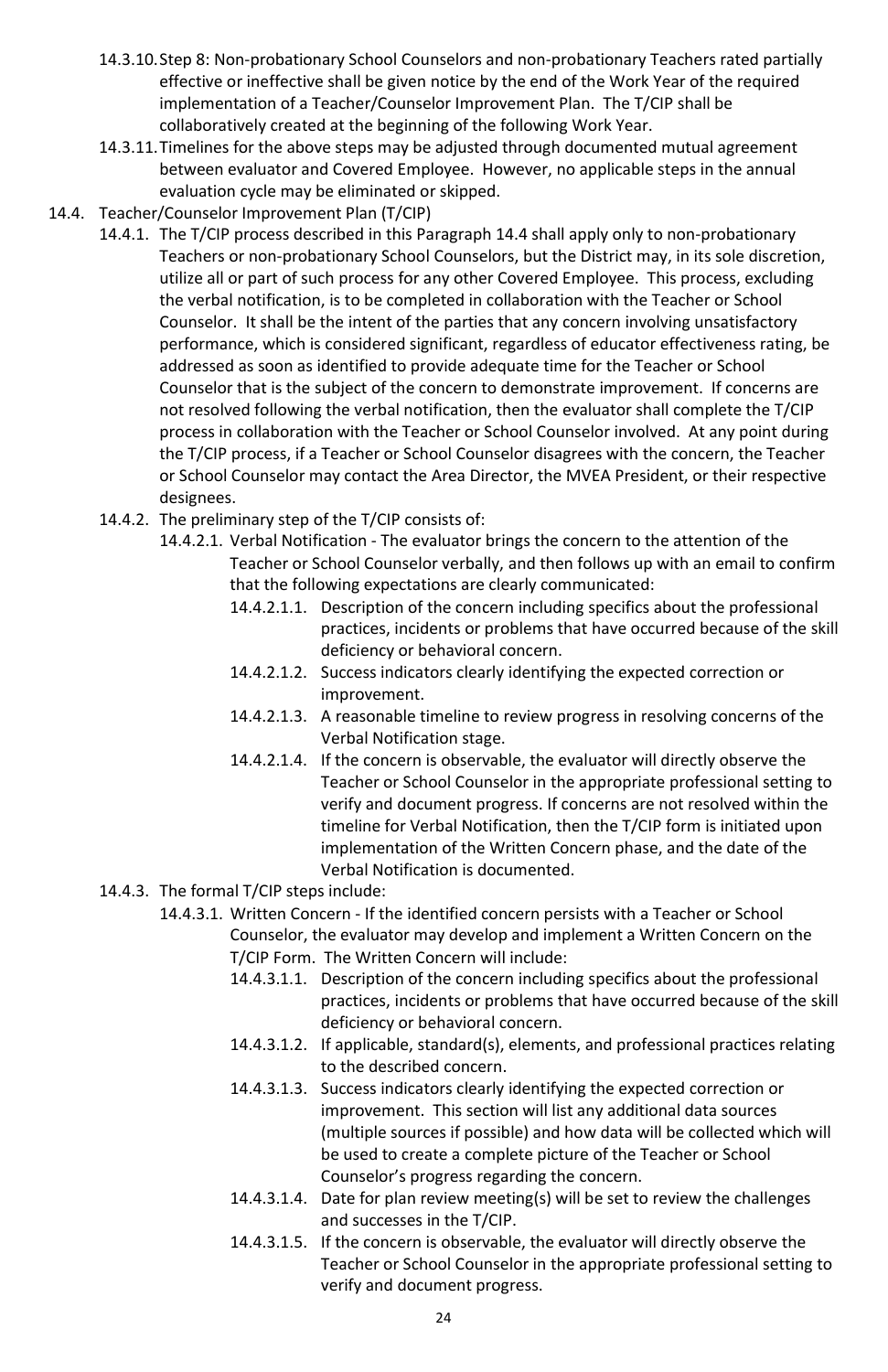- 14.4.3.2. Building Support Plan If the identified concern persists with a Teacher or School Counselor, the evaluator may develop and implement a Building Support Plan on the T/CIP Form. The Building Support Plan shall also be used when Teacher's or School Counselor's final evaluation rating is partially effective or ineffective. The Building Support Plan will include the concern, standard(s), success indicators, date for plan review meeting(s) and:
	- 14.4.3.2.1. A timeline for review showing reasonable dates for actions to be taken and changes to be made.
	- 14.4.3.2.2. Employee action steps identifying which steps need to be taken by the Teacher or School Counselor to improve performance.
	- 14.4.3.2.3. Evaluator action steps identifying the building level resources that are to be made available to the Teacher or School Counselor to help improve performance including professional development, plus appropriate support and specific resources from the evaluator and other staff.
- 14.4.3.3. District Support Plan If the identified concern persists despite the implementation of the Building Support Plan, the evaluator may develop and implement a District Support Plan with consultation from the appropriate central office administrator(s). The purpose of the District Support Plan is to access and coordinate District resources to provide the necessary support for Teacher or School Counselor improvement. District Support Plan will include concern, standard(s), success indicators, timeline for review, employee action steps, evaluator action steps, date for plan review meeting, and:
	- 14.4.3.3.1. District action steps which shall outline the district's responsibility to make opportunities available for the Teacher or School Counselor to improve performance including any resources to the Teacher or School Counselor /evaluator which would aid the improvement. District steps shall include but not be limited to an Area Director or their designee's involvement in the T/CIP process.
- 14.4.3.4. Disciplinary Phase If the identified concern persists and significant and sustainable improvement has not been made, the evaluator may recommend disciplinary action up to and including dismissal. The Teacher or School Counselor will be given written notification of any action of the Superintendent of Schools or designee. Nothing in this Paragraph 14.4 or the T/CIP process outlined above shall preclude the District from immediately moving to the disciplinary phase if the District deems such action to be warranted. The Teacher or School Counselor may be immediately moved to the Disciplinary Phase due to, but not limited to, violation of district board policies, or violation of state law.
- 14.5. It shall be the intent of all parties that any concern involving unsatisfactory performance of a School Psychologist which is considered significant be addressed as soon as identified to provide adequate time for the School Psychologist that is the subject of the concern to demonstrate improvement. If an identified concern persists, the evaluator may implement a School Psychologist Improvement Plan. The plan for School Psychologists will outline concerns, standards, success indicators, employee and evaluator action steps, timeline and plan review date. Nothing in this Paragraph 14.5 shall preclude the District from immediately taking disciplinary action if the District deems such action to be warranted.
- 14.6. Any Covered Employee for whom an evaluation is made, will acknowledge such evaluation to indicate that the Covered Employee is aware of its contents. Both parties will acknowledge that the material has been reviewed with the understanding that it does not indicate agreement with the contents of the report. It is further understood that the acknowledgment does not indicate that the Covered Employee has waived any rights or protections provided by law or any terms of this Agreement.
- 14.7. If a Covered Employee feels that the final evaluation is incomplete or inaccurate, the Covered Employee may add any comments to the final evaluation report to be placed in the Covered Employee's personnel file.
- 14.8. A non-probationary Teacher or non-probationary School Counselor who receives a rating of ineffective or partially effective may appeal the content of his/her evaluation (standards 1-4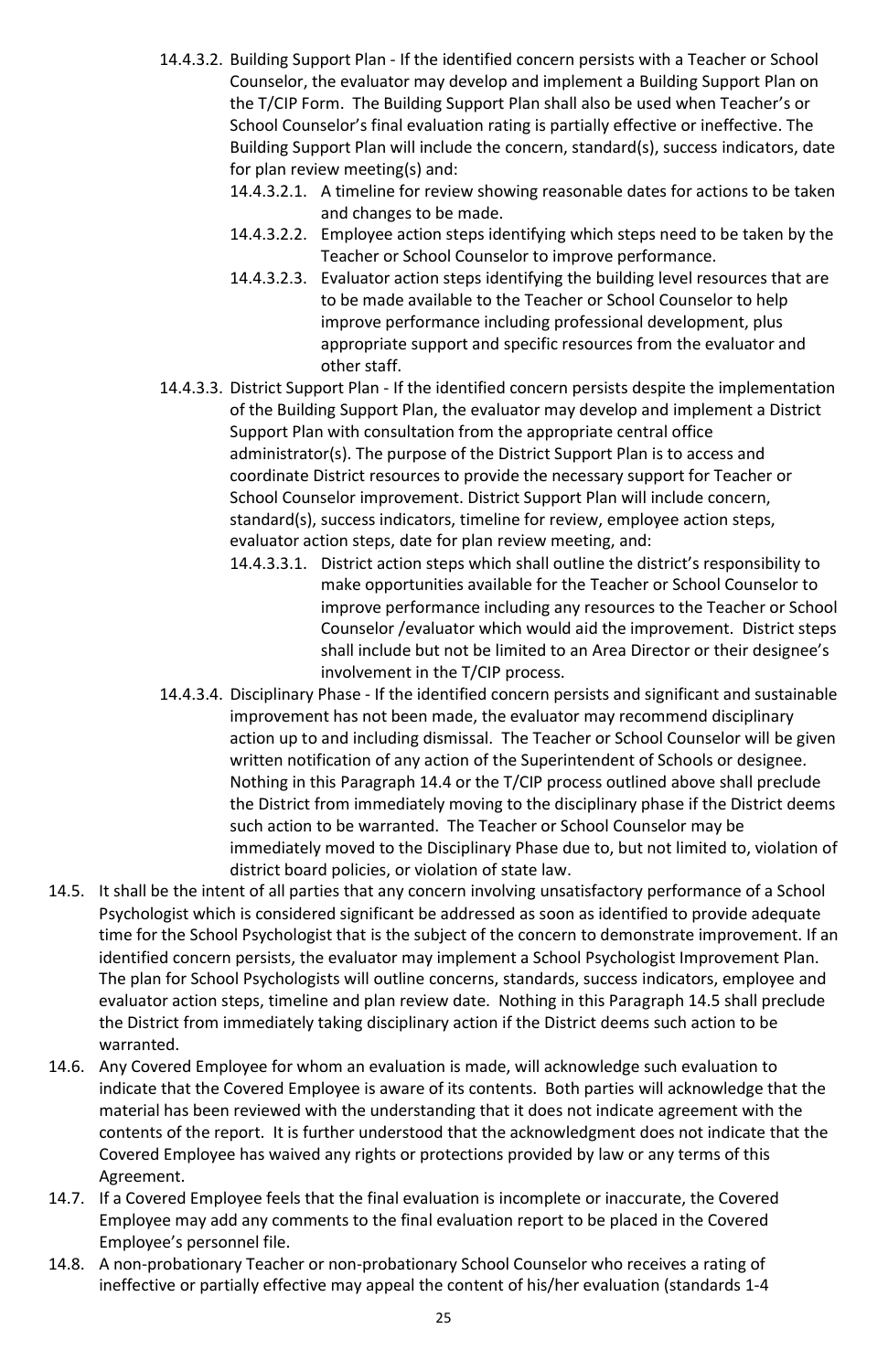professional practices ratings or data used for standard 5) within 15 calendar days of receiving his/her final rating. This appeal must be made in writing to the District's Executive Director of Human Resources and include grounds for the appeal. Any grounds not raised at the time the written appeal is filed shall be deemed waived. Except as provided in this Paragraph, Covered Employees may not appeal his/her evaluation or effectiveness rating.

- 14.8.1. Both the evaluator and the Teacher or School Counselor filing the appeal shall be notified of appeals protocol upon filing an appeal. Appeals will be heard by members of an appeals panel. Individually, the Teacher or School Counselor and/or evaluator may address the panel. Within 21 calendar days of filing, the panel will render a written recommendation to the Superintendent regarding each of the grounds of the appeal. The Superintendent will give a decision of no change in rating, new rating, or "no score," and the reasons thereof in writing to the Teacher or School Counselor within 30 calendar days of the filing. The decision of the Superintendent shall be final. If it is found either through an appeal or grievance that the evaluation process was not used with fidelity as articulated in State law and/or District policies, the Teacher's or School Counselor's rating will not impact his/her non-probationary status nor negatively impact his/her salary. Any timelines in this process may be extended by mutual agreement of the Teacher or School Counselor and District providing the entire process takes no longer than 90 calendar days.
- 14.8.2. MVEA and Human Resources will select the appeals panel members within seven (7) calendar days of the Teacher or School Counselor filing an appeal. This panel will be comprised of 3 Covered Employees and 3 administrators (building principals and/or assistant principals). The appeals panel should represent the administrators and Covered Employees from the level (elementary, middle, or high) and Covered Employees from the subject area of the Teacher or School Counselor filing the appeal. The subject area shall be defined as primary or intermediate at the elementary level, and math, science, literacy, social studies, or electives at the middle and high school levels. No current Teacher or School Counselor or current administrator from the same building as the Teacher or School Counselor filing the appeal shall serve on the panel.
- 14.9. If an alleged violation of the evaluation process is part of the Teacher's or School Counselor's claim, the Teacher or School Counselor may file a grievance. If the Teacher or School Counselor takes issue with the content of the evaluation, they may file an appeal. A Teacher or School Counselor cannot file both a grievance and an appeal. Grievances shall be initiated as provided in Section 6 above.

# <span id="page-26-0"></span>**SECTION 15 – CORRECTIVE ACTION**

- 15.1. Before taking a corrective action regarding a Covered Employee, a supervisor shall investigate the matter of concern and meet with the Covered Employee to hear the Covered Employee's response regarding the matter.
- 15.2. If the supervisor determines it is necessary to take a corrective action, the supervisor or appropriate district administrator shall schedule another meeting with the Covered Employee and notify the Covered Employee in advance that the reason for the meeting is to take a corrective action.

# <span id="page-26-1"></span>**SECTION 16 - COVERED EMPLOYEE'S FILE**

- 16.1. In this section, "Covered Employee's file" shall mean and refer to the official District employment file regarding a Covered Employee that is kept and maintained by District's Human Resources Department located at the District's central administration building and to the Covered Employee's building file. For purposes of this section, the Covered Employee's building file shall refer to the file regarding a Covered Employee kept and maintained by the Covered Employee's immediate supervisor for purpose of performance evaluation.
	- 16.1.1. Consistent with the terms of federal and state law, each Covered Employee may review, during business hours at a time mutually convenient to the Covered Employee and the custodian of the file, the contents of the Covered Employee's file. At the Covered Employee's request, a second party of the Covered Employee's choice may accompany the Covered Employee. The review will be made in the presence of the custodian of the file.
	- 16.1.2. Any complaint directed toward a Covered Employee which is placed in the Covered Employee's personnel file, will be called promptly to the Covered Employee's attention.
	- 16.1.3. No material derogatory to a Covered Employee's conduct, service, character, or personality, will be placed in the Covered Employee's file unless the Covered Employee has been given an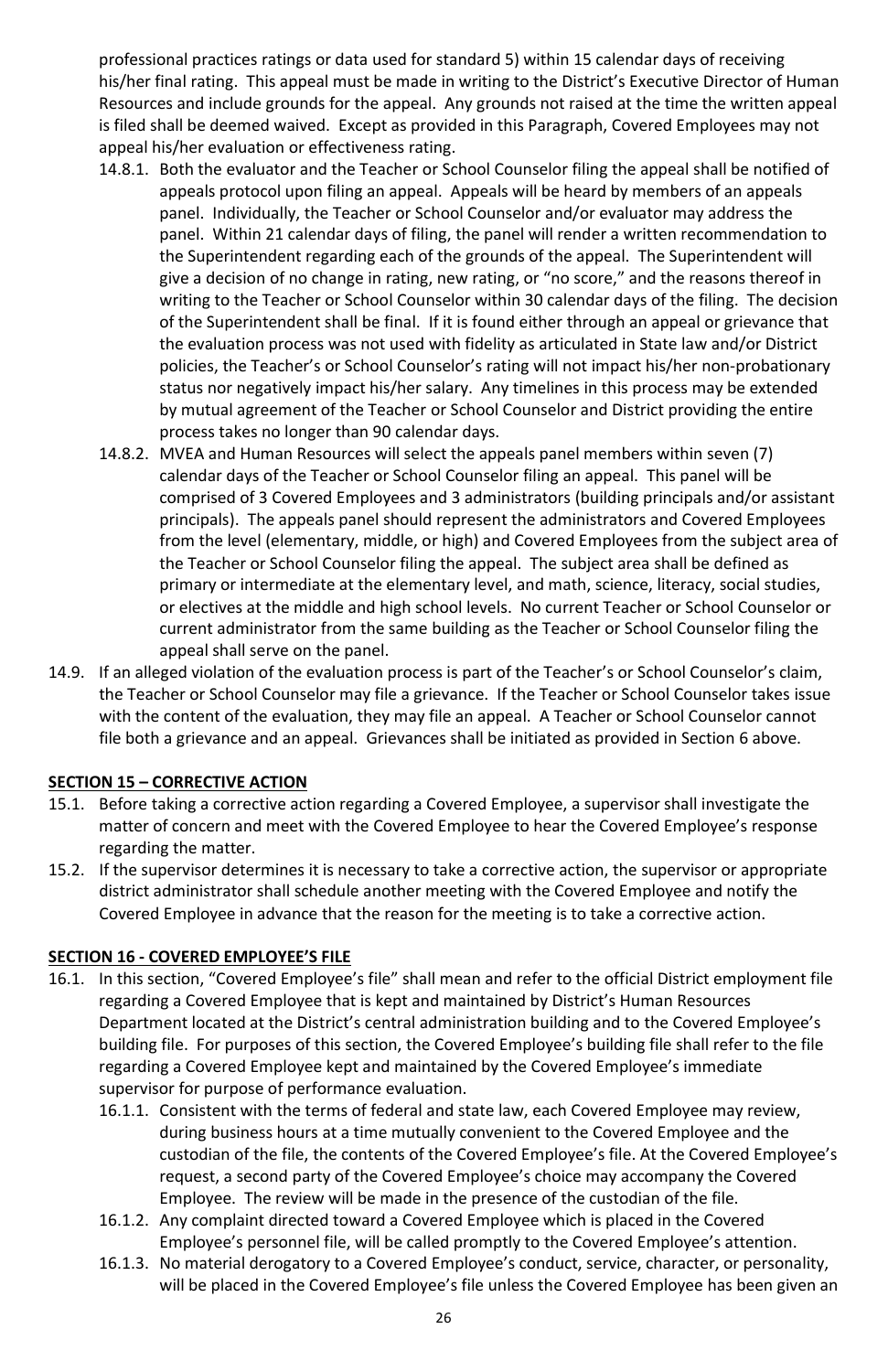opportunity to read and sign the materials. The Covered Employee's signature on the material to be filed will signify only the Covered Employee's acknowledgment that the Covered Employee has read the material.

- 16.1.4. The Covered Employee may provide a written explanation concerning derogatory information in the file, and the original signed copy of that explanation will be attached to the material and made a part thereof.
- 16.1.5. Derogatory material which becomes the basis for the initiation of disciplinary action against a Covered Employee will be granted to the Covered Employee for disposition should the charges be proved baseless. Consistent with federal and state law, Covered Employees may be provided with copies of material in their personnel file upon payment of reasonable duplication charges.

# <span id="page-27-0"></span>**SECTION 17 - DUTY FREE LUNCH**

17.1. All Covered Employees shall be provided a daily uninterrupted duty-free lunch period of at least thirty (30) minutes. A Covered Employee may have the right to leave the school during this lunch period.

# <span id="page-27-1"></span>**SECTION 18 - WORKDAYS**

18.1. For Covered Employees, six (6) days per school year shall be designated workdays. No District or administrative meetings will be scheduled on these days. Two (2) of these days shall be provided at the beginning of the school year in the fall. The remaining four (4) shall be scheduled at the conclusion of the first, second, third, and fourth quarters. The days at the end of the designated quarters shall be used by Covered Employees for the purpose of maintaining and reporting students' grades and achievement, planning for the following quarter, or for similar purpose.

# <span id="page-27-2"></span>**SECTION 19 - SCHOOL CALENDAR**

19.1. Covered Employees shall be consulted on the establishment of the school calendar. Covered Employees recommendations and advice shall be considered by the Board prior to the calendar's adoption. The calendar shall be set for the following school year by March 1.

# <span id="page-27-3"></span>**SECTION 20 - PLANNING TIME**

- 20.1. Individually directed planning time, free from outside influences and constraints, is essential for successful teaching. The purpose of Teacher planning time is to provide Teachers with self-directed time for planning, instructional preparation, evaluation of student work, and conferring with parents, thereby ensuring student success through a quality education. It is not the intent of this section to limit the ability of building leadership to support work done during planning time.
	- 20.1.1. Sections 20.1.2-20.1.6 shall apply only to Covered Employees who are Teachers.
	- 20.1.2. Teachers shall have planning time during which they will not be assigned to any regularly scheduled duties. Use of planning time referred to in this section will be at the discretion of the Teacher. No District or administrative meetings will be scheduled during this time. Time not designated as student contact time or planning time in Section 20 may be used at building or District discretion. In the event there is an alteration to the regular school schedule, i.e. testing, assembly schedule etc. the principal in consultation with the Teacher(s) will establish appropriate equitable schedules.
	- 20.1.3. Elementary Teachers shall have at least four hundred (400) minutes of planning time weekly during student contact days. Planning blocks of time shall be 30 or more continuous minutes. One (1) day each quarter shall be scheduled as a planning day for elementary Teachers. The planning days are in addition to the 400 minutes of individual planning.
		- 20.1.3.1. Teachers at each elementary school will collaboratively work with the administration to create a plan for how the minimum of 400 minutes will be guaranteed for Teacher planning. The completed plan will be submitted to the appropriate director and the MVEA president.
		- 20.1.3.2. If the 400 minutes cannot be met during a given week, the building administration and Teachers shall collaborate and agree to use some of the designated early release time to meet the 400 minute minimum requirement.
		- 20.1.3.3. If a school has gone through the procedures as outlined in 20.1.3.1 and 20.1.3.2 and cannot find 400 minutes of individual plan time, the building principal will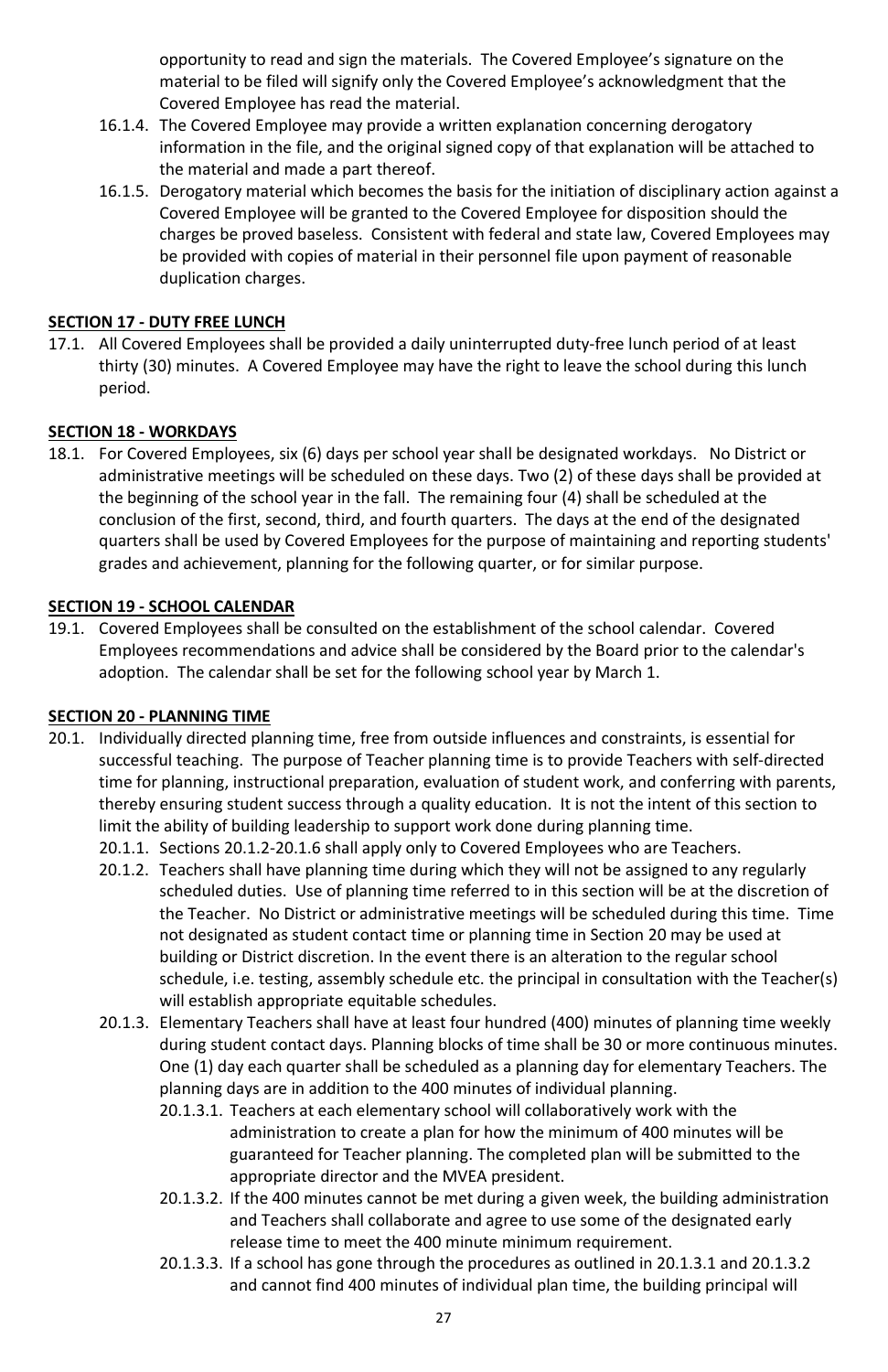collaborate with the MVEA President, appropriate director and HR director to develop a plan for that school.

- 20.1.3.4. Elementary planning time will be reviewed by the Director of Human Resources and the MVEA President on an annual basis.
- 20.1.4. All middle school Teachers shall have at least 450 minutes of planning time weekly during the student contact day. At least 225 minutes shall be for individually directed planning time. Each student contact day shall contain at least one 45-minute segment of uninterrupted individual planning time.
- 20.1.5. High school Teachers shall have at least four hundred (400) minutes of planning time weekly during the student contact day.
- 20.1.6. Teachers with less than full FTE position will receive planning time proportional to their FTE share.
- 20.1.7. When a substitute teacher, administrator or district resources (TOSA, administrator, etc.) are not available to cover a Teacher's absence, other Teachers or School Counselors may substitute during their planning time. When Teachers or School Counselors substitute for at least one (1) full planning period or its equivalent of approximately forty five (45) minutes, they will be paid a stipend at the Lead Summer School Teacher hourly wage. Each building will establish a procedure which will provide an opportunity for all interested Teachers or School Counselors to fairly share this coverage. No Teacher will be asked to substitute more than once per week. No School Counselor will be asked to substitute more than one (1) full planning period or its equivalent of approximately forty five (45) minutes per week. Probationary Teachers or Teachers or School Counselors on a T/CIP Building Support Plan or District Support Plan will be eligible to cover classes after consultation with an administrator.
- 20.1.8. When a substitute teacher, administrator or district resources (TOSA, administrator, etc.) are not available to cover a Teacher's absence, as a last resort, other Teachers may incorporate the students into their classrooms for the day. When multiple Teachers or School Counselors incorporate students into their classroom they will split a stipend paid at the Lead Summer School Teacher hourly wage times the number of hours the Teacher is with the students (maximum of 5.5 hours per day). No Teacher will be asked to absorb students more than once per week. Probationary Teachers or Teachers or School Counselors on a T/CIP Building Support Plan or District Support Plan will be eligible to cover classes after consultation with an administrator. If the teacher has concerns about the safety of students in an absorption situation an alternate plan must be put into place.
- 20.1.9. In order to limit the number of days when large numbers of substitutes would be needed, District departments will coordinate to ensure that no more than 60 teachers are scheduled for district level training on any one day. When a substitute teacher, administrator or district resource (TOSA, administrator, etc.) are not available to cover a teacher's absence for a district level training, the teacher may not attend the training.
- 20.1.10.Planning period and absorption stipends guidelines outlined within Sections 20.1.7-20.1.9 will be reviewed annually.

# <span id="page-28-0"></span>**SECTION 21 – NON-LICENSED STAFF POSITIONS**

- 21.1. Staff employed in non-licensed positions shall not replace a Covered Employee in a classroom setting on a regular basis with the exception of a student Teacher or positions that were previously funded by a temporary grant.
- 21.2. Staff employed in non-licensed positions shall not provide initial instruction without the opportunity for collaboration with a Covered Employee, as per their specific job descriptions.
- 21.3. Covered Employees will work with the principal in directing activities of employees in non-licensed positions assigned to the classroom.

# <span id="page-28-1"></span>**SECTION 22 - STUDENT TEACHERS**

- 22.1. This Section 22 shall apply only to Covered Employees who are Teachers.
- 22.2. No Teacher shall be required to supervise any student teacher.
- 22.3. Insofar as practicable, cooperating Teachers shall have at least three (3) years of teaching experience, including two (2) years in District 51.
- 22.4. The cooperating Teacher shall be given at least three (3) weeks advance notice prior to the arrival of the student teacher insofar as practicable.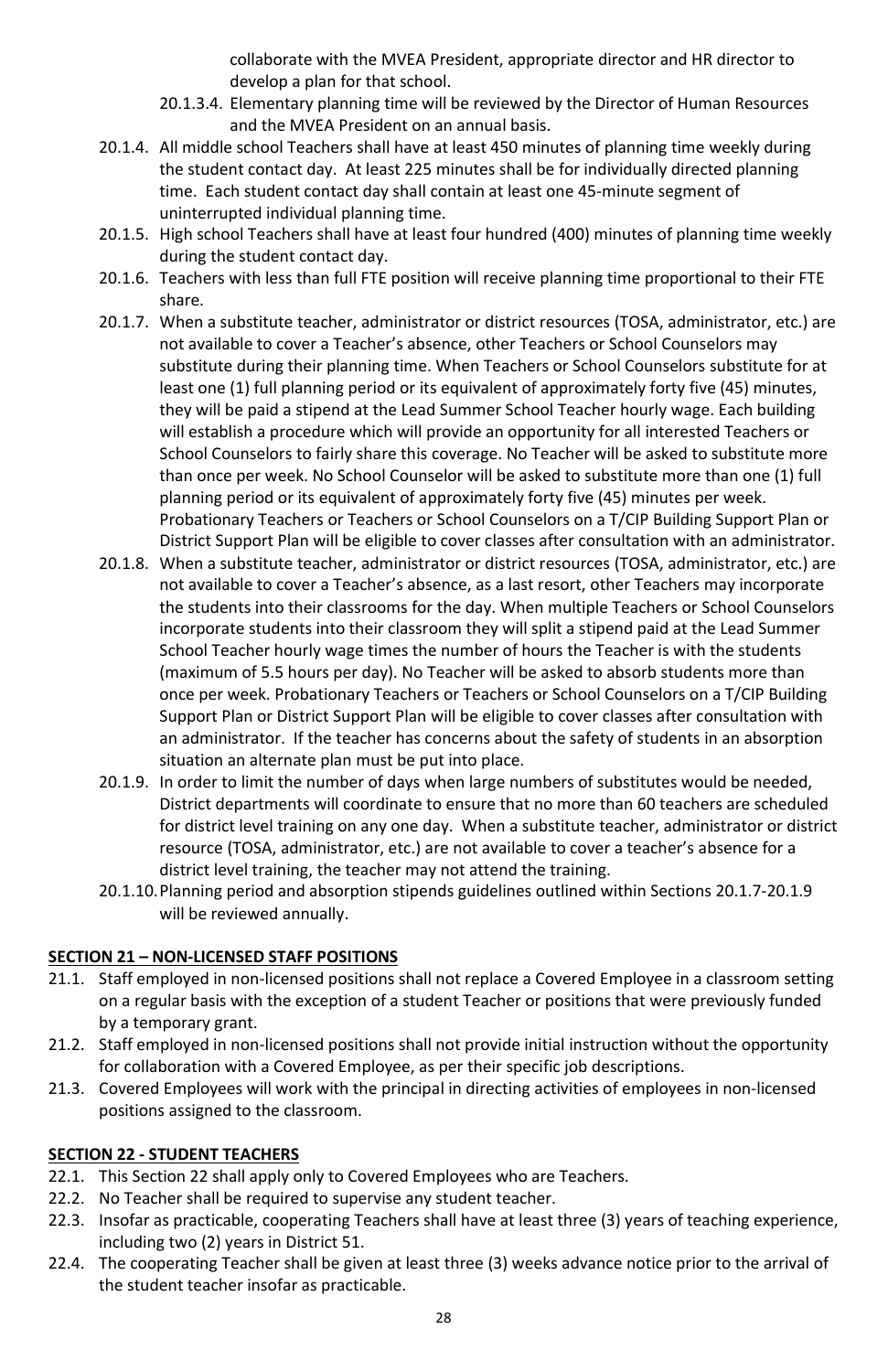- 22.5. Cooperating Teachers shall work with the university program coordinator and principal in developing extensive opportunities for the student teacher to observe and practice the arts and skills of the profession.
- 22.6. In the event there are two (2) or more cooperating Teachers working with one (1) student teacher, any stipend will be prorated between, or among, the Teachers.
- 22.7. In the event that a student teacher is used as an unpaid substitute teacher, both the cooperating Teacher(s) and the building principal shall agree to the utilization of the student teacher for said purpose.

# <span id="page-29-0"></span>**SECTION 23 - ASSOCIATION RIGHTS**

- 23.1. Use of School Facilities The Association will have the right to use school buildings for meetings without cost if a custodian is on duty and kitchen facilities are not used.
- 23.2. School Mail Service The Association may use the electronic and paper school mail services and designated bulletin board for the distribution of posting notices, circulars, and materials relevant to Association business, providing such items are not in conflict with the orderly and effective function of the school. Three (3) copies of such items sent through the school mail shall be provided to the Superintendent, or the Superintendent's designee, at the same time as such materials are distributed to the Covered Employees.
- 23.3. Visitations The Association officers and staff shall have access to any school, provided that they shall notify the principal's office upon their entrance to any school. Such visits shall not interfere with the duties of the Covered Employee.
- 23.4. New Covered Employee Information The Association may include an informational letter and a return mail post card in the new Covered Employee information packet. The content of the letter will be subject to the approval of the Superintendent or his designee.

# <span id="page-29-1"></span>**SECTION 24 - ASSOCIATION DEDUCTIONS**

- 24.1. The Board agrees to deduct from Association members' salaries, an amount to cover the annual dues for the Association, the CEA and the NEA, as the Covered Employee individually and voluntarily agrees on the MVEA membership authorization form to authorize the Board to deduct and to transmit the amount to the treasurer of the Association on a regular monthly basis. The Board will also deduct, as the Covered Employee individually and voluntarily authorizes, any amounts designated as political action contributions. Such authorization shall be made on, or before, the payroll cutoff date for each month.
- 24.2. Such form shall contain a waiver of all rights and claims against the Board and the School District, and the officers thereof, for monies deducted and remitted, and a stipulation that such deductions and remittances shall continue from year to year as authorized, unless such Covered Employee notifies the Association in writing on an appropriate form that he or she desires to discontinue such authorization.

# <span id="page-29-2"></span>**SECTION 25 - BENEFITS**

- 25.1. The District shall contribute a specified amount, to be reviewed annually, towards the monthly premium for the District's group health insurance plan for full-time employees who work at least thirty (30) hours per week. The District shall contribute half (½) of the specified amount towards the District's group health insurance premium for part-time employees who work a minimum of twenty (20) hours per week in an on-going position.
	- 25.1.1. A new employee will designate whether they wish to participate in the District's group health insurance plan at the time of employment. A current employee may do so during the open enrollment period or if they experience a qualifying event.
	- 25.1.2. The District will offer employees access to the District's group dental and vision insurance. Employees will be responsible for monthly premiums for dental and vision benefits.
- 25.2. A committee to be called the District Employee Insurance Committee shall be formed by the administration to review and recommend employee insurance programs. The committee shall be composed of representatives from each category of District employees including the Association President and four (4) Covered Employees selected by MVEA. The committee shall convene at least twice each year prior to March 1.
- 25.3. At the time of separation from the District, a Covered Employee will receive one half (1/2) of every day in excess of sixty (60) days paid at the short-term certified substitute rate of pay.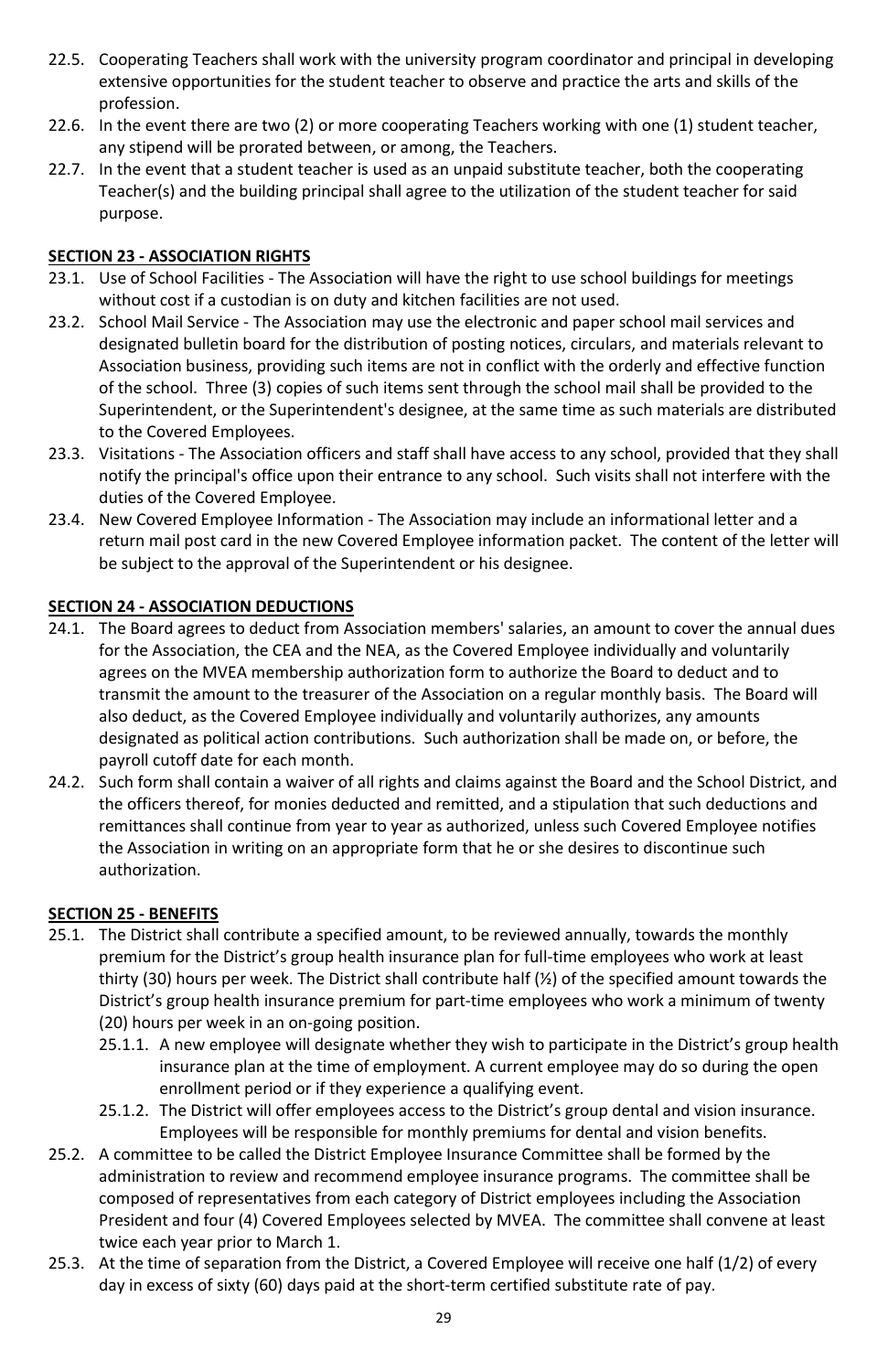- 25.3.1. In addition, a Covered Employee may, by written request submitted to the Payroll Department prior to the last day of the Work Year, opt to cash out any or all of their accumulated day leave in excess of sixty (60) days. If the Covered Employee opts to cash out they will received one half (1/2) of every day in excess of sixty (60) days paid at the shortterm certified substitute rate of pay in their July paycheck.
- 25.4. This section will be reviewed annually.

# <span id="page-30-0"></span>**SECTION 26 - ACTIVITY PASSES**

26.1. For the duration of this Agreement, Covered Employees shall have the opportunity to purchase an athletic activity pass at a cost of \$10.00. This pass is nontransferable and shall allow admission of the holder and one (1) guest to all regularly scheduled athletic events hosted by District schools at no charge excepting the City of Grand Junction facility fee.

# <span id="page-30-1"></span>**SECTION 27 - RESIGNATION/RETIREMENT**

- 27.1. Covered Employees shall notify the Human Resources Department of their intent to retire or resign no later than twenty (20) days prior to the last day of the Work Year.
- 27.2. Transitional 110-110 Retirement This agreement will be reviewed annually.
	- 27.2.1. Upon mutual agreement between a Covered Employee and the District, a Covered Employee may be eligible for the Transitional 110 Retirement Plan. A Covered Employee will elect to take P.E.R.A. retirement, but work for the District during the next contract year immediately following the date of retirement. During the transitional year following P.E.R.A. retirement, the Covered Employee shall remain in the same position, hours and at the same placement on the salary schedule, as prior to retirement subject to working the limit of 110 days/720 hours per calendar year. P.E.R.A. requires District contributions for 110 plan employees and the employee's pay will be adjusted to cover that cost.
	- 27.2.2. The Covered Employee shall not receive health care benefits or Day Leave (including sick leave) and cannot participate in the Sick Leave Bank. Covered Employees who participate in the plan may choose to postpone the retirement pay referred to in Section 27.

# <span id="page-30-2"></span>**SECTION 28 - TRANSPORTATION ALLOWANCE**

<span id="page-30-3"></span>28.1. Covered Employees who use their personal automobiles on authorized District business will be paid mileage at the current IRS reimbursement rate, as the same may be established by the Board from time to time.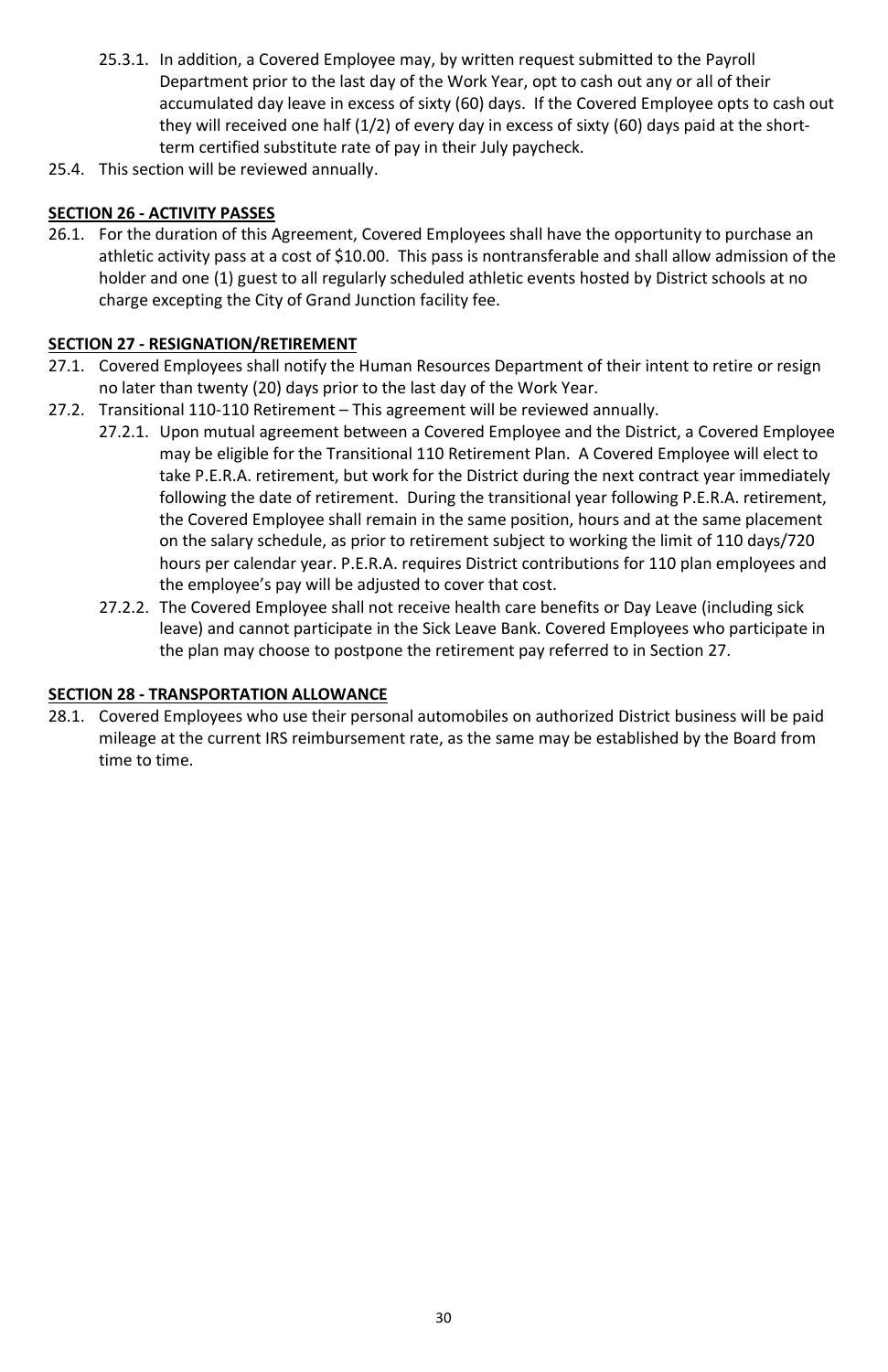# **SECTION 29 - DURATION**

- 29.1. This agreement supersedes and cancels all previous agreements, verbal or written, and shall be effective according to its terms as of July 1, 2020, and shall remain in full force and effect until June 30, 2023. Second edition printed July 1, 2021.
- 29.2. IN WITNESS WHEREOF, the parties have executed this Agreement as of the day and year first above written.

# **MESA COUNTY VALLEY SCHOOL DISTRICT 51**

Ramas m. Pa

Thomas M. Parrish President Board of Education

# **MESA VALLEY EDUCATION ASSOCIATION**

 $\mathscr{L}(\mathscr{L})$ Michael Eric Peterson

<span id="page-31-0"></span>President Mesa Valley Education Association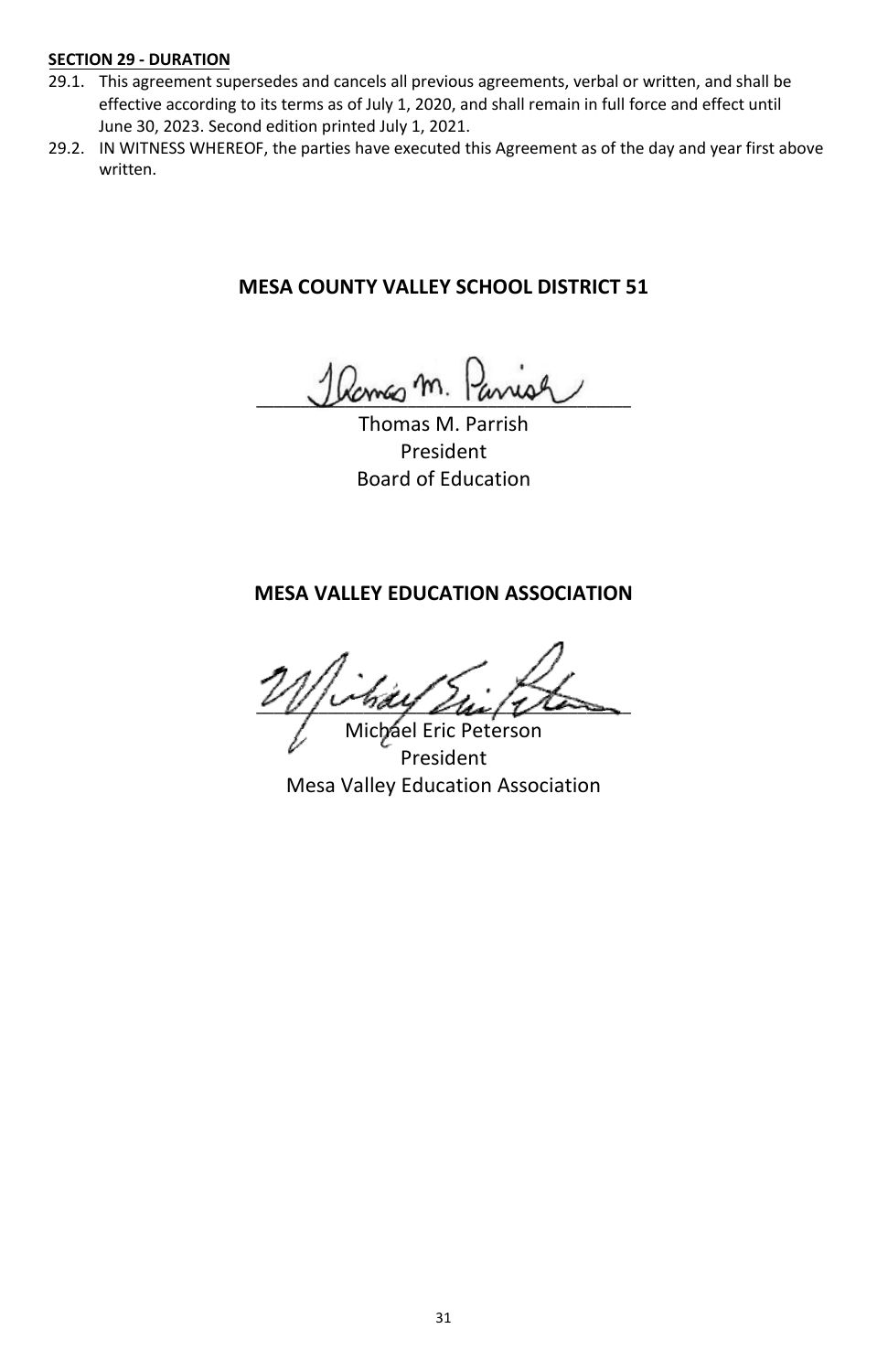# **EXHIBIT A Mesa County Valley School District 51**

*Current negotiated salary schedules with addenda are available in Human Resources Department or on the District website. For questions concerning the salary schedule, contact Human Resources or an MVEA officer.*

# A. BASE PAY COMPENSATION

Base pay compensation shall be negotiated annually.

- 1. Base Pay Salary Schedule Range and Contract Days Individual annual salaries are prorated based on FTE and number of contract days.
	- a. Teacher Base Pay Salary Schedule and School Counselor Base Pay Salary Schedule Range increased by a 4.71% Cost of Living to \$41,000 - \$80,936.64 based on one (1) FTE at one hundred and eighty-eight (188) days.
	- b. School Psychologist Base Pay Salary Schedule Range increased by a 4.71% Cost of Living to \$55,642.36 - \$92,085.12 based on one (1) FTE at one hundred and ninety seven (197) days.
	- c. Extended Contracts Salaries for Covered Employees contracted for more than the standard contract for their assignment are determined by multiplying the per diem amount by the number of actual contracted days.
- 2. Increment The increment is intended to be an annual raise to base salary in the amount of 1.6% and \$500 taking into consideration budgetary limitations. Two increments, for a total of 3.2% + \$1,000, will be added to base pay beginning in August for all Covered Employees who worked the entire second semester, excluding those who are on the District Support Plan or Disciplinary Phase of the Covered Employee Improvement Plan.
	- Placement on a District Support Plan or Disciplinary Phase of the Covered Employee Improvement Plan will not decrease base pay.
- 3. Teachers/Counselors Initial Master's Degree \$3,250 increase to base pay for an initial Master's Degree that is aligned to the Teacher/School Counselor's professional practice. If it is determined that Master's Degree does not align, it will be taken to Professional Council for review. The Superintendent or designee, in consultation with the MVEA President, will make the final determination. School Psychologists are not eligible for initial master's degree compensation as it is required for their licensure and included within their salary range.
- 4. Salary will be paid in twelve (12) monthly payments; the pay date will be the last business day of the month for work performed during that month.
- 5. A direct deposit paycheck system will be utilized by the District for all Covered Employees.
- 6. Salary and sick leave will be prorated for any Covered Employee employed after the beginning of the contract year.

# B. ADDITIONAL AVAILABLE STIPENDS

Additional available stipends shall be negotiated annually.

- 1. Aligned Professional Learning Unit (APLU) Stipend of \$450/unit (maximum of 2 units paid per fiscal year July 1-June 30.)
	- a. Units must be aligned to the District's Teaching and Learning Framework observed in professional practice to be eligible for the stipend. Principals (Teachers and School Counselors) and coordinators (Psychologists) will make eligibility decision(s) based on observable indicators found in the implementation plan. All APLUs must be approved by the Office of Professional Learning.
	- b. Applicants have twelve months from the day the course ends to demonstrate evidence of learning in their practice in order to apply for the stipend.
	- c. The number of Professional Learning Units and stipend amounts will be negotiated annually with the intent to increase limits based on available funding.
	- d. Embedded APLUs will be offered at school sites. Fifty percent of the "seat-time" will occur outside of contract hours and the other fifty percent may occur during Learning Community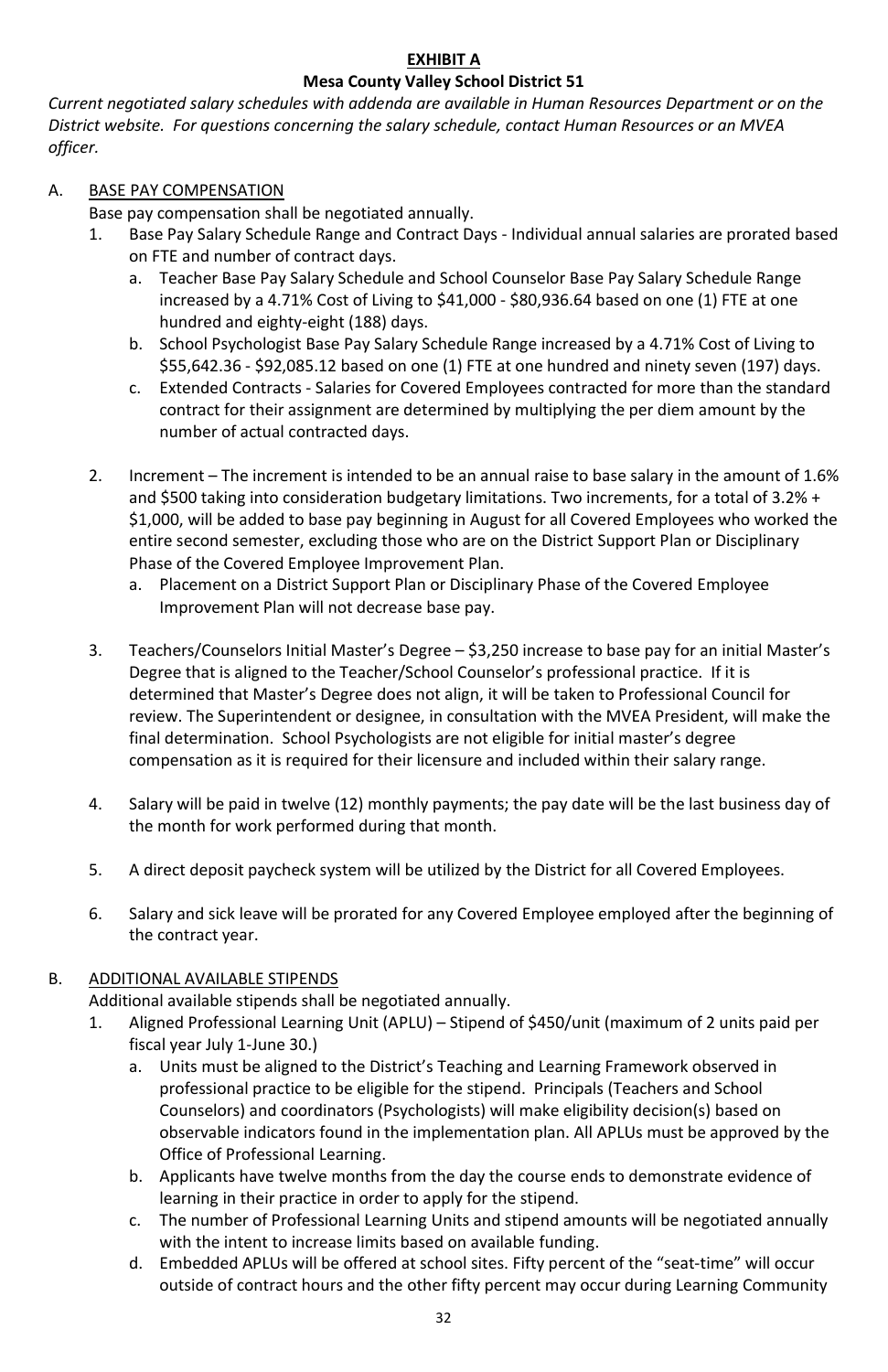time. Participants will be required to meet the requirements of the syllabus. Efficacy of the process will be evaluated and this section will be reviewed and negotiated annually.

- 2. National Board:
	- a. National Board for Professional Teaching Standards Covered Employees who receive National Board Certification from the National Board for Professional Teaching Standards will receive an additional yearly stipend equivalent to five percent (5%) of the minimum salary on the base pay salary schedule. Covered Employees will receive the additional stipend as long as they continue to hold the National Board Certification.
- 3. Extracurricular Activities
	- a. The extracurricular salary schedule will be negotiated annually.
	- b. A maximum of fifteen (15) years' experience will be granted for prior coaching experience if obtained within the past twenty (20) years immediately preceding acceptance of a coaching position with the District. Experience can be obtained in any sport, but must be obtained within a scholastic environment such as middle school, high school, or college. Club experience does not count toward placement on the D salary schedule. Middle school experience is not applicable toward placement for a high school sport but is applicable for a middle school sport.
	- c. Covered Employees that cease coaching duties for one (1) year but do not sever employment and are selected for a coaching position shall be entitled to placement as though a break in service did not occur upon return to those duties. Covered Employees who cease coaching for more than one (1) year will be placed on the salary schedule following the process listed above.
	- d. Covered Employees shall be compensated in accordance with the Extracurricular Activities Salary Schedule. Extracurricular duties are offered on a year-to-year basis. If a Covered Employee is given an extracurricular duty assignment in the Covered Employee's first year of full-time employment in the District, or if a Covered Employee voluntarily transfers to a different building and accepts an extracurricular duty(ies) in that building as part of the transfer, that Covered Employee may not, for a period of three (3) years after such hiring or transfer, reject an assignment to such extracurricular duty(ies).
	- e. The Principal or designee shall annually evaluate personnel assigned to high school extracurricular activities. Evaluations will occur within two (2) weeks following the conclusion of the respective activity or by May 1 for a year-long activity. The evaluations shall be reviewed by a designated central office administrator.
	- f. It is expected that those engaged in extracurricular activities at the middle school level will receive evaluations through the extracurricular evaluation process.

# C. PLACEMENT

- 1. Teaching experience A maximum of fifteen (15) years' experience will be granted for prior contracted K-12 school experience if obtained within the past twenty (20) years immediately preceding employment with the district. A Covered Employee who taught under contract for the entire second semester of a school year will be credited with one (1) experience year. Covered Employees with zero (0) years of experience will be placed on step zero (0) and employees with one (1) year experience will be placed on step one (1). Covered Employees with two (2) or more years' experience will be placed on the appropriate step up to the maximum allowed depending on the school year.
	- a. Vocational experience Trade experience required for vocational instructors may be credited in lieu of prior teaching experience. Such trade experience will be credited as in C.1 above.
- 2. Counseling experience A maximum of fifteen (15) years' experience will be granted for prior contracted K-12 school experience if obtained within the past twenty (20) years immediately preceding employment with the district. A Covered Employee who taught/served under contract for the entire second semester of a school year will be credited with one (1) experience year. Covered Employees with zero (0) years of experience will be placed on step zero (0) and employees with one (1) year experience will be placed on step one (1). Covered Employees with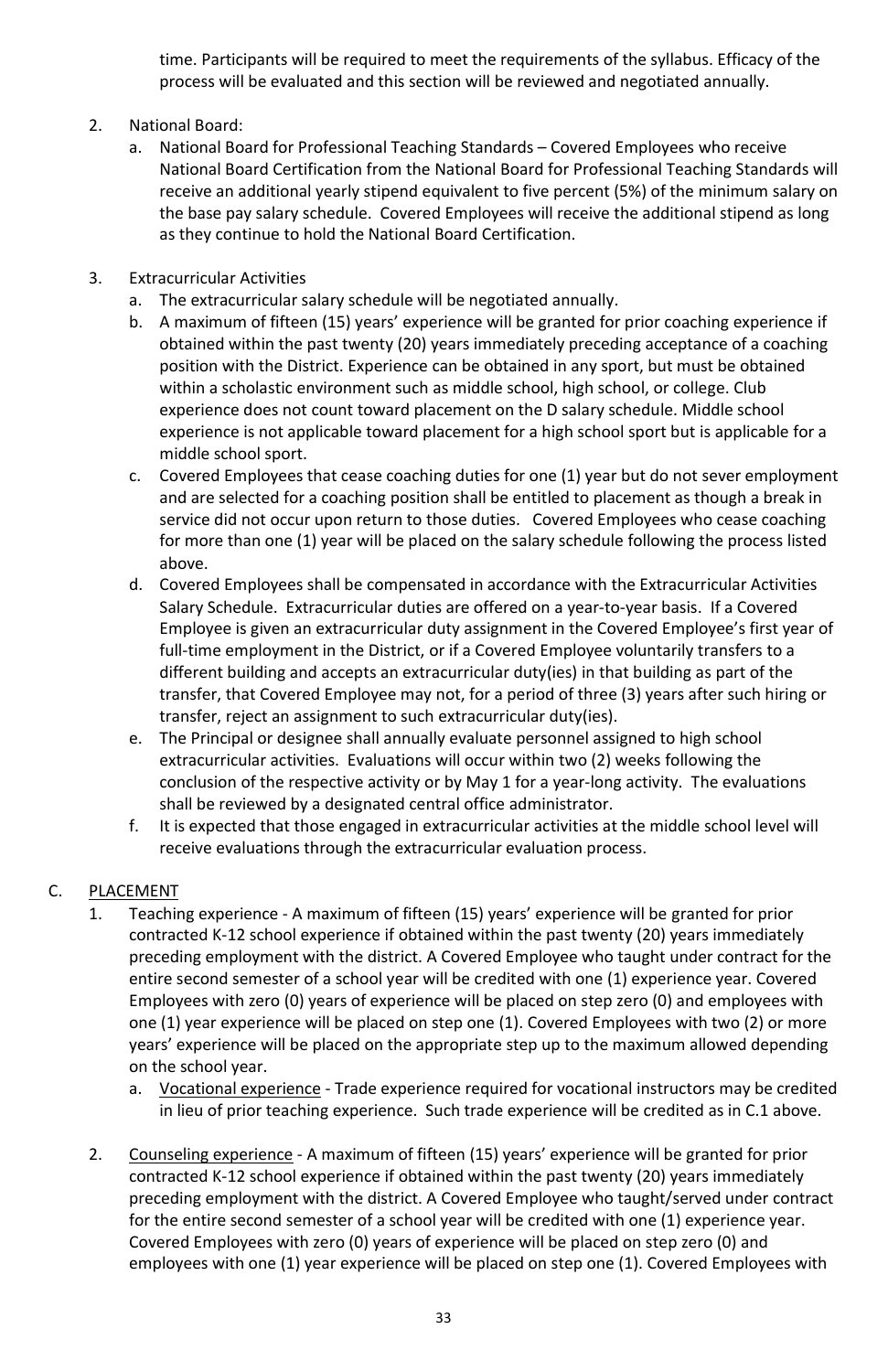two (2) or more years' experience will be placed on the appropriate step up to the maximum allowed depending on the school year.

- 3. School Psychologist experience A maximum of fifteen (15) years' experience will be granted for prior applicable licensed experience in the professional areas which directly relate to the School Psychologist job assignment if obtained within the past twenty (20) years immediately preceding employment with the district. Prior experience considered can include intake, treatment, supervision of School Psychologists, and consultation in institutions such as mental health centers, psychiatric clinics, social service agencies, hospitals, juvenile probation agencies, and adoption agencies. School Psychologists with zero (0) years of experience will be placed on step zero (0). School Psychologists with one (1) or more years' of experience will be placed on the appropriate step up to the maximum allowed depending on the school year.
- D. DAY LEAVE will be awarded as per the negotiated agreement.
- E. BENEFITS Depending on their position, Covered Employees may be eligible for one (1) or all of the following benefits: P.E.R.A., health insurance, dental insurance, life insurance, vision insurance, workmen's compensation, and various leaves. The Human Resources Department will inform Covered Employees of specific benefits when they are hired.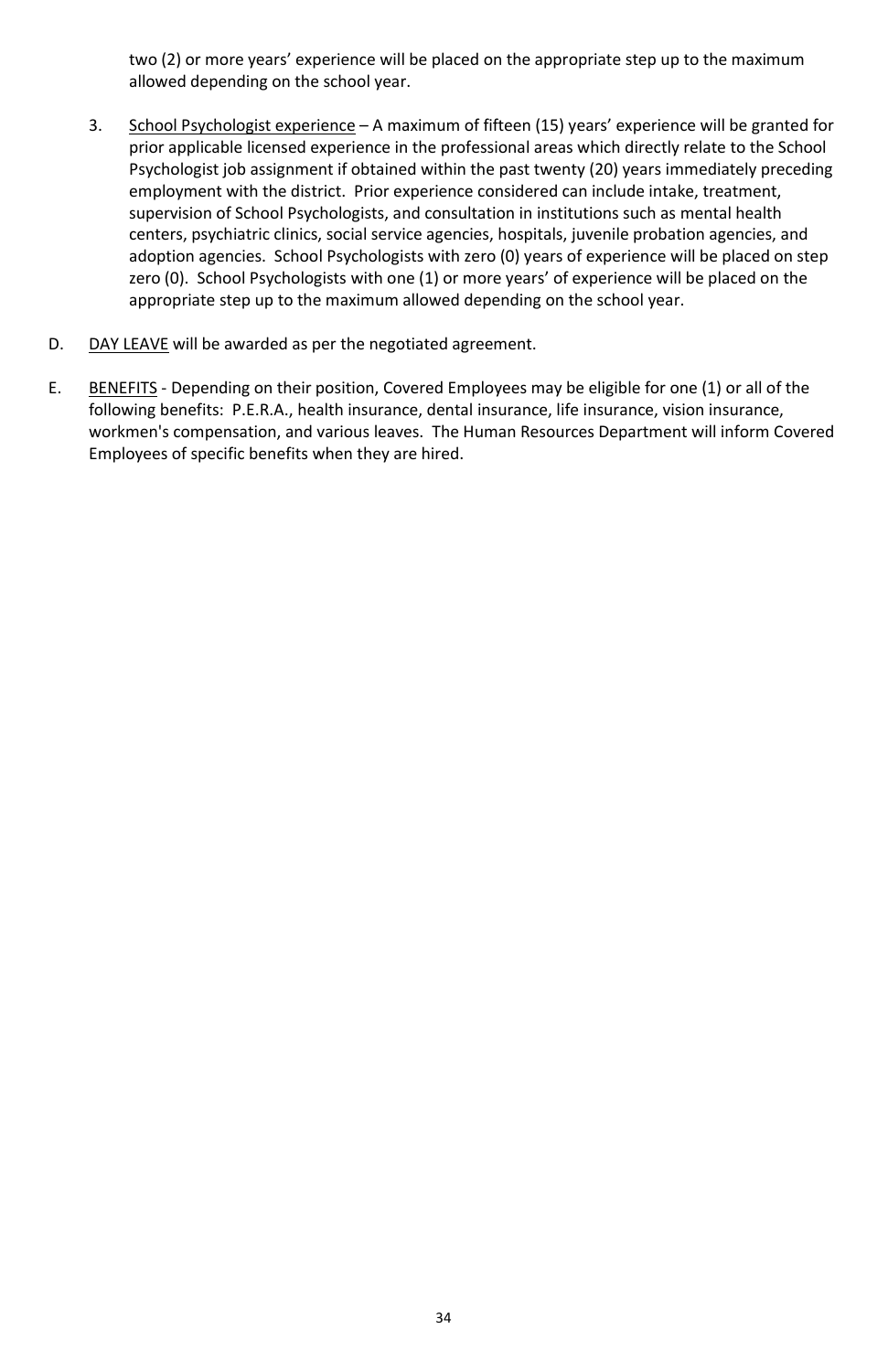# **2021-22 Teacher Salary Schedule and Placement of New Hires**

Base Pay Salary Schedule Range and Contract Days - Individual annual salaries are prorated based on FTE and number of contract days.

- 1. Teacher Base Pay Salary Schedule Range: \$41,000.00 \$80,936.64 based on one (1) FTE at one hundred and eighty-eight (188) days.
- 2. Extended Contracts Teachers contracted for more than the scheduled Work Year are determined by multiplying the per diem amount by the number of contracted days.

# **Current Teachers:**

Current Salary

- + Master's Degree Supplement (if applicable)
- + Additional Compensation (i.e. APLU, National Board etc)

# **New Teacher Placement:**

Teachers are initially placed according to experience. Teachers new to the District may be granted up to 15 years of experience, provided the experience occurred within the last 20 years in accordance with the MVEA Agreement. The District will recognize one Master's Degree for placement on the salary schedule.

|       |             | <b>Experience</b> |             |
|-------|-------------|-------------------|-------------|
| Years | Salary      | Years             | Salary      |
| 0     | \$41,000.00 | 8                 | \$45,553.38 |
| 1     | \$41,969.25 | 9                 | \$46,715.03 |
| 2     | \$42,278.06 | 10                | \$47,876.69 |
| 3     | \$42,741.64 | 11                | \$49,155.04 |
| 4     | \$43,206.31 | 12                | \$50.199.99 |
| 5     | \$43,672.04 | 13                | \$51,361.65 |
| 6     | \$44,601.36 | 14                | \$51,767.96 |
|       | \$45.529.60 | 15                | \$52,174.26 |

### **Additional Compensation:**

| <b>Type</b>                         | <b>Amount</b> | Payment               |
|-------------------------------------|---------------|-----------------------|
| Initial Master's Degree*            | \$3,250       | <b>Annual Payment</b> |
| <b>National Board Certification</b> | \$2.050       | <b>Annual Payment</b> |
| Aligned Professional                | \$450-900     | One-time Stipend(s)   |
| Development (APLU) Stipend          |               |                       |

\*For current staff, initial advanced degree must be conferred after January 1, 2016.

Henceforth, any additional salary placement schedules in this section will be negotiated in congruence with the teacher and counselor salary placement schedules.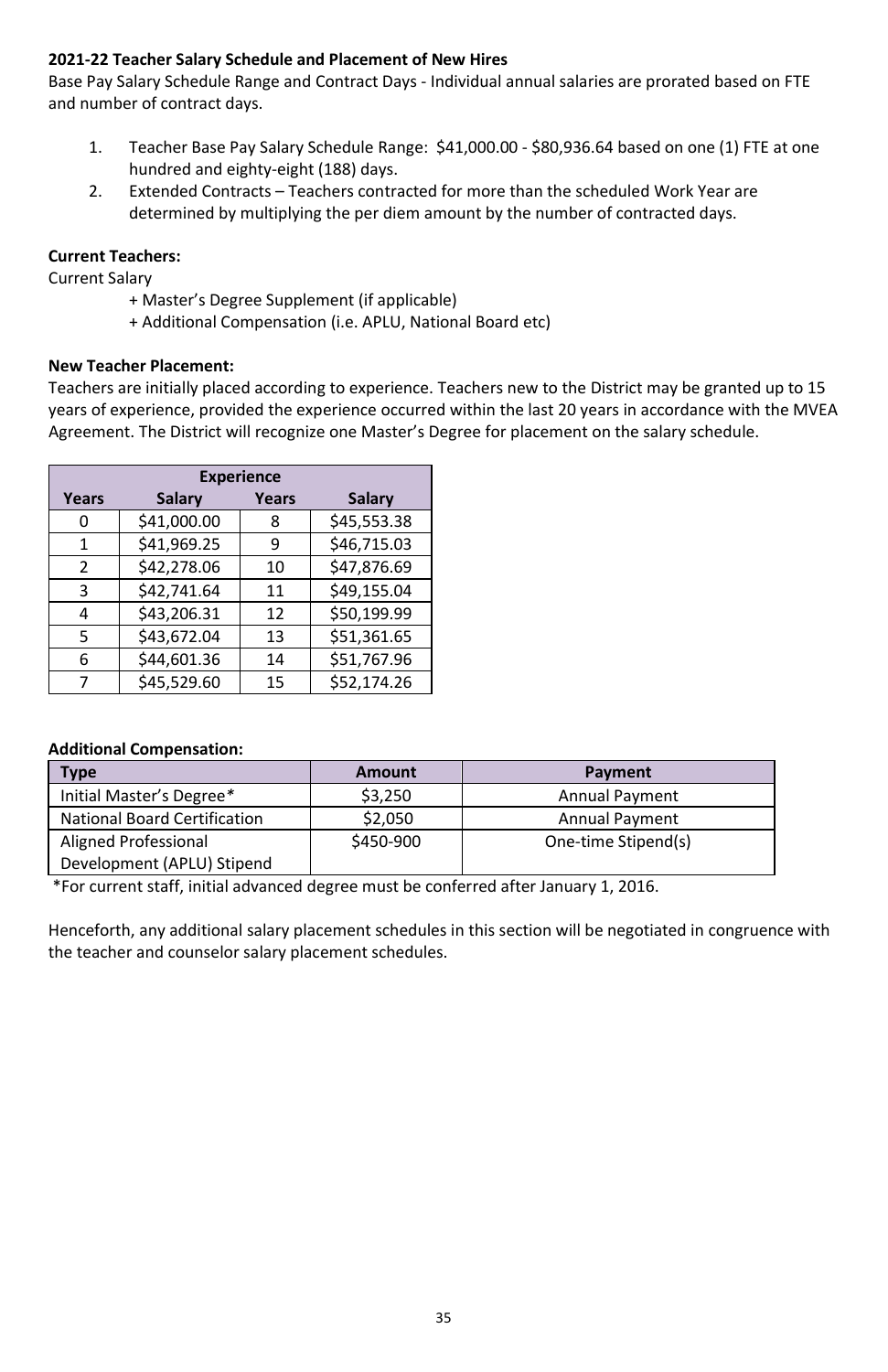# **2021-22 School Counselor (Special Service Provider) Salary Schedule and Placement of New Hires**

Base Pay Salary Schedule Range and Contract Days - Individual annual salaries are prorated based on FTE and number of contract days.

- 1. School Counselor Base Pay Salary Schedule Range: \$41,000.00 \$80,936.64 based on one (1) FTE at one hundred and eighty-eight (188) days.
- 2. Extended Contracts School Counselors contracted for more than the scheduled Work Year are determined by multiplying the per diem amount by the number of contracted days.

# **Current School Counselors:**

Current Salary

- + Master's Degree Supplement (if applicable)
- + Additional Compensation (i.e. APLU, National Board etc)

# **New School Counselor Placement:**

School Counselors are initially placed according to experience. School Counselors new to the District may be granted up to 15 years of experience, provided the experience occurred within the last 20 years in accordance with the MVEA Agreement. The District will recognize one Master's Degree for placement on the salary schedule.

|       |             | <b>Experience</b> |             |
|-------|-------------|-------------------|-------------|
| Years | Salary      | Years             | Salary      |
| O     | \$41,000.00 | 8                 | \$45,553.38 |
| 1     | \$41,969.25 | 9                 | \$46,715.03 |
| 2     | \$42,278.06 | 10                | \$47,876.69 |
| 3     | \$42,741.64 | 11                | \$49,155.04 |
| 4     | \$43,206.31 | 12                | \$50,199.99 |
| 5     | \$43,672.04 | 13                | \$51,361.65 |
| 6     | \$44,601.36 | 14                | \$51,767.96 |
|       | \$45,529.60 | 15                | \$52,174.26 |

### **Additional Compensation:**

| <b>Type</b>                         | Amount    | Payment               |
|-------------------------------------|-----------|-----------------------|
| Initial Master's Degree*            | \$3,250   | <b>Annual Payment</b> |
| <b>National Board Certification</b> | \$2,050   | <b>Annual Payment</b> |
| Aligned Professional                | \$450-900 | One-time Stipend(s)   |
| Development (APLU) Stipend          |           |                       |

\*For current staff, initial advanced degree must be conferred after January 1, 2016.

<span id="page-36-0"></span>Henceforth, any additional salary placement schedules in this section will be negotiated in congruence with the teacher and counselor salary placement schedules.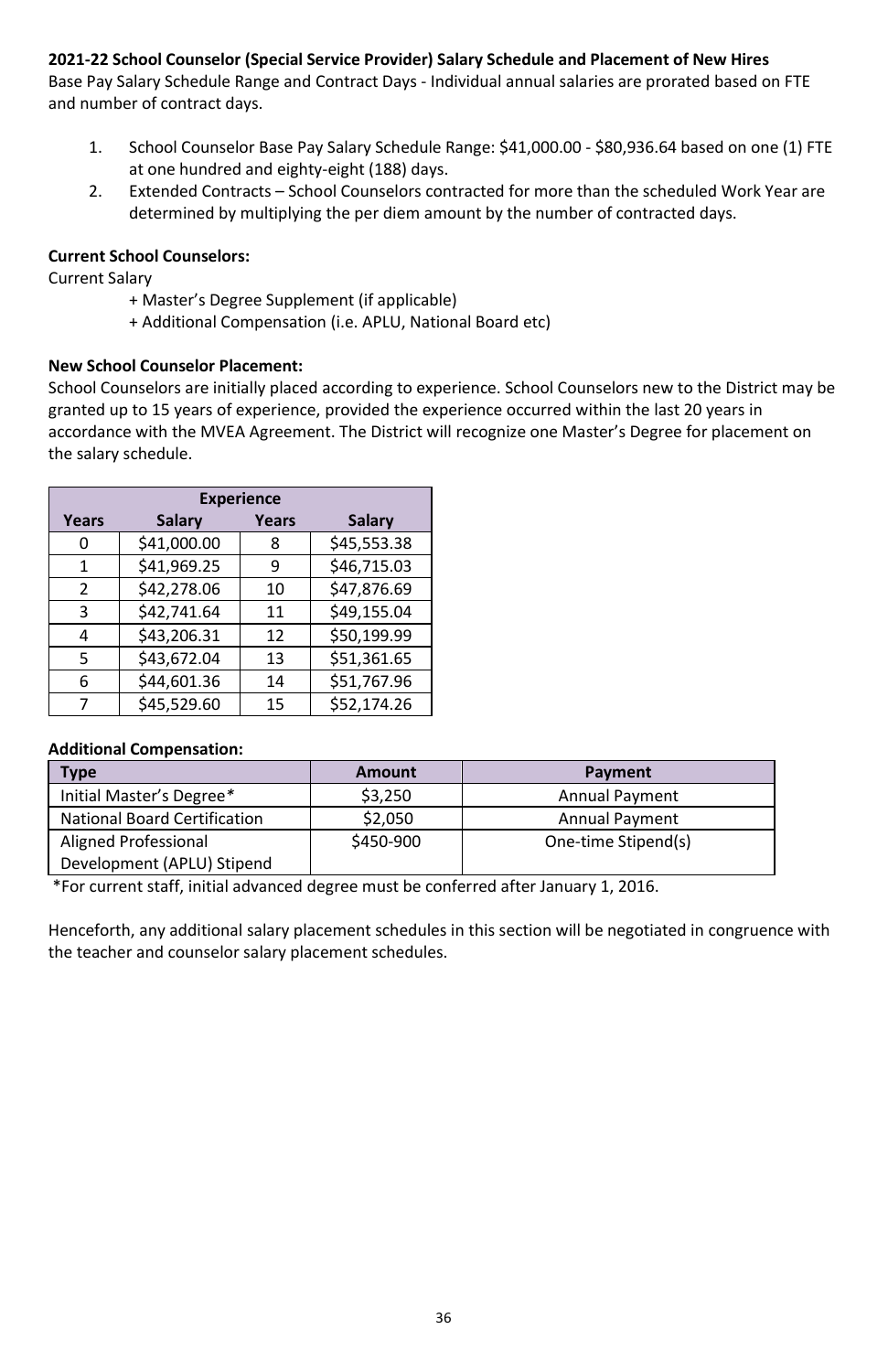# **2021-22 School Psychologist Salary Schedule and Placement of New Hires**

Base Pay Salary Schedule Range and Contract Days - Individual annual salaries are prorated based on FTE and number of contract days.

- 1. School Psychologist Base Pay Salary Schedule Range: \$55,642.36 \$92,085.12 based on one (1) FTE at one hundred ninety-seven (197) days.
- 2. Extended Contracts School Psychologists contracted for more than the standard School Psychologist contract are determined by multiplying the per diem amount by the number of actual contracted days.

# **Current School Psychologists:**

Current Salary

+ Additional Compensation (i.e. APLU, etc.)

# **New School Psychologist Placement:**

School Psychologists are initially placed according to experience. School Psychologists new to the District may be granted up to 15 years of experience, provided the experience occurred within the last 20 years in accordance with the MVEA Agreement.

|       |             | <b>Experience</b> |             |
|-------|-------------|-------------------|-------------|
| Years | Salary      | Years             | Salary      |
|       | \$55,642.36 | 8                 | \$66,122.27 |
|       | \$56,783.19 | 9                 | \$67,598.68 |
| 2     | \$57,919.29 | 10                | \$69,107.55 |
| 3     | \$59,211.41 | 11                | \$70,650.98 |
|       | \$60,533.90 | 12                | \$72,230.01 |
| 5     | \$61,884.66 | 13                | \$73,840.44 |
| 6     | \$63,265.78 | 14                | \$75,489.63 |
|       | \$64,677.27 | 15                | \$77,174.41 |

### **Additional Compensation:**

| Type                                     | Amount    | Payment             |
|------------------------------------------|-----------|---------------------|
| Aligned Professional Development Stipend | \$450-900 | One-time Stipend(s) |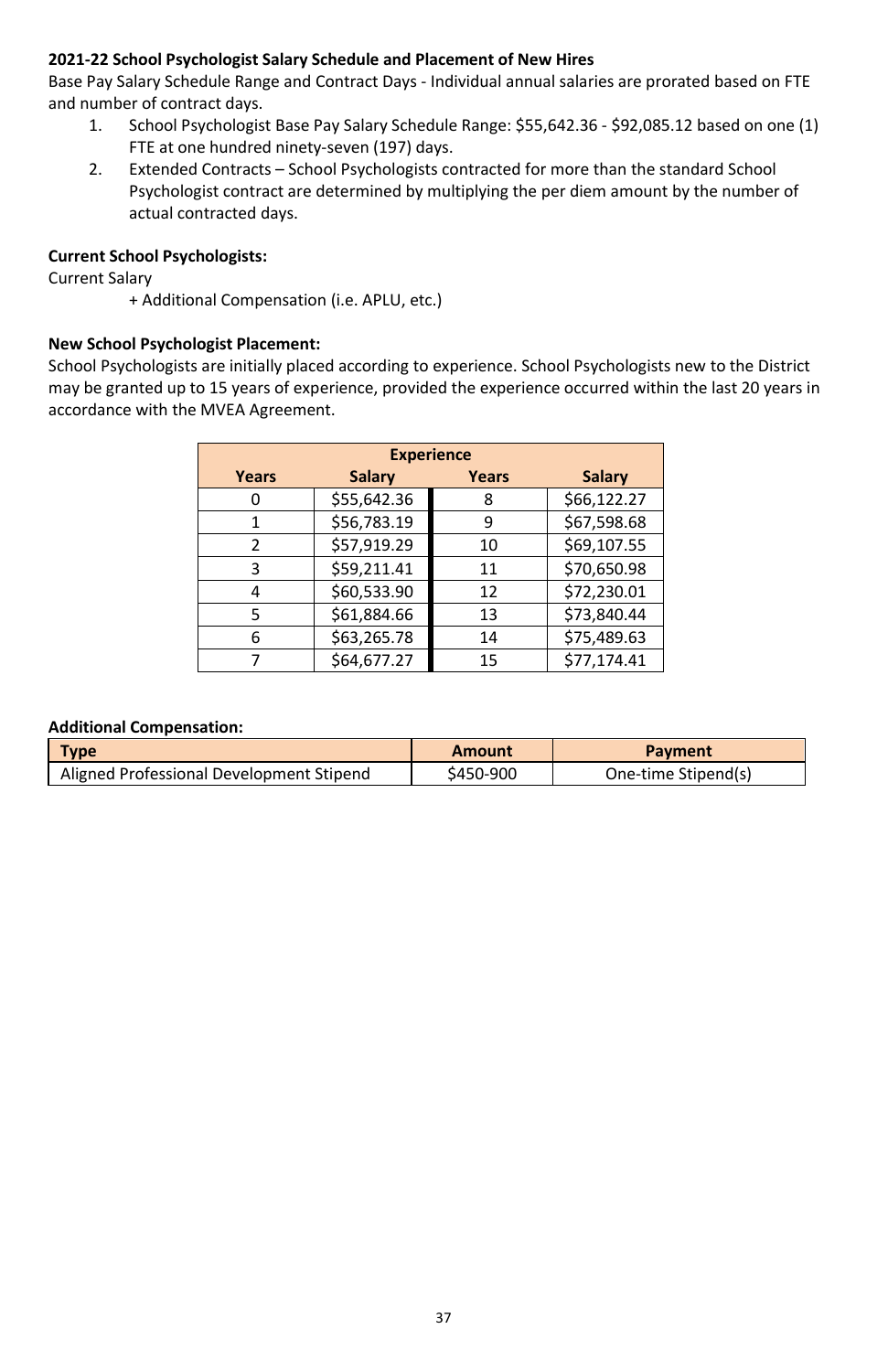### **Exhibit B Current Letters of Agreement**

|                  |                                                                                       | Page # |
|------------------|---------------------------------------------------------------------------------------|--------|
| 1.               |                                                                                       |        |
| $\overline{2}$ . |                                                                                       |        |
| 3.               |                                                                                       |        |
| 4.               |                                                                                       |        |
| 5.               |                                                                                       |        |
| 6.               | Annual Joint Workshop on Collective Bargaining Agreement (Inactivated: May, 2021)  39 |        |
| 7.               |                                                                                       |        |
| 8.               |                                                                                       |        |
| 9.               |                                                                                       |        |
| 10.              | Additional Professional Responsibilities Not Involving Direct Contact With Students   |        |
|                  |                                                                                       |        |
| 11.              |                                                                                       |        |
| 12.              |                                                                                       |        |
| 13.              |                                                                                       |        |
| 14.              |                                                                                       |        |
| 15.              |                                                                                       |        |
| 16.              |                                                                                       |        |
| 17.              |                                                                                       |        |
| 18.              |                                                                                       |        |
| 19.              |                                                                                       |        |
| 20.              |                                                                                       |        |
| 21.              |                                                                                       |        |
| 22.              |                                                                                       |        |
| 23.              |                                                                                       |        |
| 24.              |                                                                                       |        |
| 25.              |                                                                                       |        |
| 26.              |                                                                                       |        |
| 27.              |                                                                                       |        |
| 28.              |                                                                                       |        |
| 29.              |                                                                                       |        |
| 30.              |                                                                                       |        |
| 31.              |                                                                                       |        |
| 32.              |                                                                                       |        |
| 33.              |                                                                                       |        |
| 34.              |                                                                                       |        |
| 35.              |                                                                                       |        |
| 36.              |                                                                                       |        |
| 37.              |                                                                                       |        |
| 38.              |                                                                                       |        |
|                  |                                                                                       |        |

#### <span id="page-38-0"></span>1. **Guidelines for Waivers** May 29, 1997

(Revised May, 2002)

Mesa County Valley School District 51 and Mesa Valley Education Association have agreed on a procedure to waive the contract or Board policy.

A waiver is a modification or change of contract language or Board policy that allows a school, team, or group to waive with the clear objective of improving student learning, instruction, and/or school climate.

#### **General Guidelines for Waiver**

- 1. A group, school, or team must have complied with the school's collaboration plan to obtain a waiver. The waiver must have the signature of the principal and an Association Representative who can verify that the school collaboration plan has been followed.
- 2. Waiver requests must be made on a waiver application form.
- 3. All applications will be submitted to the Waiver Review Board. The Review Board will approve or deny applications by majority vote. Those applications approved will be sent on to the Board of Education. The Board of Education will be the final decision making body on policy waivers. Both the Executive Council of the MVEA and the Board of Education shall approve/deny contract language waivers.
- 4. Any waiver that is denied will be returned to the site with reasons for denial, and may be submitted with revisions at a later date.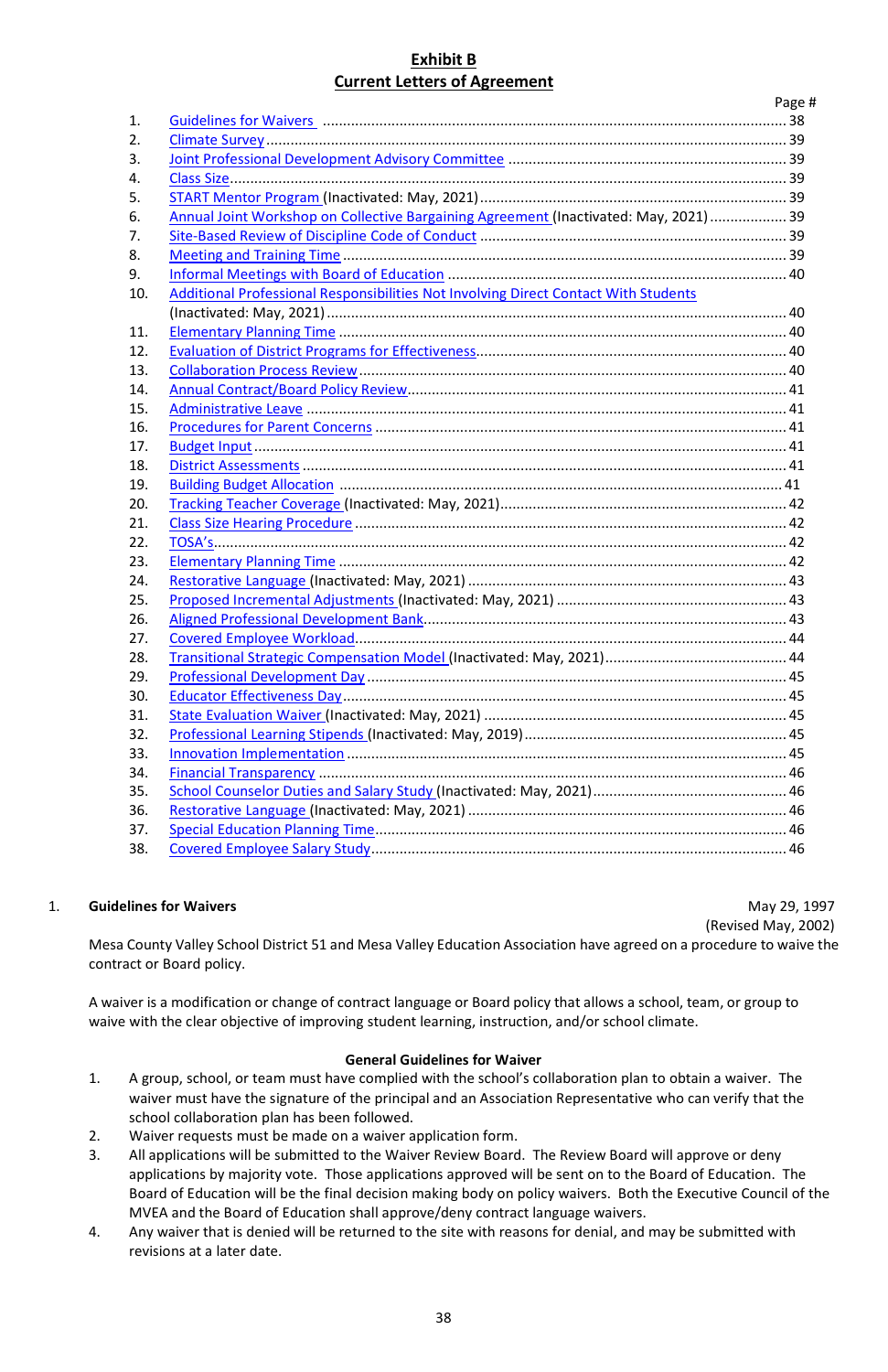39

# **The Waiver Review Board**

The Waiver Review Board will be comprised of two (2) Teacher representatives appointed by MVEA and two administrative representatives appointed by the District. A quorum of four (4) is required for approval or denial of any waiver application.

It will be the responsibility of the Waiver Review Board to consider all waiver applications and make recommendations as to the acceptance or rejection of the waiver. A copy of the waiver request with its disposition will be forwarded to the District office, the Association office, and the applying party.

The Review Board will meet monthly during the school year to act on requests received.

A waiver will be granted for up to a year. All waivers must contain an evaluation (review procedure).

To obtain a waiver, a group, school, or team must have complied with the school's collaboration plan. The waiver must have the signature of the principal and the Association representative verifying that the school collaboration plan has been followed. Any waiver that is denied will be returned to the site with reasons for the denial, and may be submitted with revisions.

The Review Board will annually monitor and suggest possible adjustments to the waiver application process.

#### <span id="page-39-0"></span>2. **Climate Survey** May, 2000

The District and the Association agree that a Joint Study Committee will review the use of an annual research-based climate survey. The survey will be administered at various levels, with results available to all stakeholders.

The Joint Study Committee will consist of four (4) persons, two (2) to be appointed by the Association and two (2) by the District.

#### <span id="page-39-1"></span>3. **Joint Professional Development Advisory Committee** (Revised May, 2002)

The Association and District will continue the work on the Staff Development Advisory Committee. Its purpose will be to improve student performance through relevant and meaningful staff development for the Teacher.

#### <span id="page-39-2"></span>4. **Class Size** May, 1999

The District and the Association agree that a minimum of ten percent (10%) of any new monies obtained by growth in student enrollment shall be applied to lowering class size in grades K-2 for the school year following the growth. It is understood that the application of these monies will be in addition to monies expended to maintain current class sizes.

#### <span id="page-39-3"></span>5. **Staff Training Assistance and Renewal for Teachers (Start) Mentor Program (Inactive)** May, 2000

(Inactivated: May, 2021) The District and the Association agree to the implementation of the START Mentor program. The program is explained in the reference document, STAFF TRAINING ASSISTANCE AND RENEWAL FOR TEACHERS, copies of which may be obtained from the MVEA or the Human Resources Department.

#### <span id="page-39-4"></span>6. **Annual Joint Workshop on the Collective Bargaining Agreement (Inactive)** (Revised May, 2002)

(Inactivated: May, 2021) An annual workshop will be conducted jointly for Association representatives and administrators. The first workshop will be held in the fall of 2000. The workshop will be designed by the Superintendent, the Executive Director of Human Resources, and the MVEA President.

#### <span id="page-39-5"></span>7. **Site Based Review of Discipline Code of Conduct** May, 2000

Beginning in the fall of 2000 and each fall thereafter, each school will review its site based discipline codes for consistency of enforcement on the building level.

The administration and the association through Professional Council will review the District Code of Conduct for changes, inclusions, or exclusions and present recommendations to the Board of Education.

#### <span id="page-39-6"></span>8. **Meeting and Training Time** May, 2000

The parties agree that they will continue efforts to decrease the number of training functions and meetings for Teachers and administrators held during school time.

The parties will continue efforts to hold meetings and training sessions in the evenings and /or weekends with pay.

(Revised May, 2002)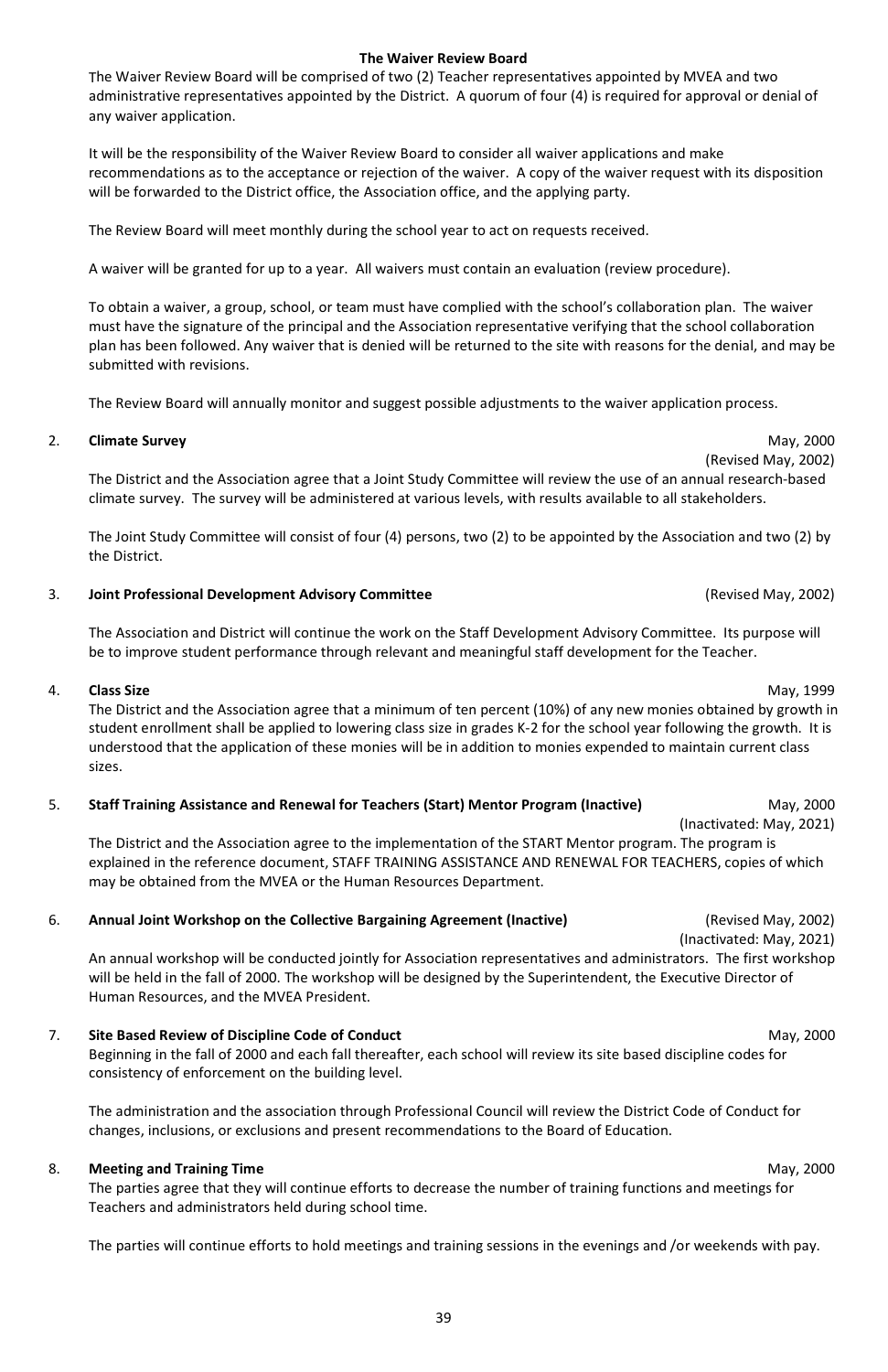#### <span id="page-40-0"></span>9. **Informal Meetings with Board of Education** (Revised May, 2002)

The parties agree that informal meetings for the purpose of strengthening the operating covenants will be held. The meetings will be held at least three times each year, excluding any period of school board elections.

Details of the meeting schedule and arrangements will be the responsibility of the President of the Board of Education, the President of MVEA and the Superintendent.

#### <span id="page-40-1"></span>10. **Additional Professional Responsibilities Not Involving Direct Contact with Students (Inactive)** (Revised May, 2002)

(Inactivated: May, 2021) The District and the Association agree that a Joint Study Committee will be established to discuss the issue of Teachers' additional professional responsibilities which do not involve

direct contact with students. The committee will make recommendations to the respective negotiating teams in the spring of 2005.

#### <span id="page-40-2"></span>11. **Elementary Planning Time** May, 2001

The District and the Association agree to support the concept of early release once a week in elementary schools.

#### <span id="page-40-3"></span>12. **Evaluation of District Programs for Effectiveness** May, 2001

The District and the Association agree to a Joint Study Committee for the purpose of evaluating District programs for efficiency and effectiveness. The committee will be formed in the fall of 2002 and contain three (3) members appointed by the Association President, and three (3) members appointed by Administration. The committee will report to the negotiating teams by the spring of each year.

#### <span id="page-40-4"></span>13. **Collaboration Process Review** July, 2007

(Revised May, 2009)

A culture of collaboration is important to the success of any organization but it is essential to maximum student learning at all levels in District 51. Such a culture is developed over time and must be nurtured and sustained. An effective culture of collaboration is one in which:

- − Trust is apparent.
- People trust each other so much that they carry out their roles without worrying about others carrying out theirs.
- Leadership and all staff are responsive to needs and challenges as they arise.
- Processes and procedures are transparent.
- − Problems are solved and stay solved.
- There is clear communication.
	- o Dialogue happens…listening takes place.
	- o Stakeholders' opinions are considered yet every decision may not involve every individual.
	- o When decisions are made all affected stakeholders:
		- Know what decision is being made.
		- Know how the decision is being made (Collaborative, Consulted, or Command).
		- Know why the decision is being made.
		- Know when the decision is being made.
		- Know who is making the decision.
- − All staff members work interdependently. For example Principals and Teachers often work together in the professional learning community framework to:
	- o Lead and or facilitate work with colleagues to improve instruction and student learning or solve problems.
	- o Consistently promote an exchange of ideas.
	- o Support others with the implementation of:
		- Teaching strategies based on best practice.
		- **Use of quality instructional resources.**
		- Designing effective methods of assessment for student learning, or identified solutions.

Most schools and departments in District 51 operate in an effective collaborative culture. However, we recognize that, from time to time, a school or department may experience a variety of circumstances that compromise the integrity of an ideal collaborative culture. If that happens, there must be a concerted effort by leadership at all levels to assist and support the school or department in the process of establishing an effective collaborative culture. This effort must involve Teachers, principals, classified staff, appropriate executive directors, professional council, appropriate managers, AFSCME leadership, the Superintendent and or Assistant Superintendent, and others as needed.

All available data from the Organizational Health Inventory, District Perceptual Surveys, and anecdotal information will be utilized by a problem solving team (comprised of the appropriate

(Revised May, 2002)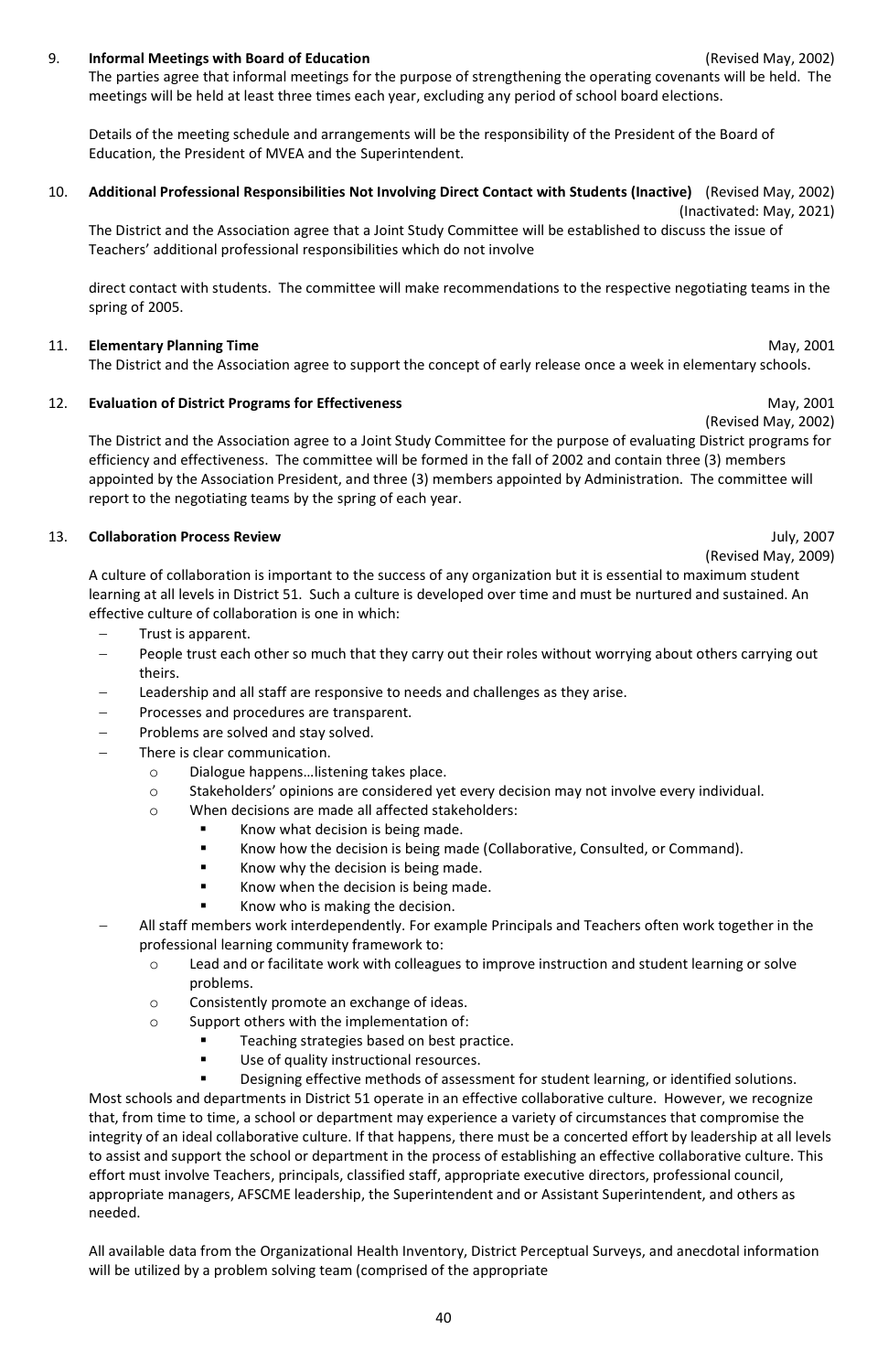Executive Director, MVEA professional council, appropriate managers, AFSCME leadership, Superintendent and or Assistant Superintendent.) as well as the appropriate school or department staff to develop an action plan. The plan will identify specific steps to be taken to improve the collaborative culture with achievable timelines and benchmarks to monitor progress. The attached flowchart outlines the process for an annual review of the data and action plan development when it becomes necessary.

#### <span id="page-41-0"></span>14. **Annual Contract/Board Policy Review** May, 2001

(Revised May, 2003)

The District and the Association agree that a meeting will be held at each building site to review important parts of the negotiated agreement and Board Policy. The meeting will be led by the building principal and association representative and held on an inservice day during the first quarter of each school year.

### <span id="page-41-1"></span>15. **Administrative Leave**

| <b>Administrative Leave</b>                                                                                                                                                                                                                                                                                                                                                                                               |
|---------------------------------------------------------------------------------------------------------------------------------------------------------------------------------------------------------------------------------------------------------------------------------------------------------------------------------------------------------------------------------------------------------------------------|
| An employee may be placed on administrative leave as a transitional placement<br>pending the outcome of an investigation. Administrative leave may be used to<br>protect an employee from unwarranted attention during an internal investigation.<br>The District will make every effort to expedite the investigation. Placement of an<br>employee on administrative leave is not considered to be a punitive procedure. |
| Guidelines for administrative leave:                                                                                                                                                                                                                                                                                                                                                                                      |
| Used at the discretion of Superintendent or designee for temporary period of<br>time.                                                                                                                                                                                                                                                                                                                                     |
| Prior to placing an employee on administrative leave the Superintendent or<br>designee will notify MVEA.                                                                                                                                                                                                                                                                                                                  |
| A conference will be held to inform the employee of placement on<br>administrative leave. Prior to this meeting, the Teacher will be advised that<br>they may wish to have a representative join them at the meeting.<br>Whenever possible, the employee shall be placed on administrative leave at<br>the end of the work day.                                                                                           |
| A letter including the terms of the leave, and reason for the investigation,<br>will be presented to the employee when he/she is notified of being placed<br>on leave. A copy of these guidelines will be attached.<br>A follow up letter will be sent to the employee.                                                                                                                                                   |
| Employees will not lose salary or benefits while on administrative leave.<br>If as the result of the investigation, no criminal charges or disciplinary actions<br>occur, no record of administrative leave will appear in the employee's<br>personnel file or building file.                                                                                                                                             |
| Revised July 1, 2019                                                                                                                                                                                                                                                                                                                                                                                                      |

#### <span id="page-41-2"></span>16. **Procedures for Parent Concerns** May, 2001

The District and the Association agree that a process to address parent concerns will be communicated to parents, administrators and staff.

#### <span id="page-41-3"></span>17. **Budget Input** May, 2001

The District and the Association agree that the Superintendent will invite Association input into the District budget development and provide information regarding instructional materials.

## <span id="page-41-4"></span>18. **District Assessments** May, 2001

(Revised May, 2002)

The District and the Association agree to continue to review and analyze District assessments issues. A report will be provided to Professional Council and Board of Education periodically.

#### <span id="page-41-5"></span>19. **Building Budget Allocations** May, 2001

The District and the Association agree that building staff will be informed of the school's instructional budget allocation and that staff will participate in distribution decisions.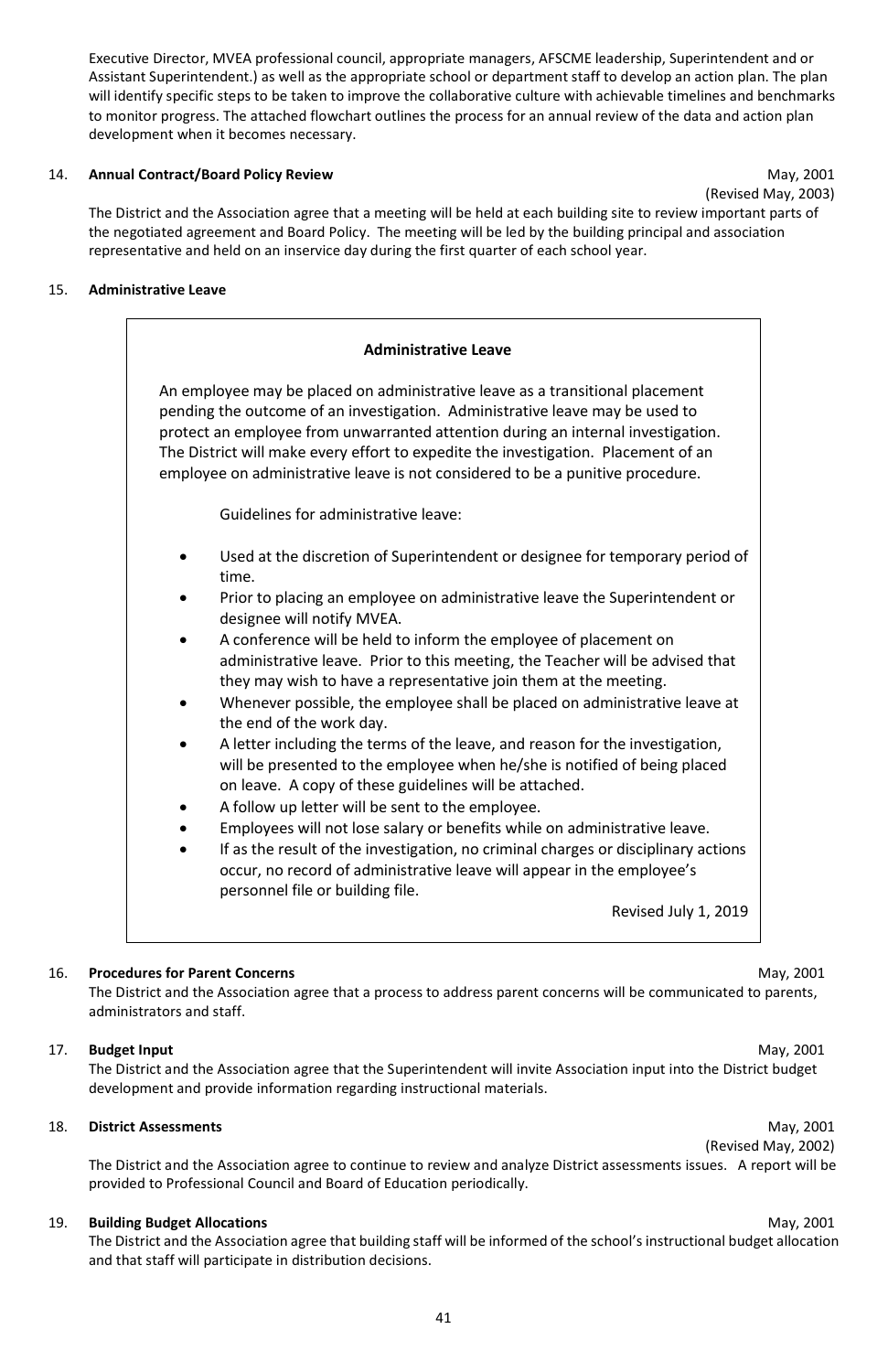#### <span id="page-42-0"></span>20. **Tracking Teacher Coverage (Inactive)** May, 2002

The District and the Association will develop a method for tracking the use of Teachers as substitutes for other Teachers.

#### <span id="page-42-1"></span>21. **Class Size Hearing Procedure** February, 1976

(Revised: November, 1988)

The procedure established for the hearing of concerns and complaints with regard to class size follow the Board Policy below. **Board Policy File: IHB, Class Size**

The Board of Education recognizes that maximum attention to students by the Teachers is essential to ensure high quality education and that class size is one of the factors contributing to Teacher attention to students. The Board further recognizes that the application of numerical limitations on class size is not feasible because of physical space availability, special program considerations, special student needs, attendance area variances, differences in scheduling systems, busing, financial limitations and the many other variables affecting class size.

Nevertheless, the Board of Education shall maintain class sizes at reasonable, workable and educationally effective levels under the attendant circumstances.

The Superintendent shall establish an administrative procedure for the hearing of concerns and complaints by Teachers and staff with regard to class size.

#### <span id="page-42-2"></span>22. **TOSA's** May, 2018

(Revised: May, 2019) (Revised: May, 2021)

TOSA positions (Teachers on Special Assignment) in the District were created to support instructional and educational program needs of students and staff district-wide. TOSA positions provide opportunity for Teacher leaders to participate in different roles within the system and provide opportunities for Teachers in TOSA positions to maintain current knowledge of classroom practices and demands.

TOSA positions fall into three categories:

- Category A Instructional Coaches such as: D51 Learning Model Coaches, Instructional Technology Integration Coaches, English Language Learner Coaches
- Category B Instructional Specialists such as: Induction Specialists, Curriculum & Learning Design Specialists, Multi-Tiered System of Support Specialists
- Category C: Positions which may be temporary in nature.

TOSAs are highly qualified, certified professionals who have been identified as having high-level skills and expertise in a specialized area that fit the unique needs of a TOSA position. TOSAs provide resource services for programs or a department, professional learning for a cluster of schools or district wide, or leadership services to schools/programs.

#### **Process for Hiring:**

TOSA positions will be identified through standard Human Resources practices and will not be created with specific people in mind. TOSA positions will be posted in the same manner as other teaching positions in District 51. TOSA positions in Category A and B shall be reposted after 5 years. Covered Employees in TOSA positions may re-apply for the positions they have held. If they are not re-hired, placement into another position will follow the Involuntary Transfer process outlined in Section 11.4. Covered Employees may hold any TOSA position for two consecutive terms. The expectation is after two terms they either return to the classroom, for a minimum of one year, or move into an administrative role. Covered Employees who have already served for three consecutive years or more in a TOSA position prior to 2018 are only eligible to serve one additional term.

**Evaluation:** TOSA positions will be evaluated using a modified process similar to the evaluation process for Teachers and School Counselors as outlined in Section 14 of the Agreement.

#### <span id="page-42-3"></span>23. **Elementary Planning Time** May, 2009

(Revised: May, 2019) (Revised: June, 2020)

Planning time for elementary Teachers is multidimensional. It is important for Teachers to share and have collaborative conversations. It is equally important for Teachers to individually reflect and prepare for instruction. The agreement on planning time and the structure for early release were created to honor both types of planning. The District, the School Board, and MVEA recognize the importance of time for both collaborative and individual planning. The elementary directors, working with building staff and principals, will monitor the effective use of planning time at all buildings to help ensure a balance.

District and building leaders, along with MVEA representatives, will ensure Early Release Fridays are organized in accordance with the guidelines provided in Section 20.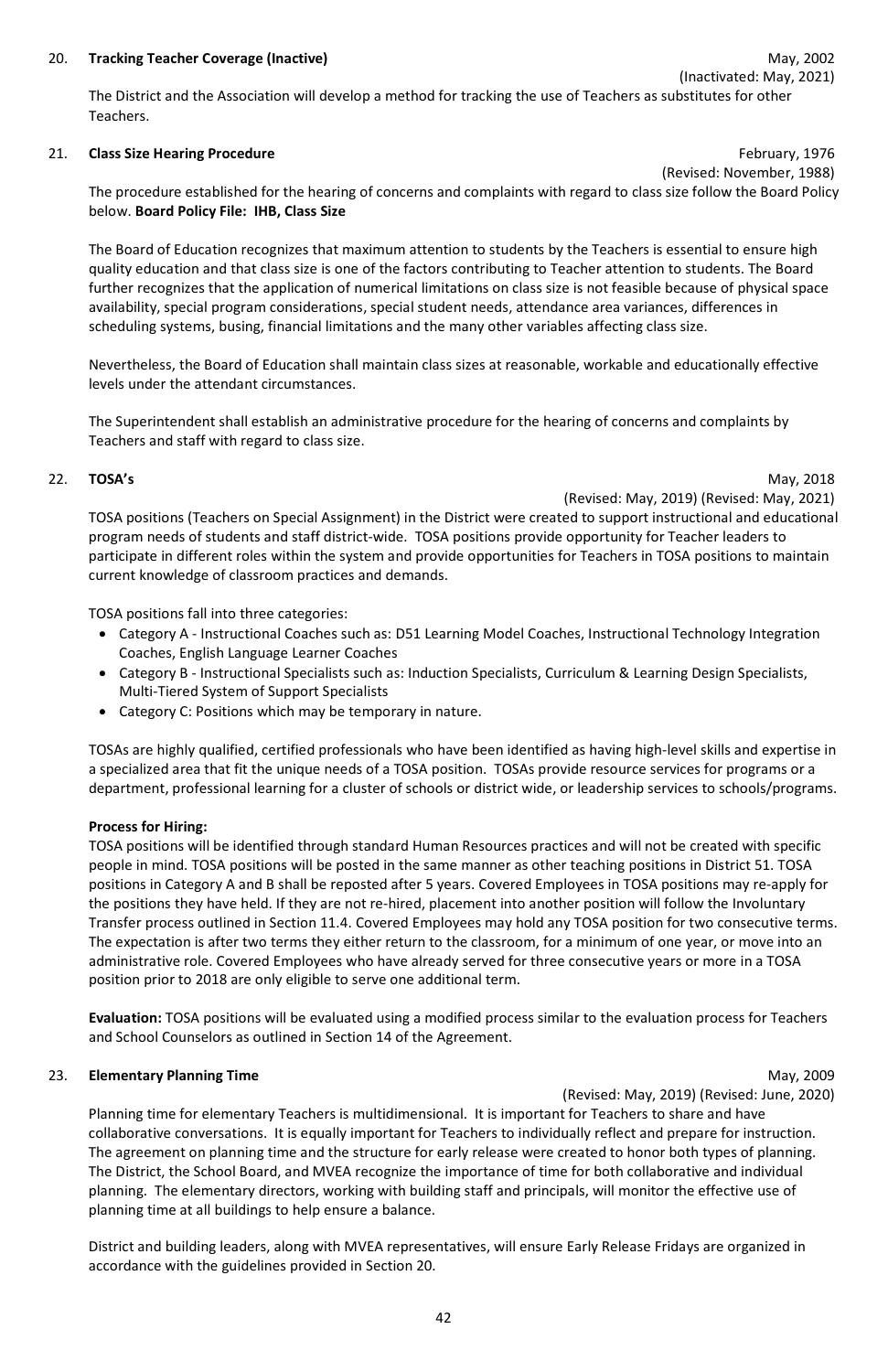During District and building driven training all parties will ensure that teacher directed individual time is offered whenever possible (therefore adhering to District 51's Workshop Model). This would include individual or team planning time after training sessions.

The MVEA Workload Committee will monitor Elementary Planning Time on a continuing basis.

#### <span id="page-43-0"></span>24. **Restorative Language (Inactive)** May, 2010

(Inactivated: May, 2021)

Effective July 1, 2010, with the exception of educational lanes, budget restrictions make it necessary to freeze all employees' per diem rate. We are committed to honoring employees' experience through the adjustment of the salary schedules that will recognize years of experience, but effectively freezes the per diem rate. Therefore, unless you make a lane change, each employee will increase one step but remain at the same per diem rate.

#### Calendar Language/Contract Days

Contract days will be reduced from one hundred eighty six (186) days to one hundred eighty four (184) days for the 2010/2011 school year. From the proposed calendar, the August 16, 2010 inservice day will be eliminated and the last day of instruction will be May 27, 2011. May 31 will be a Teacher workday.

With the reduction of an in-service day at the start of the school year, we agree to allow for PLC's to meet for up to two (2) hours during one (1) of the two (2) August work days. This could include defined teams such as: grade level, vertical, core or department to focus on team planning for instruction.

#### Restorative Language

The Board and MVEA are committed to quality education and student achievement. When resources become available, our goal is to continue to add days to the school calendar to at least the originally planned one hundred eighty eight (188) days for the 2009-2010 school year, to recapture the lost contract days.

Our intent is to restore the salary schedules, to the 2009-2010 salary schedules, as soon as possible. Future funding constraints may make it necessary to recapture the 2009-2010 salary schedules incrementally to reach our joint goal. These incremental increases will be added, step 26 will remain constant and in time step 25 will match the salaries in step 26, and step 26 will be obsolete. The incremental restoration of 2009-2010 salary schedules is independent of future step increases.

As funds become available, the Board and MVEA have committed to restoring one (1) contract day to the school calendar, restoring the salary schedules, and then adding more contract days to the school calendar.

The negotiation teams are committed to meet by November 2010 – and as often as necessary thereafter – to review the implications of the new student count and revenue information.

#### <span id="page-43-1"></span>25. **Proposed Incremental Adjustments (Inactive)** May, 2015

 $(21)$ 

|                                                                                                                                         | (Inactivated: May, 20                                                                                                                                                                                                                                                                                                                                                                                                |
|-----------------------------------------------------------------------------------------------------------------------------------------|----------------------------------------------------------------------------------------------------------------------------------------------------------------------------------------------------------------------------------------------------------------------------------------------------------------------------------------------------------------------------------------------------------------------|
| <b>Proposed Incremental Adjustments</b><br>2015-2016 School Year                                                                        |                                                                                                                                                                                                                                                                                                                                                                                                                      |
| Payment beginning Fiscal Year 2016-2017                                                                                                 |                                                                                                                                                                                                                                                                                                                                                                                                                      |
| 2016-17                                                                                                                                 |                                                                                                                                                                                                                                                                                                                                                                                                                      |
|                                                                                                                                         |                                                                                                                                                                                                                                                                                                                                                                                                                      |
|                                                                                                                                         | $\ast$                                                                                                                                                                                                                                                                                                                                                                                                               |
| <b>Negotiated Annually</b>                                                                                                              | $**$                                                                                                                                                                                                                                                                                                                                                                                                                 |
| * \$450 per Unit of PD 15 Hrs or 1 grad credit. Max 2 Units.<br>Earned Increment will eventually be differentiated based on evaluation. |                                                                                                                                                                                                                                                                                                                                                                                                                      |
|                                                                                                                                         |                                                                                                                                                                                                                                                                                                                                                                                                                      |
|                                                                                                                                         | \$1,200<br>\$450<br>Earned Increment increase available for Covered Employees that have an evaluation of Partially<br>Note: Future amounts will be negotiated based on available funding with the intent that funding<br>will be equal to the previous salary schedule making this a sustainable model. Professional<br>Development limits will be negotiated annually with the intent to increase limits as funding |

### <span id="page-43-2"></span>26. **Aligned Professional Development Bank** May, 2015

When funds become available, it is the intent of our District to create an Aligned Professional Development Bank designed to provide leave days and/or stipends to subsidize aligned professional development opportunities that are not available locally. It is understood that the Aligned Professional Development Committee will provide recommendations to Professional Council both for the criteria to determine eligibility as well as forming a mechanism to identify awardees. It is understood that if new monies become available, District 51 Administration and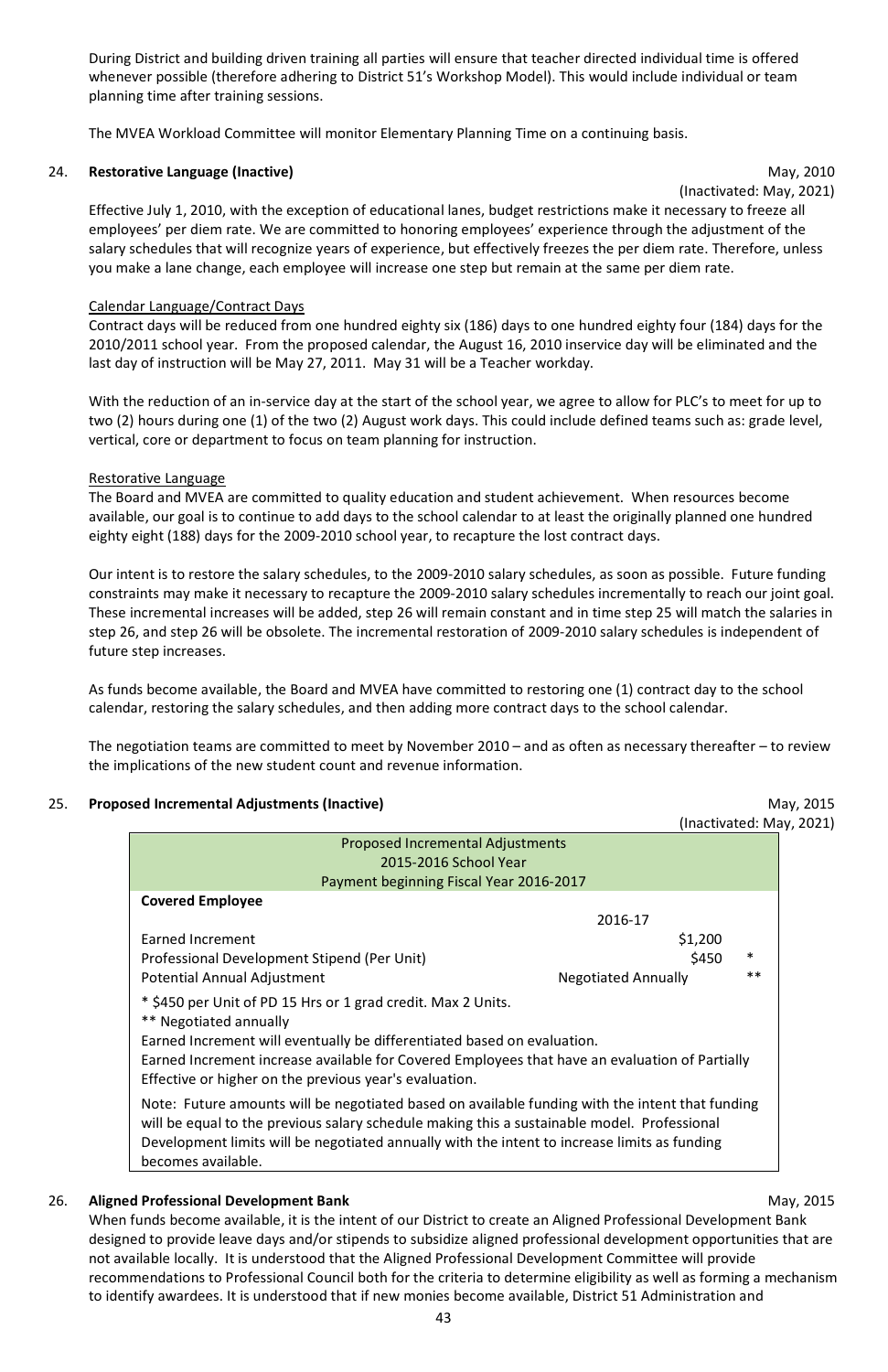representatives from MVEA will meet in January to determine if it is appropriate to fund the Aligned Professional Development Bank.

### <span id="page-44-0"></span>27. **Covered Employee Workload** May, 2015

Revised: May, 2019

In order to encourage goal focus, it shall be the practice of our District to consider Covered Employees' workload. In order to accomplish this, we shall form a joint MVEA and District standing committee to examine the efficiency and efficacy of all components of Covered Employee workload and provide recommendations to Professional Council. Removal or addition of responsibilities shall be determined by weighing their relative impact on our District's goals and by remaining in compliance with Federal and State mandates.

#### <span id="page-44-1"></span>28. **Transitional Strategic Compensation Model (Inactive)** May, 2015

(Inactivated: May, 2021)

<span id="page-44-2"></span>

|                           | Professional Learning                                                                                                                                                                                                                                                                                                                                                                                                                          | <b>Aligned Professional</b>                                                                                                                                                                                                                                                                                                                                                                                                                       | Instructional Leader                                                                                                                                                                                                                                                                                                                                                            | Additional Leadership                                                                                                                                                                                                                                                                                                                                                |
|---------------------------|------------------------------------------------------------------------------------------------------------------------------------------------------------------------------------------------------------------------------------------------------------------------------------------------------------------------------------------------------------------------------------------------------------------------------------------------|---------------------------------------------------------------------------------------------------------------------------------------------------------------------------------------------------------------------------------------------------------------------------------------------------------------------------------------------------------------------------------------------------------------------------------------------------|---------------------------------------------------------------------------------------------------------------------------------------------------------------------------------------------------------------------------------------------------------------------------------------------------------------------------------------------------------------------------------|----------------------------------------------------------------------------------------------------------------------------------------------------------------------------------------------------------------------------------------------------------------------------------------------------------------------------------------------------------------------|
| Element                   | Retroactive May 9, 2014-May 16, 2015                                                                                                                                                                                                                                                                                                                                                                                                           | Learning Unit                                                                                                                                                                                                                                                                                                                                                                                                                                     | Designation                                                                                                                                                                                                                                                                                                                                                                     | <b>Responsibilities</b>                                                                                                                                                                                                                                                                                                                                              |
|                           | Transitional/2015-2016                                                                                                                                                                                                                                                                                                                                                                                                                         | Transitional/2015-2016                                                                                                                                                                                                                                                                                                                                                                                                                            | 2015-2016                                                                                                                                                                                                                                                                                                                                                                       | 2015-2016                                                                                                                                                                                                                                                                                                                                                            |
| Description<br>of Element | practices outlined in EE Rubric completed in full<br>practices outline in EE Rubric completed in full<br>between May 9, 2014 and May 16, 2015 that<br>between May 9, 2014 and May 16, 2015 that<br>does not result in an increase in base pay.<br>Type 2: Learning aligned to professional<br>Type 1: Learning aligned to professional<br>does result in an increase in base pay.                                                              | courses are understood to be approved. Goals and<br>Covered Employee and Evaluator. District-provided<br>tied to Educator Effectiveness Rubric, Professional<br>Plan. Coursework must be jointly agreed upon by<br>action steps of implementation from coursework<br>Participating in ongoing professional learning -<br>Growth Plan, and District Unified Improvement<br>must be outlined in the Covered Employee's<br>Professional Growth Plan. | D51 Instructional Leader<br>Earning designation of                                                                                                                                                                                                                                                                                                                              | responsibilities outside of their contract<br>Committee Member Chair or Co-Chair,<br>Covered Employees participating in<br>days including: Course Instructor,<br>approved additional leadership<br>Curriculum Developer.                                                                                                                                             |
| Eligibility and<br>Payout | documentation is required. A joint committee of<br>number of credits that would increase base pay<br>review applications to ensure alignment to the<br>commensurate with new hires to our District.<br>between May 9, 2014 and May 16, 2015. No<br>Covered Employees and Administrators will<br>Type 2: Based on completing the required<br>partial credits will be given. Appropriate<br>Type 1: Based on completion of credits<br>EE Rubric. | steps in Professional Growth Plan have successfully<br>Based on number of units earned (Max 2 units per<br>year) and upon evidence that goals and action<br>been met.                                                                                                                                                                                                                                                                             | Instructional Leader designation<br>and successful completion of all<br>D51 Instructional Leadership<br>Paid upon receiving D51<br>course work.                                                                                                                                                                                                                                 | Participant is eligible after completing<br>requirements established in the MOU<br>(Memo of Understanding)                                                                                                                                                                                                                                                           |
| Base Salary<br>Effect on  | Type 2: Increases base salary commensurate<br>Type 1: No effect on base salary. Paid as a<br>stipend. Paper work submitted by June 30,<br>2015, will be paid July 31, 2015.<br>with new hires to our District.                                                                                                                                                                                                                                 | No effect on base salary. Paid in a stipend in Fall<br>2016.                                                                                                                                                                                                                                                                                                                                                                                      | Stipend applied to current salary.                                                                                                                                                                                                                                                                                                                                              | No effect on base salary. Paid in a<br>stipend after completion of MOU.                                                                                                                                                                                                                                                                                              |
| Amount<br>Dollar          | Type 1: 1 Unit/1 Grad Credit (16 Hours)-<br>\$450.00 (Max of Units = 2 or \$900.00)                                                                                                                                                                                                                                                                                                                                                            | Dependent on Units/Hours of Coursework and<br>upon successful implementation of practices.<br>There is a maximum of 2 Units<br>2 Units (30 Hours) - \$900.00<br>1 Unit (15 Hours) - \$450.00<br>for 2015-2016.                                                                                                                                                                                                                                    | designation to continue receiving<br>\$5,000.00 per year to be paid for<br>reapply after 3 years and receive<br>provisions as determined by the<br>Covered Employee remains as a<br>Development committee. Must<br>3 consecutive years as long as<br>classroom teacher and other<br>a stipend applied to current<br>D51 Instructional Leader<br>Aligned Professional<br>salary. | \$100.00/Half Day (MOU Required)<br>\$100.00/Half Day (MOU Required)<br>\$200.00/Full Day (MOU Required)<br>\$200.00/Full Day (MOU Required)<br>\$26.35/ Hour (MOU Required)<br>\$26.35/Hour (MOU Required)<br>Aligned PD Course Instructor<br>Committee Chair or Co-Chair<br>2 Units/2 Credits - \$2,200.00<br>1 Unit/1 Credit - \$1,200.00<br>Curriculum Developer |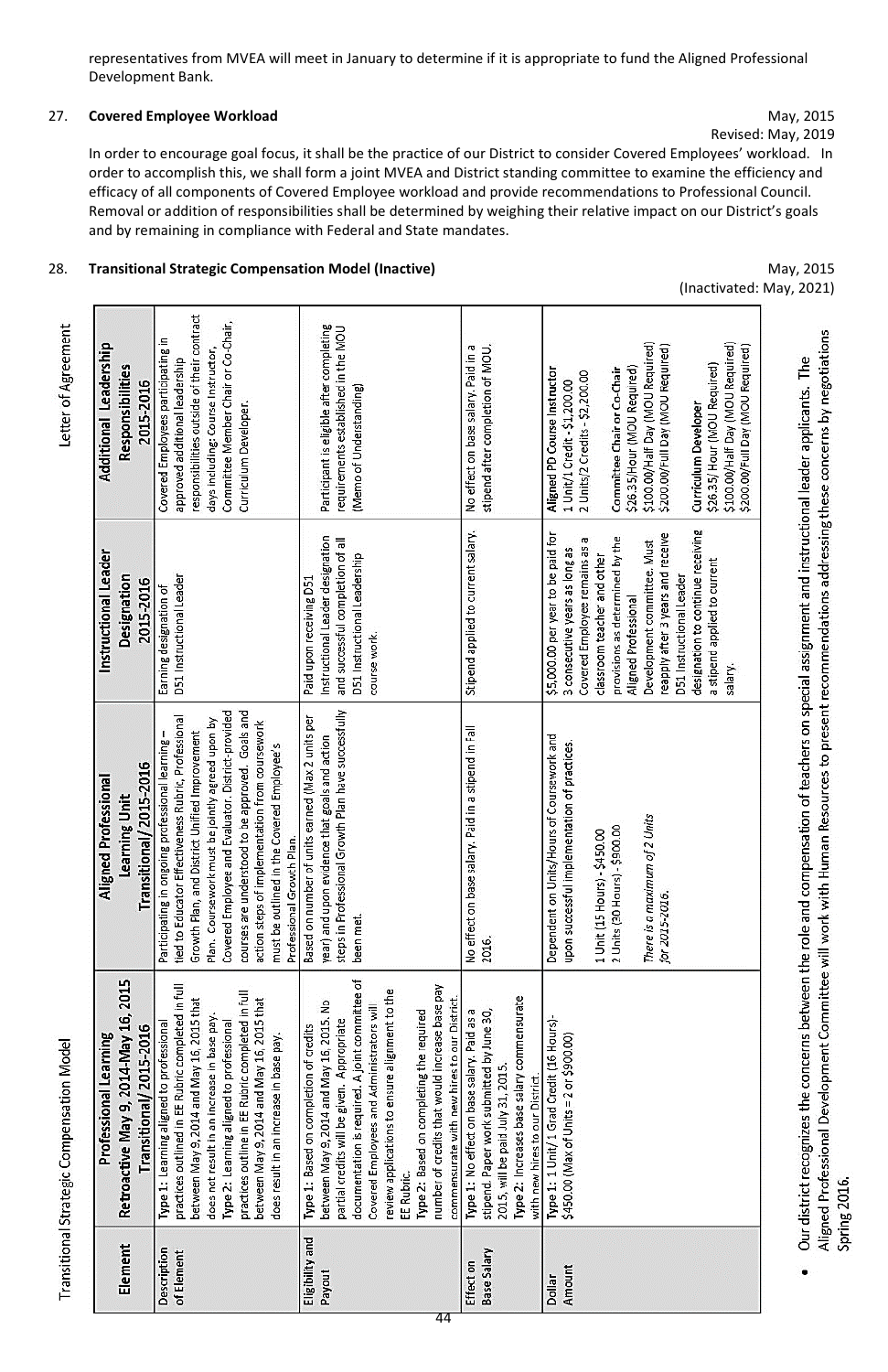45

for February 19, 2018. It is the intent of District 51 to add this additional professional learning day to the 2018-2019 calendar using Teacher and School Leader Incentive Fund Grant funding or other new available funding sources, but such addition is contingent upon the acquisition of such funding, and upon Board of Education approval in the 2018- 2019 budget. The content/structure of this day will be determined by a joint MVEA/D51 committee. Continuation of this additional professional learning day beyond 2018-2019 is contingent upon sufficient revenues and upon Board of Education approval for each subsequent year.

MVEA and District 51 realize one of the most important factors in successful learning is Teacher-student contact time; therefore, District 51 is committed to adding a minimum of 5 days to the calendar beginning in the 2018-2019 school year. The addition of any instructional days is contingent upon the availability of sufficient revenues and Board of Education approval each year.

## <span id="page-45-0"></span>30. **Educator Effectiveness Day** May 2016

(Revised: June, 2020) (Revised: May, 2021) In order to provide Covered Employees and evaluators time to engage in the evaluation process, one day each fall shall be designated as Educator Effectiveness day. The intent of the day is for Teachers and evaluators to engage both collaboratively (maximum ½ day given to evaluators/buildings) and individually (minimum ½ day given to covered employees) in evaluation related activities such as Professional Growth Plan (PGP) development, Self-Assessment completion, Measures of Student Learning/Outcomes (MSL/MSO) design and/or meeting with each other. The timing of the Educator Effectiveness day must align with the deadlines of the evaluation process (approximately within the 3rd-8th week of the work year.)

#### <span id="page-45-1"></span>31. **State Evaluation Waiver (Inactive)** May, 2018

(Revised: May, 2019) (Inactivated: May, 2021) As stated in Section 14, we believe that an evaluation system should be a collaborative process, which encourages personal and professional growth in our educators. It is the intent of the District and the Association to pursue a waiver from the State of Colorado's evaluation system in order to design one which has a more narrowed focus on educator growth, and is more transparent and relevant. In 2018-2019, the District will engage in a pilot evaluation system which was jointly created by the Educator Effectiveness Director, district administrators, and members of the Association.

Upon completion of the pilot, the decision has been made not to move forward with seeking a waiver at this time.

#### <span id="page-45-2"></span>32. **Professional Learning Stipends (Inactive)** May 2018

(Inactivated: May, 2019)

The District and the Association agree that during the 2018-2019 school year, the Aligned Professional Learning Unit component of the Strategic Compensation system shall be investigated by the Aligned Professional Learning Advisory Board. Any proposed changes would be implemented for the 2019-2020 school year.

All APLU courses shall conclude no later than May 1, 2019.

2019-2020 will be a transitional year as the APLU system is reviewed for either renewal or replacement. May 1, 2020 shall be the last date to apply for APLU stipends for coursework concluded prior to May 1, 2019.

The Instructional Leader designation and stipend shall be suspended. The current cohort group shall finish the three year term July 2019. As part of their work in 2018-2019, APLAB shall review pathways for Teacher leadership that might replace the current Instructional Leader designation.

### <span id="page-45-3"></span>33. **Innovation Implementation** May 2019

Revised: May, 2020

The District and the Association value innovation within schools. However, it is our intent that these innovations do not create an unmanageable workload for staff. Therefore, an innovation implementation protocol was developed by district and building leadership in collaboration with the MVEA president during the 2019-20 school year to ensure all building level innovations are aligned to the D51 Learning Model, the Strategic Plan as well as other key priorities and include staff voice.

In the context of this letter of agreement, "innovation" is defined as any new process, program, project or effort that impacts the entire school community. School administration will consult with their Site Leadership Director prior to proceeding with the following steps.

It is agreed that significant "buy in" by teachers and other staff must exist for the success of any innovation. With that in mind, all new campus-wide innovations will have at least 80% approval/acceptance by affected staff (those putting the innovation into effect) before it will be implemented. In order to achieve such approval, all innovations will be developed with maximum teacher input and given adequate time to be prepared.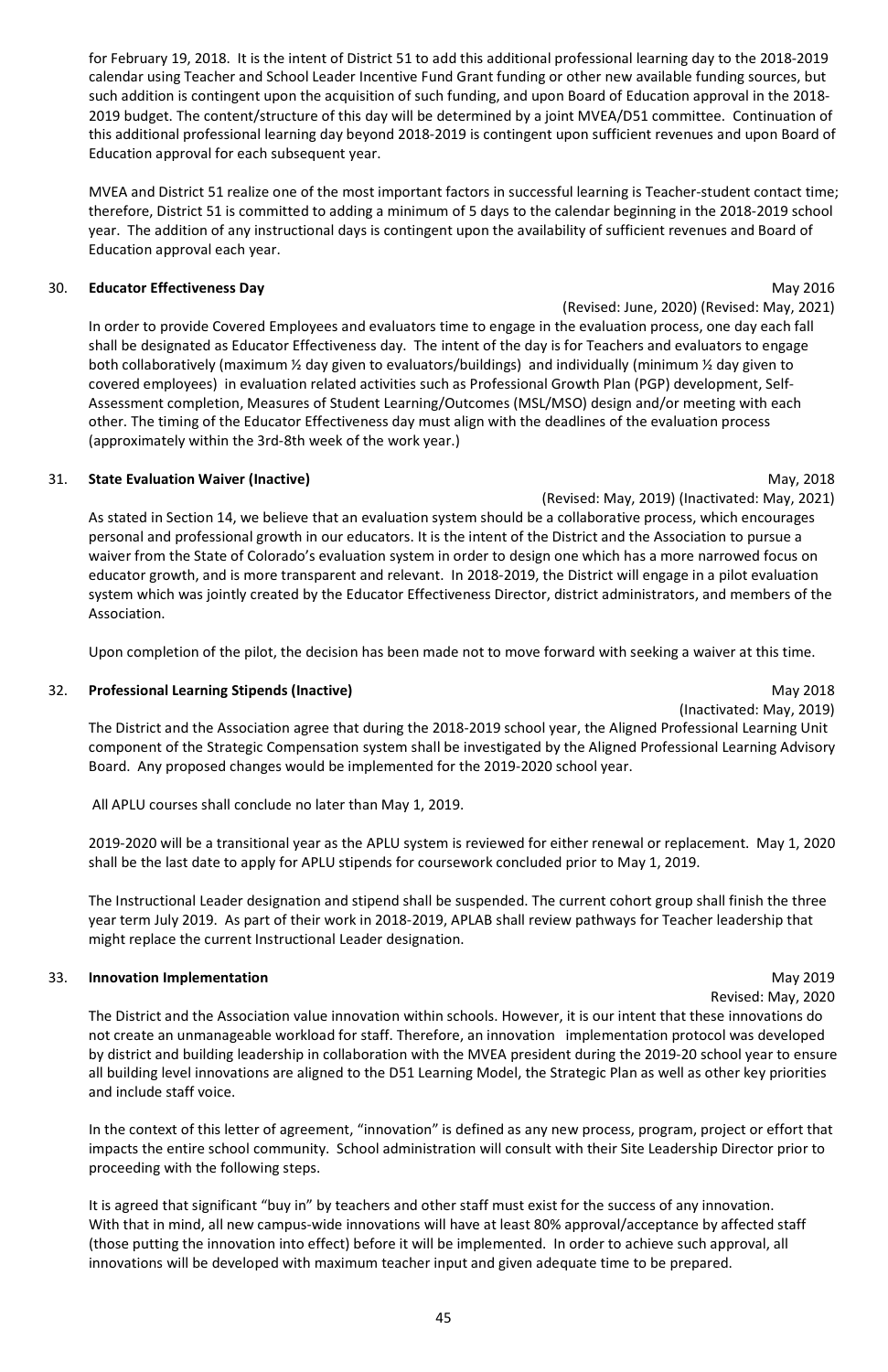At a minimum, the new innovations will follow this schedule to the extent possible:

- Initial introduction early November of the year before implementation
- Study time November and December of the year before
- Organized meetings with staff, parents and/or community stakeholders early January of the implementation year
- Decision point (80% acceptance) mid January
- Implementation planning (with staff, including Board approval if needed) January through May
- Implementation August

#### <span id="page-46-0"></span>34. **Financial Transparency** May 2019

The District and the Association agree that for trust to be established and maintained, full disclosure and transparency regarding revenues and spending must exist before, during, and after the Negotiations season. In addition, if revenues increase or decrease due to changes in enrollment, Per Pupil Revenue or state funding, the District will consult with the Association via Professional Council regarding the use and allocation of those funds.

#### <span id="page-46-1"></span>35. **School Counselor Duties and Salary Study (Inactive)** May, 2020

(Inactivated: May, 2021) The District and Association agree that school counselors play a vital role in the success of our educational efforts. They also agree that counselor duties, responsibilities and remuneration is a legitimate topic of study and discussion. With that end in mind, the District and Association agree to staff and schedule a committee made up of District leadership, counselors from all educational levels and the Association. The committee will meet over the course of the Fall of 2020 to decide if changes are necessary. If changes are necessary, the committee will draft Agreement language in the Spring of 2021.

#### <span id="page-46-2"></span>36. **Restorative Language (Inactive)** June, 2020

Effective July 1, 2020, with the exception of pre-authorized APLU, budget restrictions make it necessary to freeze all employees' per diem rate. We are committed to honoring employees' experience through the adjustment of the salary schedules that will recognize years of experience, but effectively freezes the per diem rate. Therefore, each employee will retain one year of experience, but remain at the same per diem rate (no increment or cost of living increase).

The Board, District Administration and MVEA are committed to quality education and student achievement. Our goal is to continue to add days to the school calendar to recapture the lost contract days from the 2020-21 school year, including the Educator Effectiveness Day and Teacher Inservice Day.

It is our intent to continue to prioritize new allocations in funding to increase salaries through methods such as cost of living increases, earned increments and APLU offerings as negotiated annually and to recapture lost salary increases. Future funding constraints may make it necessary to recapture the 2020-21 salary schedules incrementally to reach our joint goal. The Professional Council is committed to meeting monthly beginning July 2020, and as often as necessary thereafter, to review the implications of the new student count and revenue information.

#### <span id="page-46-3"></span>37. **Special Education Planning Time** May, 2021

The District and Association agree that special education staff members play a vital role in ensuring high quality education for students. The District and Association also agree that special education duties, responsibilities, workload, planning time, professional learning, mentoring and remuneration are legitimate topics of study and discussion. In order to address these issues, the District and Association agree to staff and schedule a committee made up of District Leadership, Special Education Teachers and School Psychologists. The committee will meet over the course of the 2021-22 school year to decide if changes are necessary. If changes are necessary, the committee will draft Agreement language to be taken to negotiations in the Spring of 2022.

#### <span id="page-46-4"></span>38. **Covered Employee Salary Study** May, 2021

The District and Association agree that educators play a vital role in the success of D51 students. They also agree that District 51 educator salaries, remuneration and a review of current and different compensation models are legitimate topics of study and discussion. With that end in mind, the District and Association agree to staff and schedule a committee made up of District leadership, Covered Employees from all educational levels and the Association. This committee will meet over the course of the Fall of 2021 to review the aforementioned topics. If changes are necessary, the committee will draft Agreement language in the Spring of 2022.

# (Inactivated: May, 2021)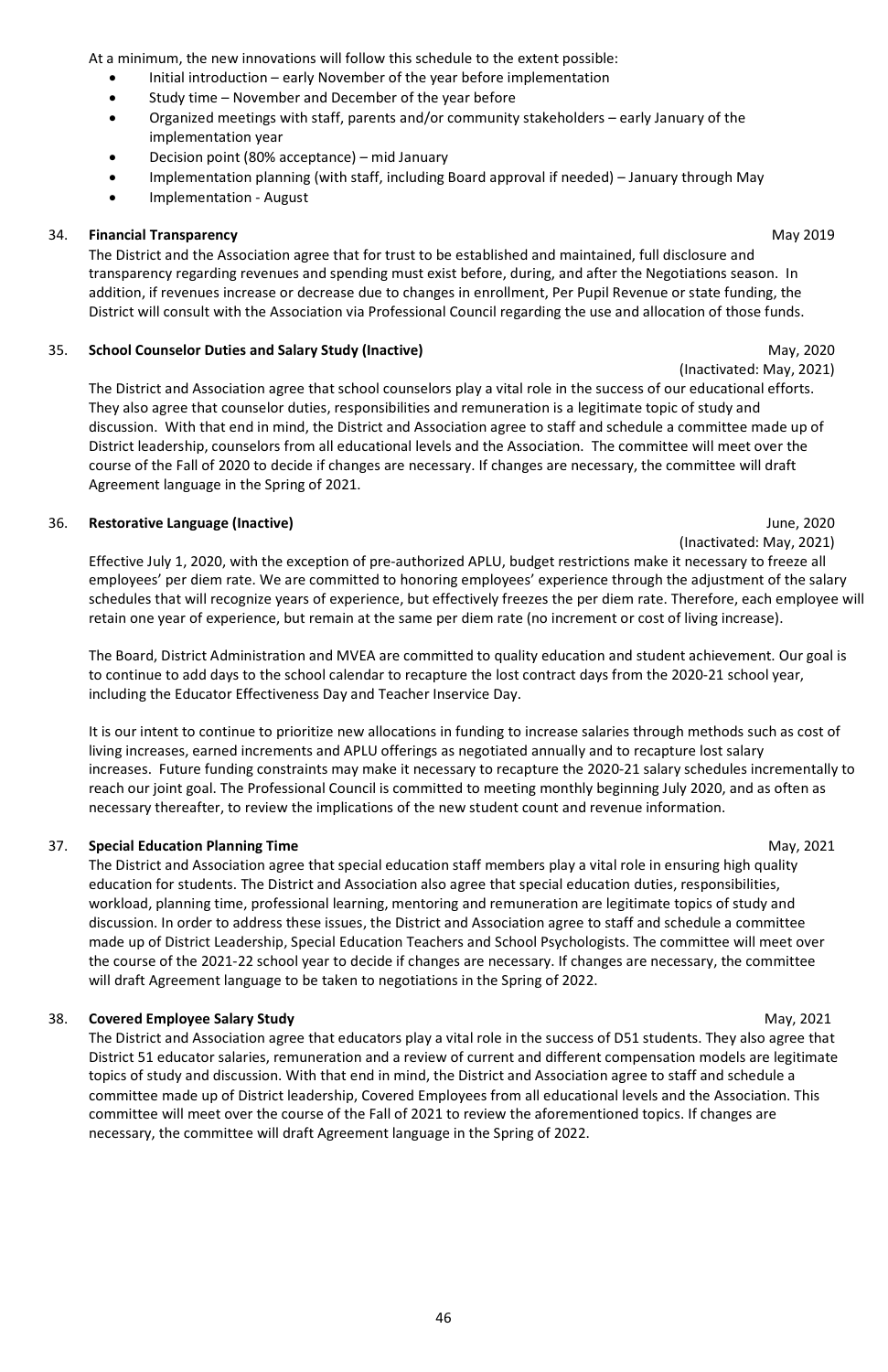### **Exhibit B - Current Letters of Agreement**

LEGAL REFERENCE: CDE 2202-R-2.2.5, C.R.S. 22-53-102(4), 1 CCR 301-1, Rules 2202-R-3.12(3) Mesa County Valley School District 51 Class Size Hearing Procedure (Adopted September 12, 1979) (Revised January 1, 1992)

The District recognizes that maximum attention to students by the Teachers is essential to ensure high quality education and that class size is one of the factors contributing to Teacher attention to students. It is further recognized by the District that application of numerical limitations on class size is not feasible because of physical space availability, special program considerations, special student needs, attendance area variances, differences in scheduling systems, busing, financial limitations, and the many other variables affecting class size. In the event a Teacher(s), in his or her professional judgment, believes the number of students assigned to his or her class is not reasonable, workable and/or educationally effective, the Teacher(s) may use the following procedure to address the situation. It is not intended that this formal procedure would, or should, prevent a Teacher(s) from discussing and resolving such matters of concern in an informal manner with an appropriate administrator. A Teacher(s) using this procedure shall initiate the process by presenting in writing all concerns, suggestions and recommendations to the principal at Step 1.

- − **Step 1** -A written concern will first be presented to the appropriate building principal. The principal shall within five (5) workdays after receipt of the written concern, schedule a meeting and issue a response in writing to the Teacher(s).
- **Step 2** -If the Teacher(s) is not satisfied with the response at Step 1, or a response is not received within five (5) workdays, the Teacher(s) may request a meeting with the appropriate Executive Instructional Director and Principal. Such meeting shall occur within five (5) workdays after receipt of the request. Within five (5) workdays following the meeting, the director shall issue a written response to the Teacher(s). The response shall include any proposed steps to alleviate the concern and/or reasons why a solution is not offered or cannot be implemented. The report may also reaffirm any position stated at Step 1.
- − **Step 3** -If the Teacher(s) is not satisfied with the response at Step 2, or a response is not received within five (5) workdays, the Teacher may present the concern to the District Class Size Committee. The committee shall be selected by the Superintendent and consist of eight (8) Teachers and five (5) administrators representing elementary and secondary levels. Any hearing scheduled by the committee shall be conducted by a subcommittee composed of three (3) Teachers and two (2) administrators from the main committee; however, a committee member may not be a Teacher or administrator from the building involved. Within ten (10) days after receipt of the request for a hearing, the committee will schedule a hearing and issue a written report to the Superintendent and parties involved at Steps 1 and 2. The response shall include any recommendations and/or reasons why a solution is not presented or cannot be implemented. The committee may also reaffirm any position stated at Step 1 and/or  $\mathcal{L}$
- − **Step 4** -Within five (5) workdays after receipt of the District Class Size Committee report, the Superintendent shall respond in writing to the parties involved in Steps 1 through 3. Prior to responding, the Superintendent may schedule a hearing with the appropriate parties. The Superintendent's report may reaffirm any position stated at Step 1 and/or 2, reaffirm the position stated by the District Class Size Committee, set forth new or modified recommendations, or deem the committee recommendations as not feasible. If the recommendation of the committee is not accepted, the Superintendent will state the reasons for that decision in the response. The Superintendent's report will be issued to all parties involved in Steps 1 through 3.
- − **Step 5** -If the Teacher(s) is not satisfied with the response at Step 4 or a response is not received within five (5) workdays, the Teacher(s) may submit the concern to the Board of Education. The Board of Education shall render its written decision within ten (10) days. All class size concerns considered by the Board of Education shall be considered in executive session. The Board's decision shall be final.

#### Information Section

This section lists several policies, rules, regulations or procedures that, although not a part of the negotiated agreement, are of importance to the certified staff. This section is not inclusive of all policies, rules, regulations or procedures that are applicable to certified personnel. The current policies are available on the District 51 website at: [https://www.d51schools.org/about\\_us/board\\_of\\_education/policies](https://www.d51schools.org/about_us/board_of_education/policies)

From time to time there may be deletions or revisions of existing policies, rules, regulations or procedures or establishment of new ones. Should such changes occur, the new information will be disseminated.

JLCE - First Aid, GBEA (2) - Staff Conduct (and Responsibilities) -Conflicts of Interest, GBGA - Staff Health and Safety, GBGA-R, GBGB – Personal Security and Safety (Staff Protection), GBM - Staff Meetings, IHB - Class Size, JLF - Reporting Child Abuse, JLF-R, KEC – Public Complaints about Instructional Materials, KEC – R,KECA - Public Complaints About Library-Media Material, KECA –R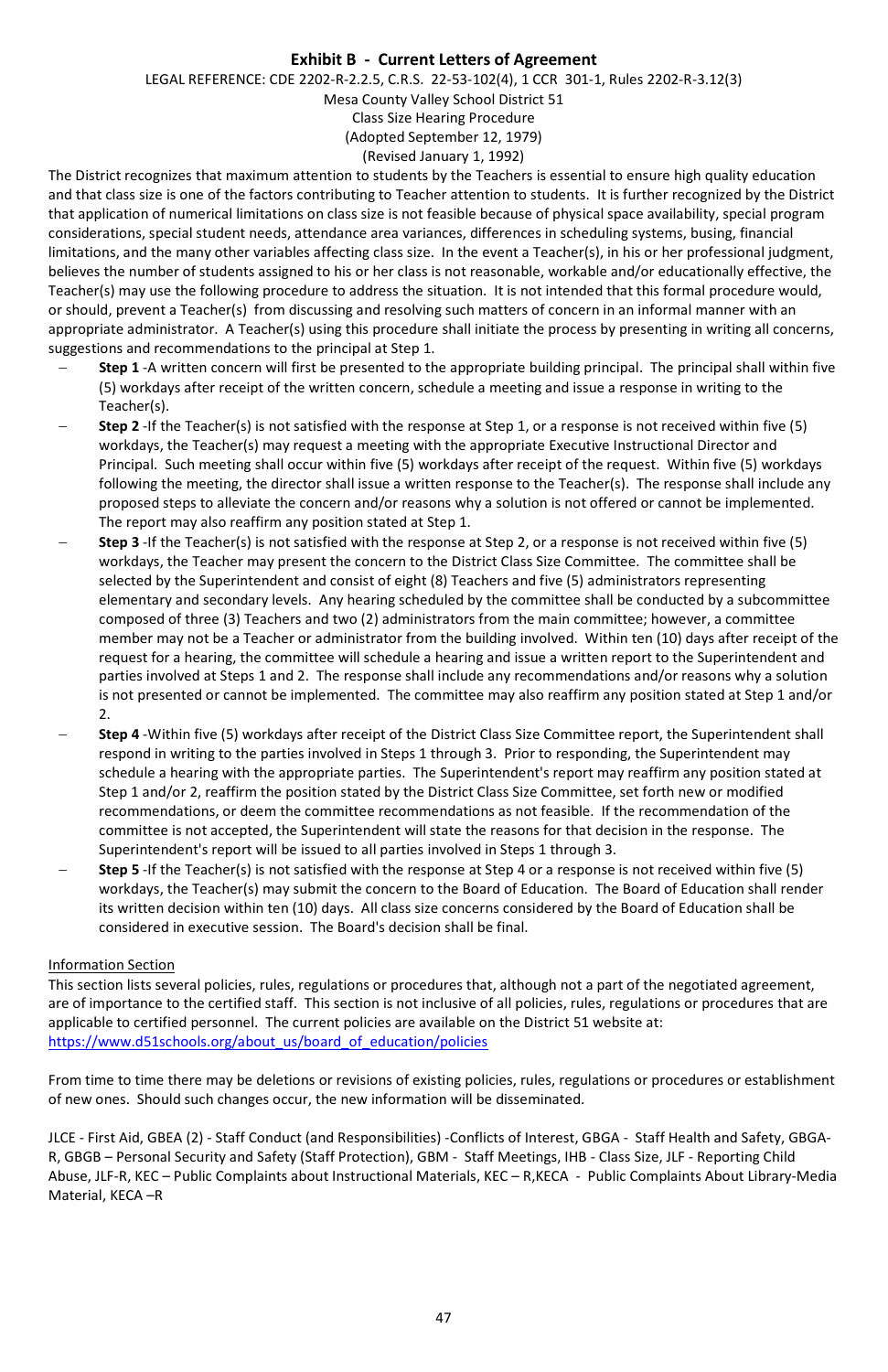# **Exhibit C - Current Letters of Agreement**<br>Mesa County Valley School District 51

Teacher/Counselor Improvement Plan

<span id="page-48-0"></span>

| <b>Employee Information</b>                                                             |                                                                                                                                                                                                                                          |                                                                                                                                                 |  |  |  |
|-----------------------------------------------------------------------------------------|------------------------------------------------------------------------------------------------------------------------------------------------------------------------------------------------------------------------------------------|-------------------------------------------------------------------------------------------------------------------------------------------------|--|--|--|
| Employee's Name:                                                                        |                                                                                                                                                                                                                                          | Employee ID:                                                                                                                                    |  |  |  |
| Employee's Title:                                                                       |                                                                                                                                                                                                                                          | Building:                                                                                                                                       |  |  |  |
| Evaluator's Name:                                                                       |                                                                                                                                                                                                                                          | Evaluator's Title:                                                                                                                              |  |  |  |
|                                                                                         | <b>Type of Notice</b>                                                                                                                                                                                                                    |                                                                                                                                                 |  |  |  |
|                                                                                         |                                                                                                                                                                                                                                          | This notice is intended to inform you that your performance or conduct has not been satisfactory and the following action is being              |  |  |  |
|                                                                                         | taken. *If rated partially effective or ineffective begin on the Building Support Plan.                                                                                                                                                  |                                                                                                                                                 |  |  |  |
| Date(s) of prior verbal notification(s):<br>1. $\Box$ Written Concern(WC) $\rightarrow$ |                                                                                                                                                                                                                                          |                                                                                                                                                 |  |  |  |
| (MM/DD/YYYY)                                                                            | (Enter Dates Here)                                                                                                                                                                                                                       |                                                                                                                                                 |  |  |  |
| 2. □ Building Support Plan {BSP}*                                                       | 3. □ District Support Plan (DSP)                                                                                                                                                                                                         | 4. □ Disciplinary Phase (DP)                                                                                                                    |  |  |  |
| (MM/DD/YYYY)                                                                            | (MM/DD/YYYY)                                                                                                                                                                                                                             | (MM/DD/YYYY)                                                                                                                                    |  |  |  |
|                                                                                         |                                                                                                                                                                                                                                          | This document is to be completed in collaboration with the Covered Employee for all steps excluding verbal notification.                        |  |  |  |
|                                                                                         | Plan                                                                                                                                                                                                                                     |                                                                                                                                                 |  |  |  |
| Concern                                                                                 | Describe the concern. Be specific about any incidents or concerns that have accurred because of the skill deficiency or                                                                                                                  |                                                                                                                                                 |  |  |  |
| (WC/BSP/DSP/DP)                                                                         | behavioral concern.                                                                                                                                                                                                                      |                                                                                                                                                 |  |  |  |
|                                                                                         |                                                                                                                                                                                                                                          |                                                                                                                                                 |  |  |  |
| Standard(s)<br>(WC/BSP/DSP/DP)                                                          | Relate described concern to the evoluation standard and elements.                                                                                                                                                                        |                                                                                                                                                 |  |  |  |
|                                                                                         |                                                                                                                                                                                                                                          |                                                                                                                                                 |  |  |  |
| <b>Success Indicators</b><br>(WC/BSP/DSP/DP)                                            | Clearly identify what expected correction or improvement should look like. List data sources (multiple sources if<br>passible) and how data will be collected which will be used to create a complete picture of the employee's progress |                                                                                                                                                 |  |  |  |
|                                                                                         | regarding the concern.                                                                                                                                                                                                                   |                                                                                                                                                 |  |  |  |
|                                                                                         |                                                                                                                                                                                                                                          |                                                                                                                                                 |  |  |  |
|                                                                                         | <b>Employee Action Steps</b>                                                                                                                                                                                                             | <b>Evaluator Action Steps</b>                                                                                                                   |  |  |  |
|                                                                                         | (BSP, DSP, DP)                                                                                                                                                                                                                           | (BSP, DSP, DP)                                                                                                                                  |  |  |  |
|                                                                                         | Ultimately it is the employee's responsibility to take the necessary steps                                                                                                                                                               | It is the evaluator's responsibility to be actively involved and provide                                                                        |  |  |  |
|                                                                                         | to improve his/her performance. Make sure you understand the details                                                                                                                                                                     | clear feedback and guidance. Make sure the employee has the                                                                                     |  |  |  |
|                                                                                         | of the plan; ask clarifying questions if needed. Identify resources or                                                                                                                                                                   | resources he/she needs to improve performance, including professional<br>development plus support from you/or and other staff.                  |  |  |  |
| actions that will help you resolve the concern(s).                                      |                                                                                                                                                                                                                                          |                                                                                                                                                 |  |  |  |
|                                                                                         |                                                                                                                                                                                                                                          |                                                                                                                                                 |  |  |  |
| <b>Action Steps Timeline</b>                                                            |                                                                                                                                                                                                                                          | Develop a mutually agreed upon timeline based on actions to be taken. Identify the time periods in which actions are to                         |  |  |  |
| (BSP, DSP, DP)                                                                          | be taken and changes are to be made.                                                                                                                                                                                                     |                                                                                                                                                 |  |  |  |
|                                                                                         |                                                                                                                                                                                                                                          |                                                                                                                                                 |  |  |  |
| <b>District Action Steps</b><br>(DSP, DP)                                               | It is the District's responsibility to make opportunities available for the employee to improve performance including any<br>resources to the employee/evaluator which would aid the improvement.                                        |                                                                                                                                                 |  |  |  |
|                                                                                         |                                                                                                                                                                                                                                          |                                                                                                                                                 |  |  |  |
|                                                                                         |                                                                                                                                                                                                                                          | Date(s) for Plan Review Meeting(s): Schedule periodic meetings (at least quarterly) to review the challenges and successes in each level of the |  |  |  |
| T/CIP.                                                                                  |                                                                                                                                                                                                                                          |                                                                                                                                                 |  |  |  |
|                                                                                         |                                                                                                                                                                                                                                          |                                                                                                                                                 |  |  |  |
|                                                                                         | □ Plan has been successfully completed on (MM/DD/YYYY)                                                                                                                                                                                   |                                                                                                                                                 |  |  |  |

 $\frac{Bu}{\frac{A}{2}}$ ing this form, you confirm that you and your evaluator have discussed the information outlined above. Signing this form does not necessarily  $\frac{A}{A}$  cate that you agree with this notice.

| <b>Employee Signature</b><br>(WC/BSP/OSP/DP)         | Date | <b>Evaluator Signature</b><br>(WC/BSP/DSP/DP)     | Date |
|------------------------------------------------------|------|---------------------------------------------------|------|
| <b>MVEA Representative</b><br>(as needed/BSP/DSP/OP) | Date | <b>Other(s) Attending Meeting</b><br>(as needed)  | Date |
| Area Director<br>(65P/0SP/DP)                        | Date | <b>Executive Director of HR</b><br>(as needed/DP) | Date |

You may prepare a response within seven days from receipt of this form which will be attached to this document.  $\Box\ \text{1 do not agree with the identified concern}\ \_\text{initial}\ (\text{with}\ \text{the} \ \text{of } \text{in} \ \text{of } \text{in} \ \text{of } \text{in} \ \text{of } \text{in} \ \text{of } \text{in} \ \text{of } \text{in} \ \text{of } \text{in} \ \text{of } \text{in} \ \text{of } \text{in} \ \text{of } \text{in} \ \text{of } \text{in} \ \text{of } \text{in} \ \text{of } \text{in} \ \text{of } \text{in} \ \text{of } \text{in} \ \text{of } \text{in} \ \text{of } \text{in} \ \$ 

Copies: (WC - Building File) (BSP - Building File, Area Director, Human Resources/Personnel File, MVEA) (DSP/DP - Building File, Area Director, Human Resources/Personnel File, MVEA, RANDA)